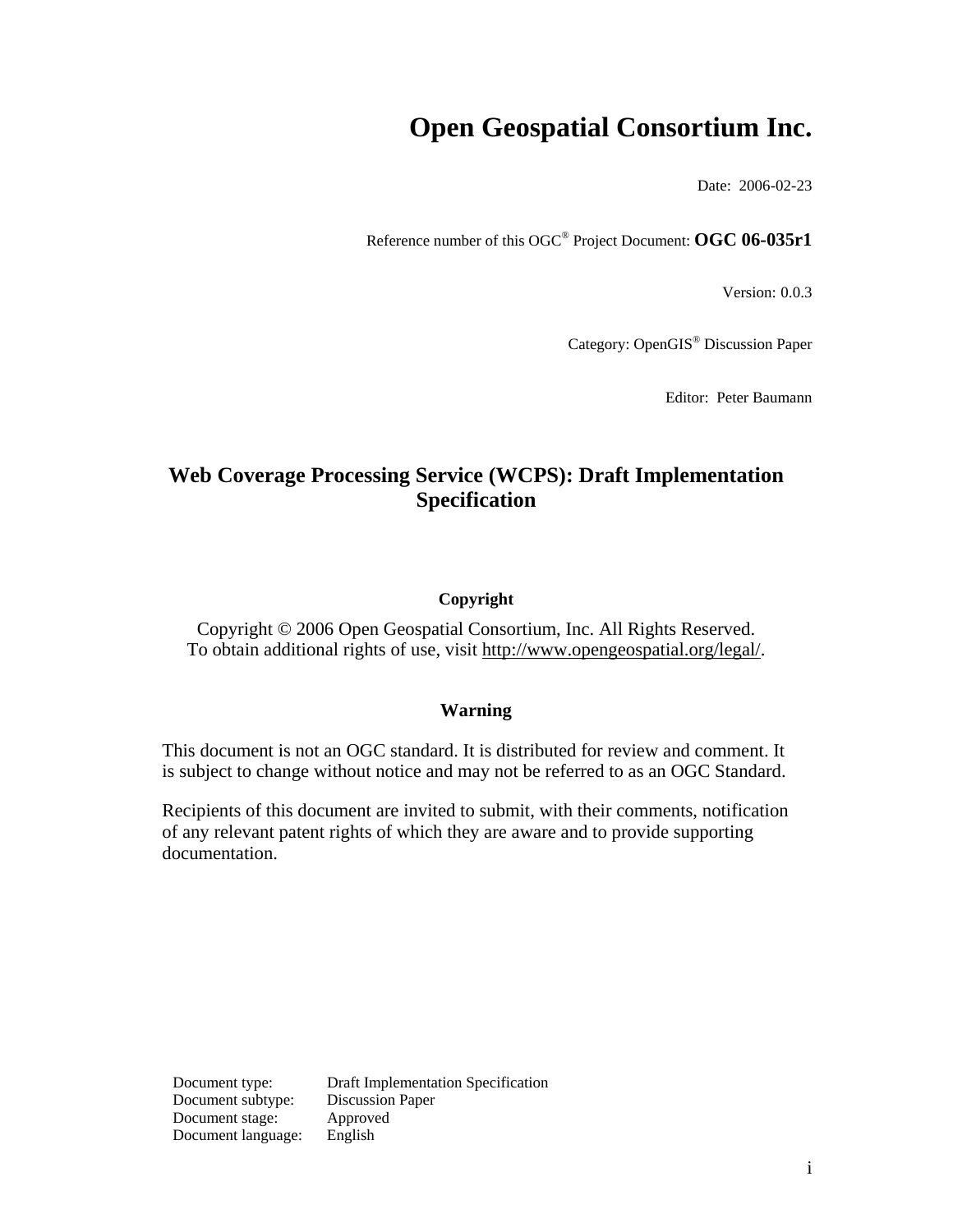# **Contents**

| $\mathbf 1$      |               |  |
|------------------|---------------|--|
| $\overline{2}$   |               |  |
| 3                |               |  |
| $\boldsymbol{4}$ |               |  |
| 5                |               |  |
| 5.1              |               |  |
| 5.2              |               |  |
| 5.3              |               |  |
| 6                |               |  |
| 6.1              |               |  |
| 6.2              |               |  |
| 6.2.1            |               |  |
| 6.2.2            |               |  |
| 6.2.3            |               |  |
| 6.2.4            |               |  |
| 6.3              |               |  |
| 6.3.1            |               |  |
| 6.3.2            |               |  |
| 6.3.3            |               |  |
| 6.4              |               |  |
| 6.5              |               |  |
| 7                |               |  |
| 7.1              |               |  |
| 7.2              |               |  |
| 7.3              |               |  |
| 7.4              |               |  |
| 7.5              |               |  |
| 8                |               |  |
| 9                |               |  |
| 9.1              | Introduction. |  |
| 9.1.1            |               |  |
| 9.2              |               |  |
| 9.2.1            |               |  |
| 9.2.2            |               |  |
| 9.2.3            |               |  |
| 9.2.4            |               |  |
| 9.2.5            |               |  |
| 9.2.6            |               |  |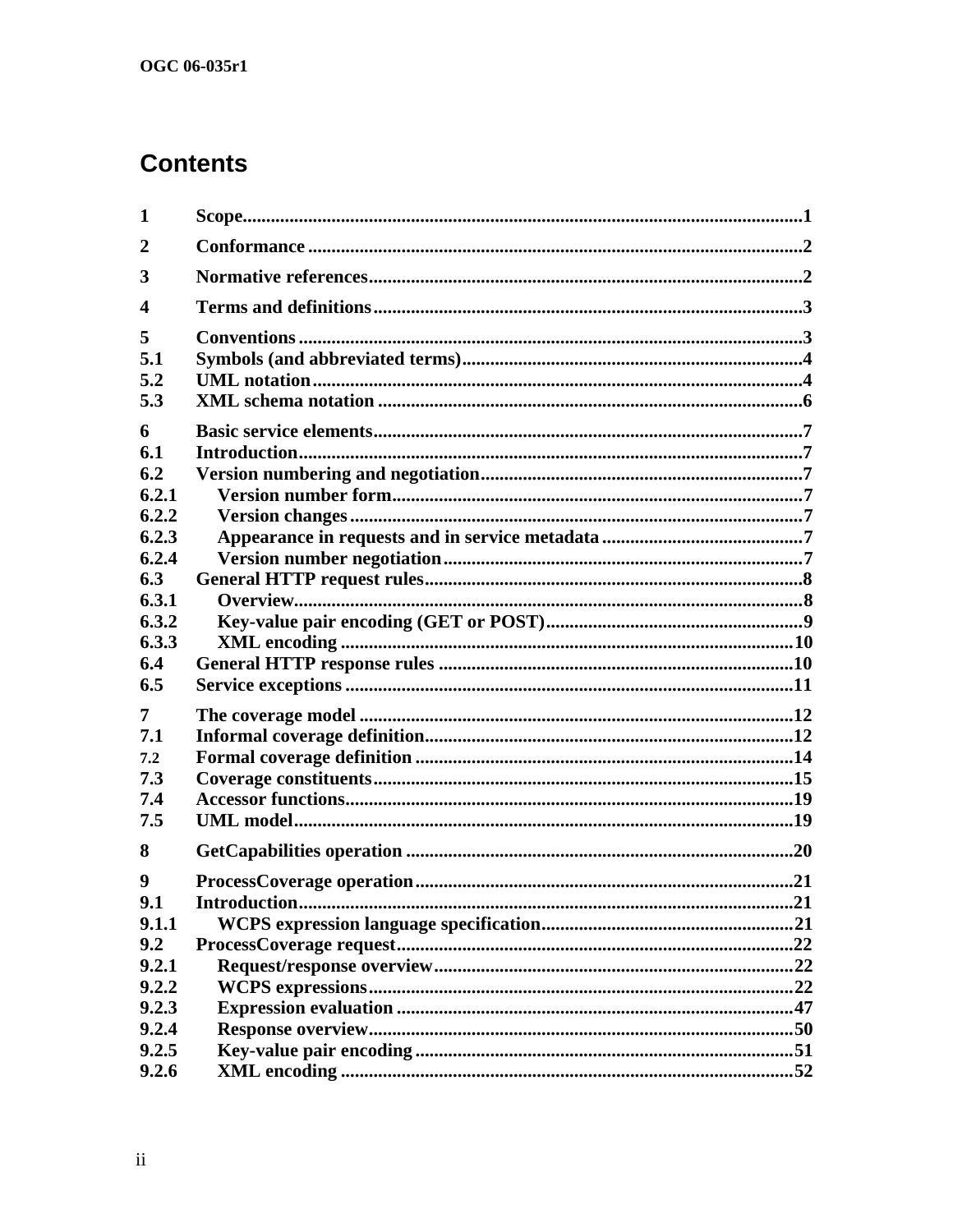## **i. Preface**

The OGC Web Coverage Processing Service (WCPS) results from both theoretical considerations and performing a reference implementation. Nevertheless, there is still considerable room for improvement. Hints and comments are therefore most welcome by the document editor.

WCPS is based on the conceptual model of WCS. As the revision of WCS proceeds, WCPS will have to be adapted to maintain coherence.

## **ii. Submitting organizations**

The following organizations have submitted this Implementation Specification to the Open GIS Consortium, Inc.

- **International University Bremen**
- rasdaman GmbH

## **iii. Document Contributors**

| <b>Name</b>    | <b>Organization</b>                            |
|----------------|------------------------------------------------|
| Baumann, Peter | International University Bremen, rasdaman GmbH |
|                |                                                |

## **iv. Revision history**

| Date                   | Release | <b>Author</b>  | Paragraph<br>modified | <b>Description</b>                         |
|------------------------|---------|----------------|-----------------------|--------------------------------------------|
| $2005 - 06 - 06$ 0.0.1 |         | Peter Baumann, |                       | Initial draft                              |
|                        |         | Trimita Chakma |                       |                                            |
| $2005 - 12 - 15$ 0.0.2 |         | Peter Baumann, |                       | Reworked based on WCS progress             |
|                        |         | Georgi Chulkov |                       |                                            |
| 2005-04-20 0.0.3       |         | Sean Forde     |                       | Minor editorial changes for publication as |
|                        |         |                |                       | a discussion paper                         |

# **v. Changes to the OpenGIS**® **Abstract Specification**

The OpenGIS**®** Abstract Specification does not require changes to accommodate the technical contents of this document.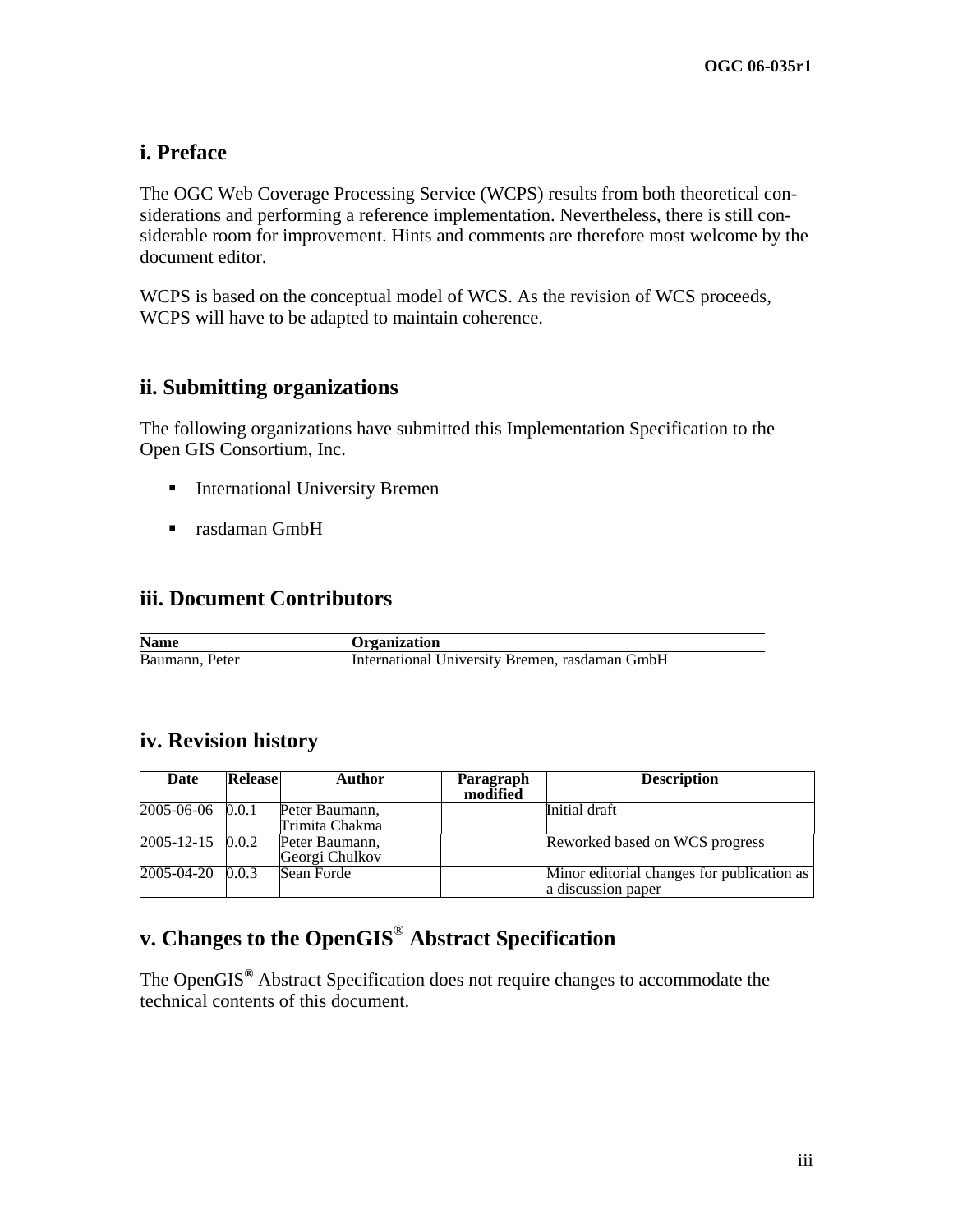## **vi. Future Work**

There are plans to extend and enhance this framework with the following features:

- 1) Streamlining with WPS (presumably WCPS will be described as an application profile of WPS).
- 2) WCPS is based on the conceptual model of WCS. As the revision of WCS proceeds, WCPS will have to be adapted to maintain coherence.
- 3) Geo coordinate handling currently is not streamlined with GML, ISO 19123, WCS, and relevant OGC standards (this in particular relates to the relevant XML Schema definitions). As soon as WCS 1.1 is stable and officially issued, WCPS definition must be adapted accordingly.
- 4) Once the schema is fixed, corresponding UML diagrams have to be added.
- 5) The Conformance Section has to be provided.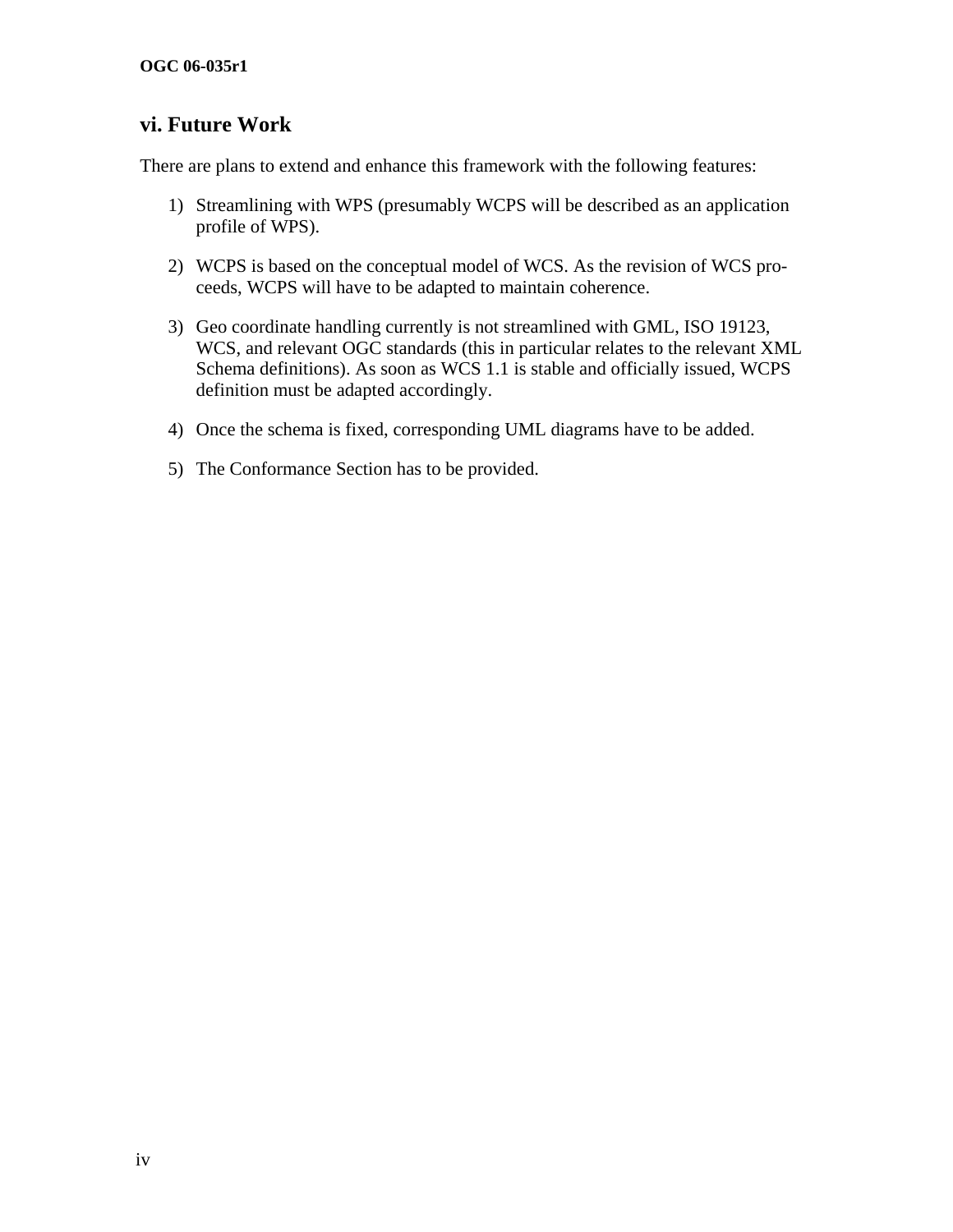## **Foreword**

Some of the elements of this document OGC 06-035r1 may be the subject of patent rights. Open GeoSpatial Consortium Inc. shall not be held responsible for identifying any such patent rights.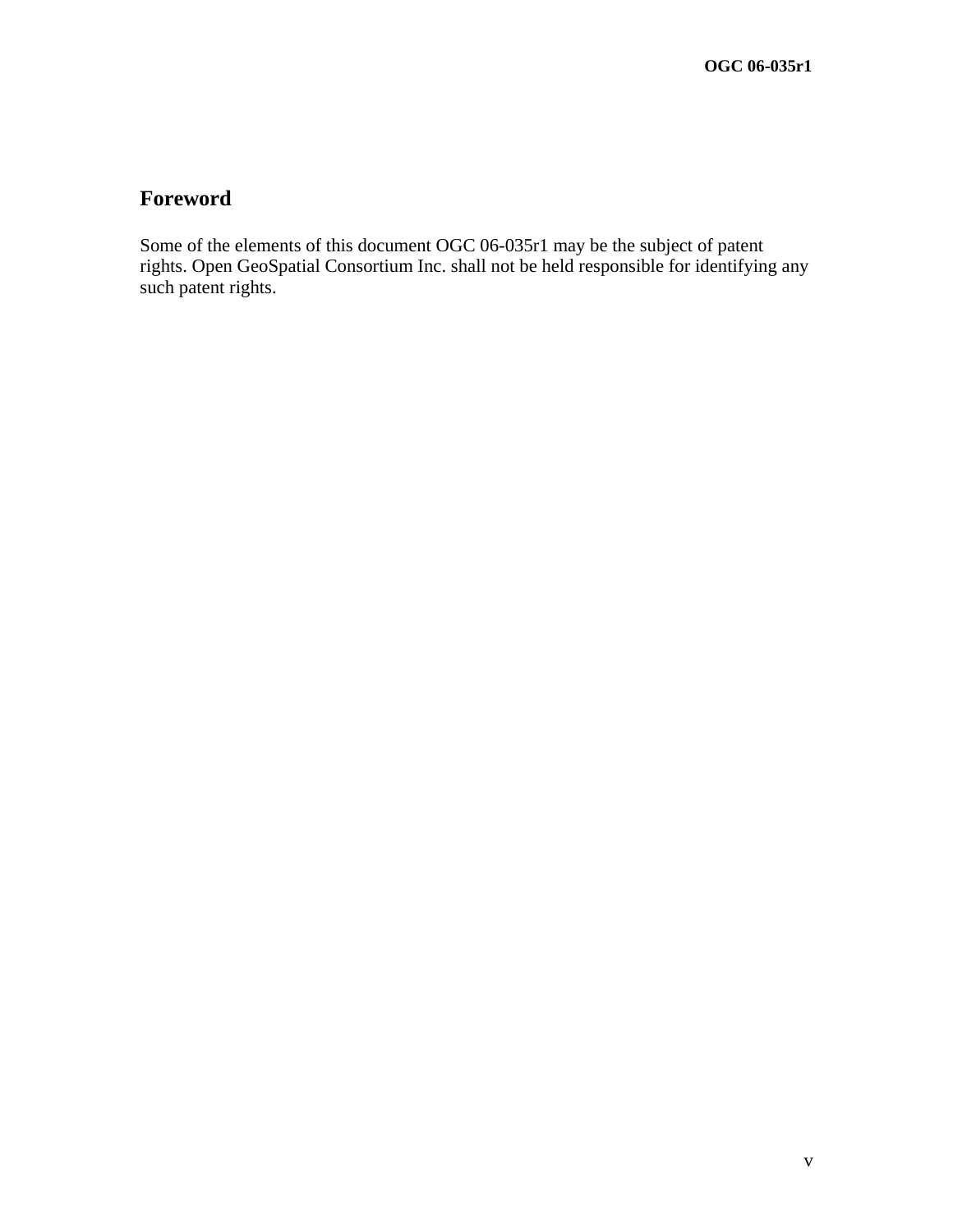## **Introduction**

The Web Coverage Processing Service (WCPS) supports retrieval and processing of geospatial coverage data. WCPS grounds on the coverage model of the OGC Web Coverage Service (WCS) Implementation Specification [4] where coverages are defined as "digital geospatial information representing space-varying phenomena", currently constrained to equally spaced grids.

WCPS provides access to original or derived sets of geospatial coverage information, in forms that are useful for client-side rendering, input into scientific models, and other client applications. As such, WCPS includes WCS functionality and extends it with an expression language to form requests of arbitrary complexity allowing, e.g., multi-valued coverage results.

It is recommended to read this document in conjunction with the WCS Implementation Specification document [4].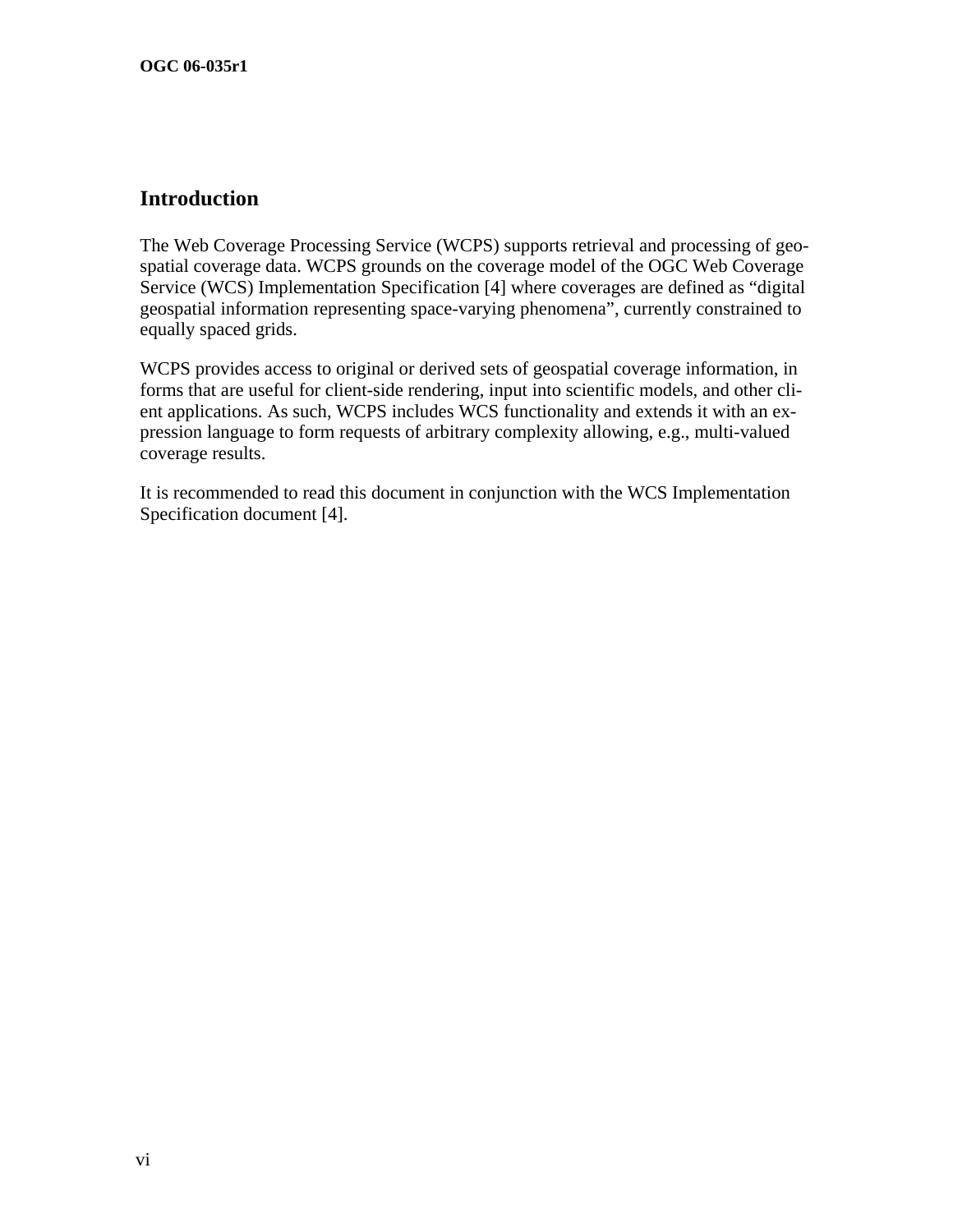## <span id="page-6-0"></span>**OpenGIS Interface: Web Coverage Processing Service (WCPS)**

## **1 Scope**

This document specifies how a Web Coverage Processing Service (WCPS) can describe, request, and delivers multi-dimensional grid coverage data over the World Wide Web.

Grid coverages have a domain comprised of regularly spaced locations along an arbitrary number of axes. Specific semantics are associated with spatio-temporal axes; A coverage can optionally have an x axis, a y axis (which, if both present, **shall** bear a common coordinate reference system), a time axis, and an elevation axis. A coverage's grid point (i.e., cell) data types define, at each location in the domain, either a single (scalar) value (such as elevation), or an ordered series of values (such as brightness values in different parts of the electromagnetic spectrum).

Result coverages can be transmitted directly or made available for download by URLs communicated to the client.

The Web Coverage Processing Service provides two operations: *GetCapabilities* and *ProcessCoverage*. The *GetCapabilities* operation, like in WCS, returns an XML document describing the service and brief descriptions of the data collections from which clients may request coverages; additionally WCPS specific processing service capabilities are delivered. Clients would generally run the *GetCapabilities* operation when opening a session with some particular server and cache its result for use throughout the session.

The *ProcessCoverage* operation allows to process and analyse coverages and coverage sets stored on the server as well as to extract information – both grid data and metadata – from coverages. To this end, requests are phrased in a formally defined processing language that supports coverage expressions of unlimited complexity. Result coverages can be transmitted directly back to the client or made available for download by URLs communicated to the client.

Coverages advertised by a service can be stored on the corresponding server, but the service may well itself rely on external data sources to substantiate the portfolio. In any case, the appearance towards the service clients always is one homogeneously accessible coverage offering.

For future versions it is intended, to extend WCPS to incorporate further coverage types defined in the OpenGIS Abstract Specification (Topic 6, "The Coverage Type", OGC document 00-106), in synchronization with WCS.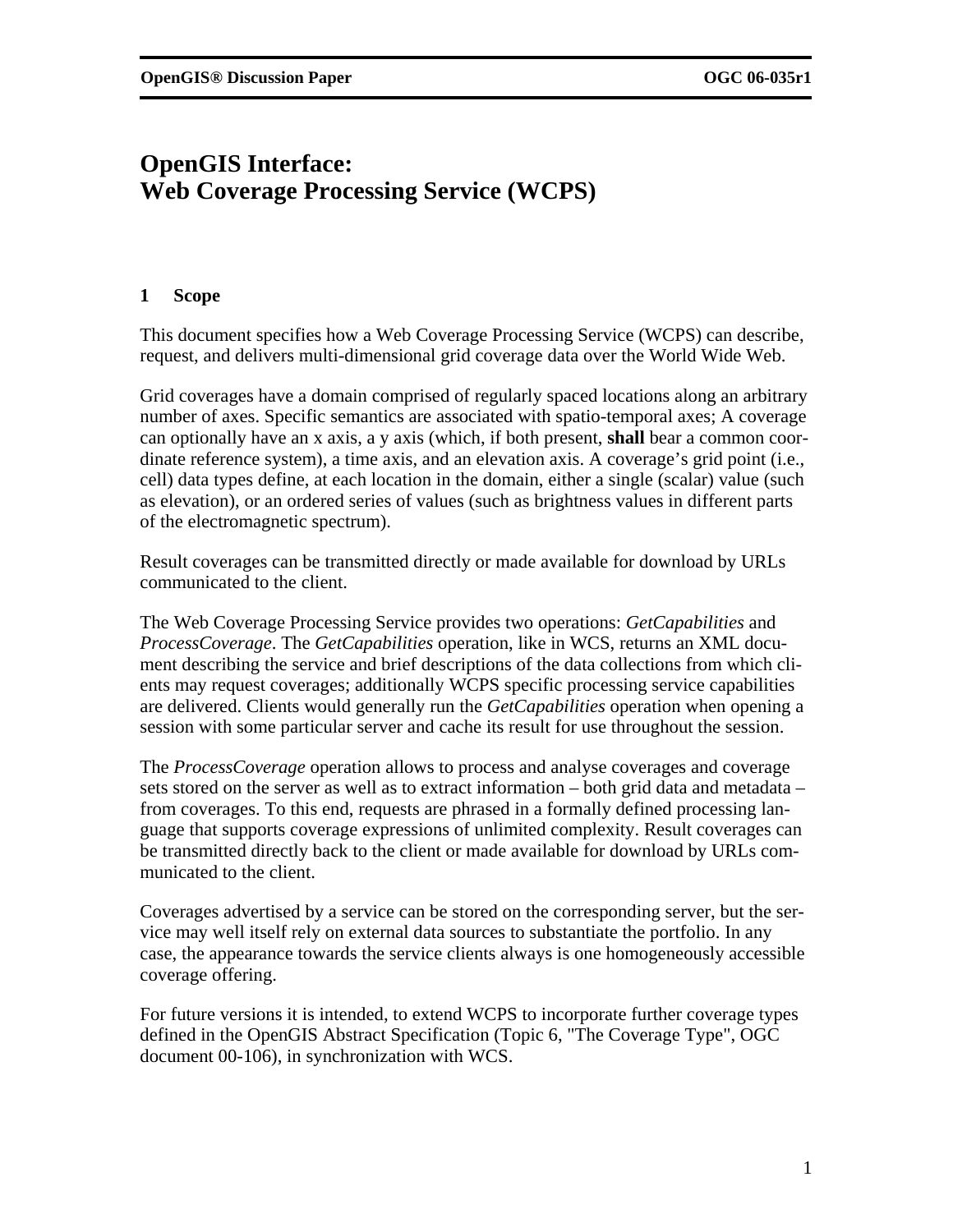## <span id="page-7-0"></span>**2 Conformance**

Conformance with this OGC Implementation Specification may be checked using all the relevant tests specified in Annex D (normative).

## **3 Normative references**

The following normative documents contain provisions that, through reference in this text, constitute provisions of this specification. For dated references, subsequent amendments to, or revisions of, any of these publications do not apply. For undated references, the latest edition of the normative document referred to applies.

IETF RFC 2045 (November 1996), Multipurpose Internet Mail Extensions (MIME) Part One: Format of Internet Message Bodies, Freed, N. and Borenstein N., eds., <[http://www.ietf.org/rfc/rfc2045.txt>](http://www.ietf.org/rfc/rfc2045.txt)

IETF RFC 2616 (June 1999), Hypertext Transfer Protocol – HTTP/1.1, Gettys, J., Mogul, J., Frystyk, H., Masinter, L., Leach, P., and Berners-Lee, T., eds., <[http://www.ietf.org/rfc/rfc2616.txt>](http://www.ietf.org/rfc/rfc2616.txt)

IETF RFC 2396 (August 1998), Uniform Resource Identifiers (URI): Generic Syntax, Berners-Lee, T., Fielding, N., and Masinter, L., eds., <[http://www.ietf.org/rfc/rfc2396.txt>](http://www.ietf.org/rfc/rfc2396.txt)

ISO 19105: Geographic information — Conformance and Testing

ISO 19123, Geographic Information — Coverage Geometry and Functions

OGC 02-023r4, OpenGIS Geography Markup Language (GML) Implementation Specifi-cation, v3.00 [<http://www.opengis.org/techno/documents/02-023r4.pdf](http://www.opengis.org/techno/documents/02-023r4.pdf)>

OGC 03-065r6, OpenGIS Web Coverage Service Implementqation Specification (WCS) Implementation Specification, v1.0.0 [<http://www.opengis.org/techno/documents/03-](http://www.opengis.org/techno/documents/03-065r6.pdf) [065r6.pdf>](http://www.opengis.org/techno/documents/03-065r6.pdf)

OGC AS 0, The OpenGIS Abstract Specification Topic 0: Overview, OGC document 99- 100r1 <[http://www.opengis.org/techno/abstract/99-100r1.pdf>](http://www.opengis.org/techno/abstract/99-100r1.pdf)

OGC AS 12, The OpenGIS Abstract Specification Topic 12: OpenGIS Service Architecture (Version 4.2), Kottman, C. (ed.), <[http://www.opengis.org/techno/specs.htm>](http://www.opengis.org/techno/specs.htm)

XML 1.0, W3C Recommendation 6 October 2000, Extensible Markup Language (XML) 1.0 (2nd edition), World Wide Web Consortium Recommendation, Bray, T., Paoli, J., Sperberg-McQueen, C.M., and Maler, E., eds., <<http://www.w3.org/TR/2000/REC-xml>>

W3C Recommendation 2 May 2001: XML Schema Part 0: Primer, <[http://www.w3.org/TR/2001/REC-xmlschema-0-20010502/>](http://www.w3.org/TR/2001/REC-xmlschema-0-20010502/)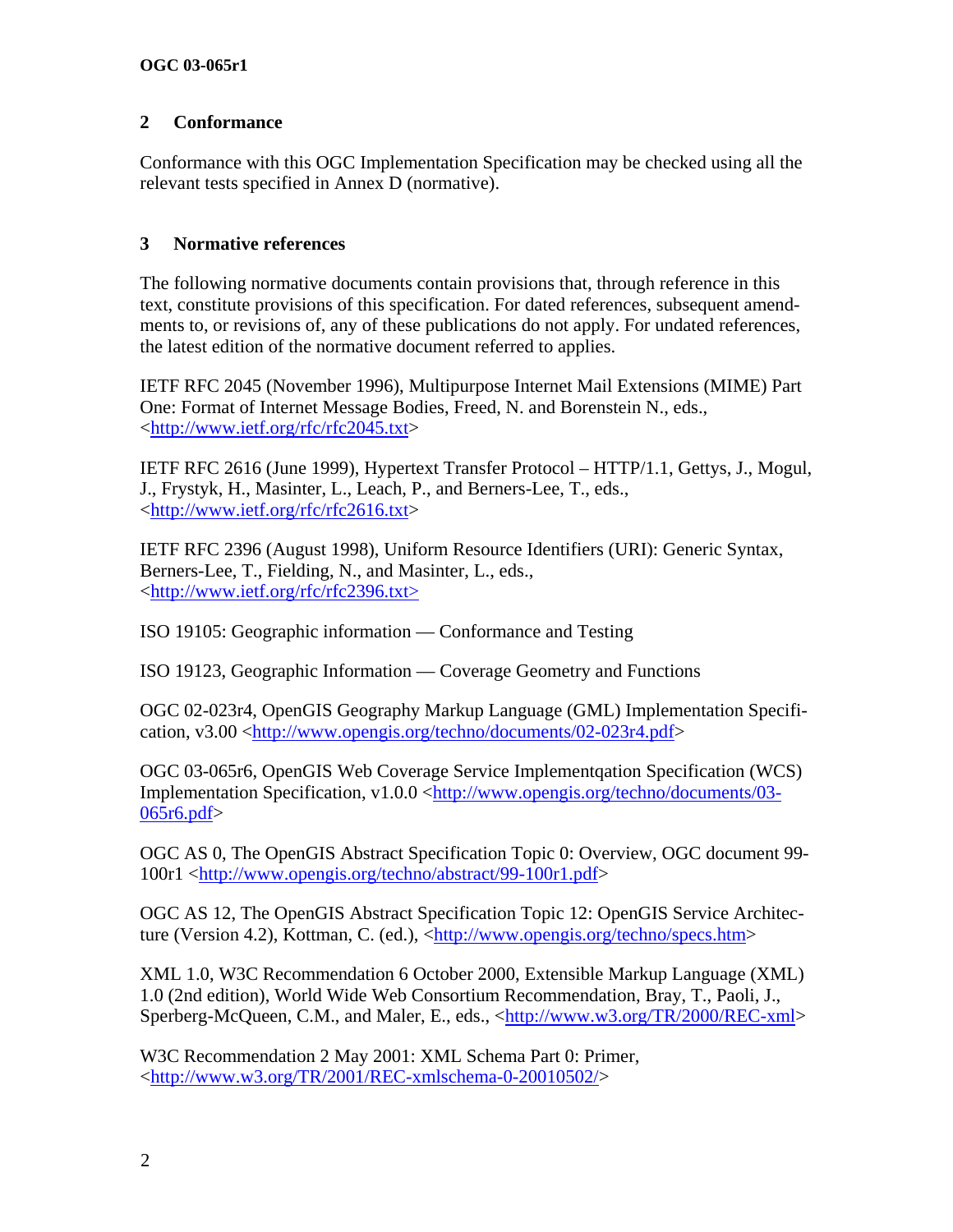<span id="page-8-0"></span>W3C Recommendation 2 May 2001: XML Schema Part 1: Structures, <[http://www.w3.org/TR/2001/REC-xmlschema-1-20010502/>](http://www.w3.org/TR/2001/REC-xmlschema-1-20010502/)

W3C Recommendation 2 May 2001: XML Schema Part 2: Datatypes, <[http://www.w3.org/TR/2001/REC-xmlschema-2-20010502/>](http://www.w3.org/TR/2001/REC-xmlschema-2-20010502/)

## **4 Terms and definitions**

For the purposes of this document, the terms and definitions given in the above references (in particular: WCS) apply, as do the following terms.

## **4.1**

#### **dimension**

an independent axis of the coverage, usually representing a spatial or the temporal dimension.

## **4.2**

#### **cell**

an element of a coverage which is uniquely identified by its spatio-temporal position; a cell contains a value of the type specified in the coverage definition.

## **4.3**

#### **cell type**

the data type of a cell; it can be an atomic type (such as char for 8-bit greyscale images) or a composite "struct" type (such as struct { char red, green, blue; } for RGB images, using Java syntax); this relates to the terms "range" and "range type" in WCS.

### **4.4**

### **cell domain**

the extent of a coverage, whereby, along each axis, cells are numbered consecutively in ascending order using (not necessarily nonnegative) integers. A cell domain can be characterized completely by its lower and upper corner point coordinates.

### **4.5**

### **domain**

the extent of a coverage, whereby axes with a geo semantics have geographic coordinates, a time axis has time coordinates. Geo and time axes are optional.

### **4.6**

### **range list**

the component(s) of a cell type. This relates to the WCS term "range set", but emphasises that the types are sorted, allowing to address them not only by name, but also by position. Sort order is defined by the sequence indicated in a *GetCapabilities* response.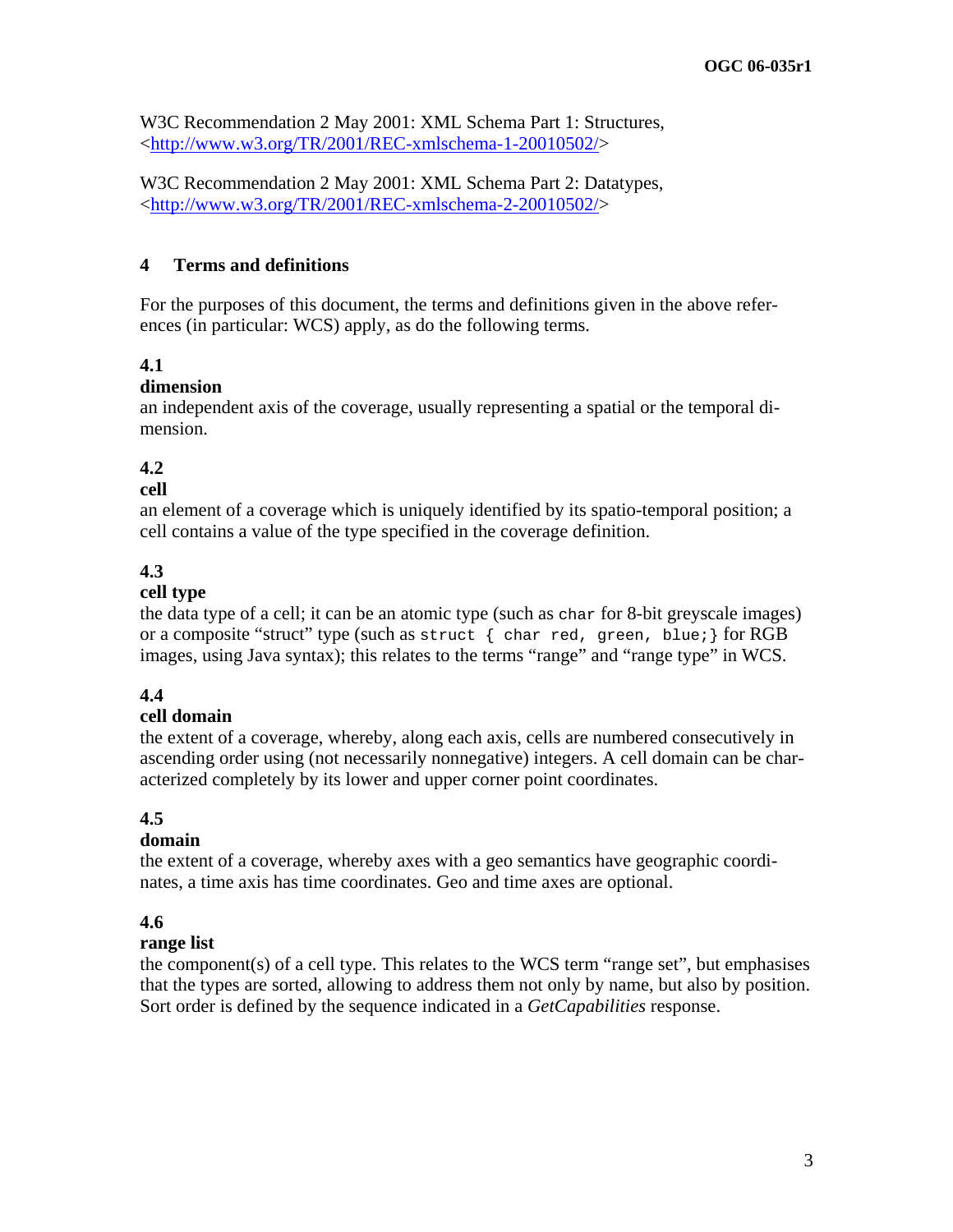## <span id="page-9-0"></span>**5 Conventions**

## **5.1 Symbols (and abbreviated terms)**

The following symbols and abbreviated terms are used in this document.

| <b>API</b> | <b>Application Program Interface</b>                |
|------------|-----------------------------------------------------|
| <b>CRS</b> | Coordinate Reference System                         |
| <b>DCP</b> | <b>Distributed Computing Platform</b>               |
| <b>GML</b> | OGC Geography Markup Language, v3.00 (OGC 03-023r4) |
| <b>ISO</b> | International Organization for Standardization      |
| <b>OGC</b> | Open GeoSpatial Consortium                          |
| <b>OWS</b> | <b>OGC Web Service</b>                              |
| UML        | Unified Modeling Language                           |
| <b>XML</b> | Extensible Markup Language                          |
| 1D         | One Dimensional                                     |
| 2D         | <b>Two Dimensional</b>                              |
| 3D         | Three Dimensional                                   |
| 4D         | Four Dimensional                                    |
|            |                                                     |

### **5.2 UML notation**

Certain diagrams that appear in this document are presented using static structure diagrams in the Unified Modeling Language (UML) [OMG]. The UML notations used in this document are described in the diagram below.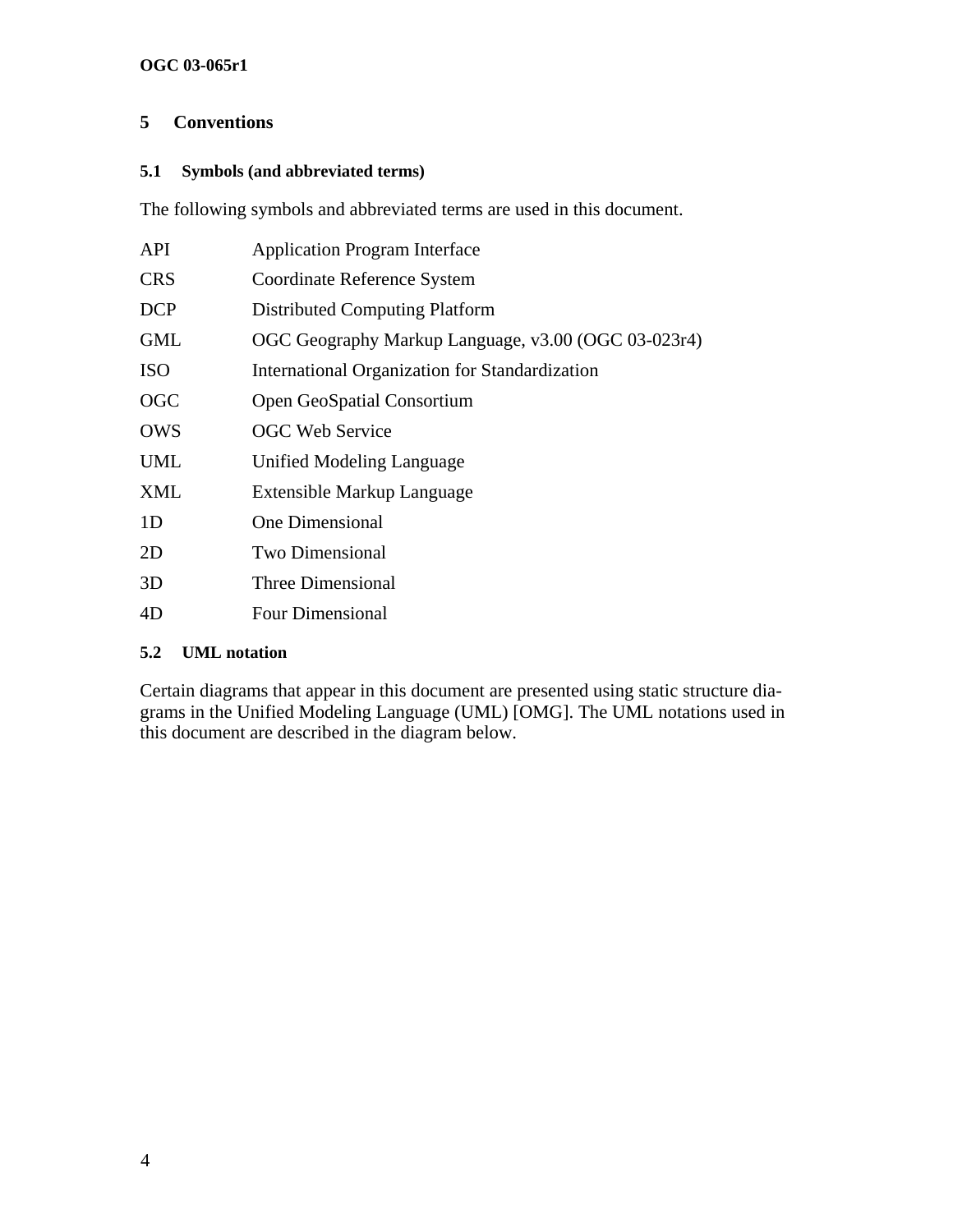

**Figure 1 - UML Notation** 

In these UML class diagrams, the class boxes with three compartments and a light background are the primary classes being shown in this diagram, usually the classes from one UML package. The class boxes with a grey background are other classes used by these primary classes, usually classes from other packages. The class boxes without compartments do not show the class attributes, which are usually shown on another class diagram.

In these class diagrams, the following five stereotypes of UML classes are used:

- a) <<Interface>> A definition of a set of operations that is supported by objects having this interface. An Interface class cannot contain any attributes.
- b) <<DataType>> A descriptor of a set of values that lack identity (independent existence and the possibility of side effects). A DataType is a class with no operations whose primary purpose is to hold the information.
- c)  $\ll$ Enumeration  $\gg$  A data type whose instances form a list of alternative literal values. Enumeration means a short list of well-understood potential values within a class.
- d) <<CodeList>> is a flexible enumeration that uses string values for expressing a long list of potential alternative values. If the list alternatives are completely known, an enumeration shall be used; if the only likely alternatives are known, a code list shall be used. Code lists are more likely to have their values exposed to the user.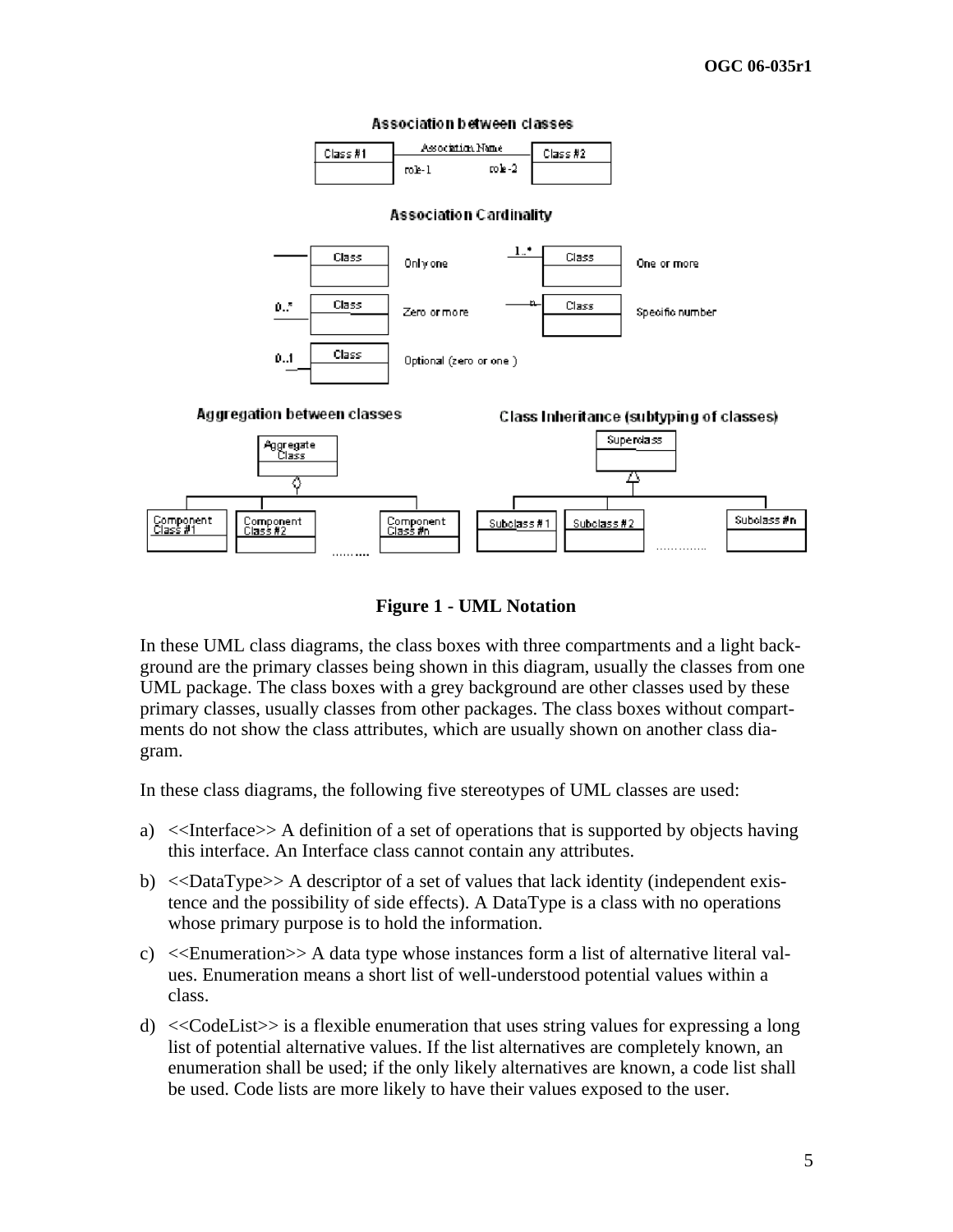#### <span id="page-11-0"></span>**OGC 03-065r1**

e) <<Type>> A stereotyped class used for specification of a domain of instances (objects), together with the operations applicable to the objects. A Type class may have attributes and associations.

NOTE All the stereotypes listed above are adapted from Subclause 6.8 of ISO 19103.

In this document, the following standard data types are used:

- a) string A sequence of characters
- b) Boolean A value specifying TRUE or FALSE
- c) URI An identifier of a resource that provides more information about data
- d) URL An identifier of an on-line resource that can be electronically accessed

#### **5.3 XML schema notation**

Several diagrams in this document represent XML Schema constructs using the graphical symbols provided by the XML Spy software suite (Altova, Inc. / www.xmlspy.com). These are depicted in Figure 2 below.



**Figure 2. XML Schema graphic symbols**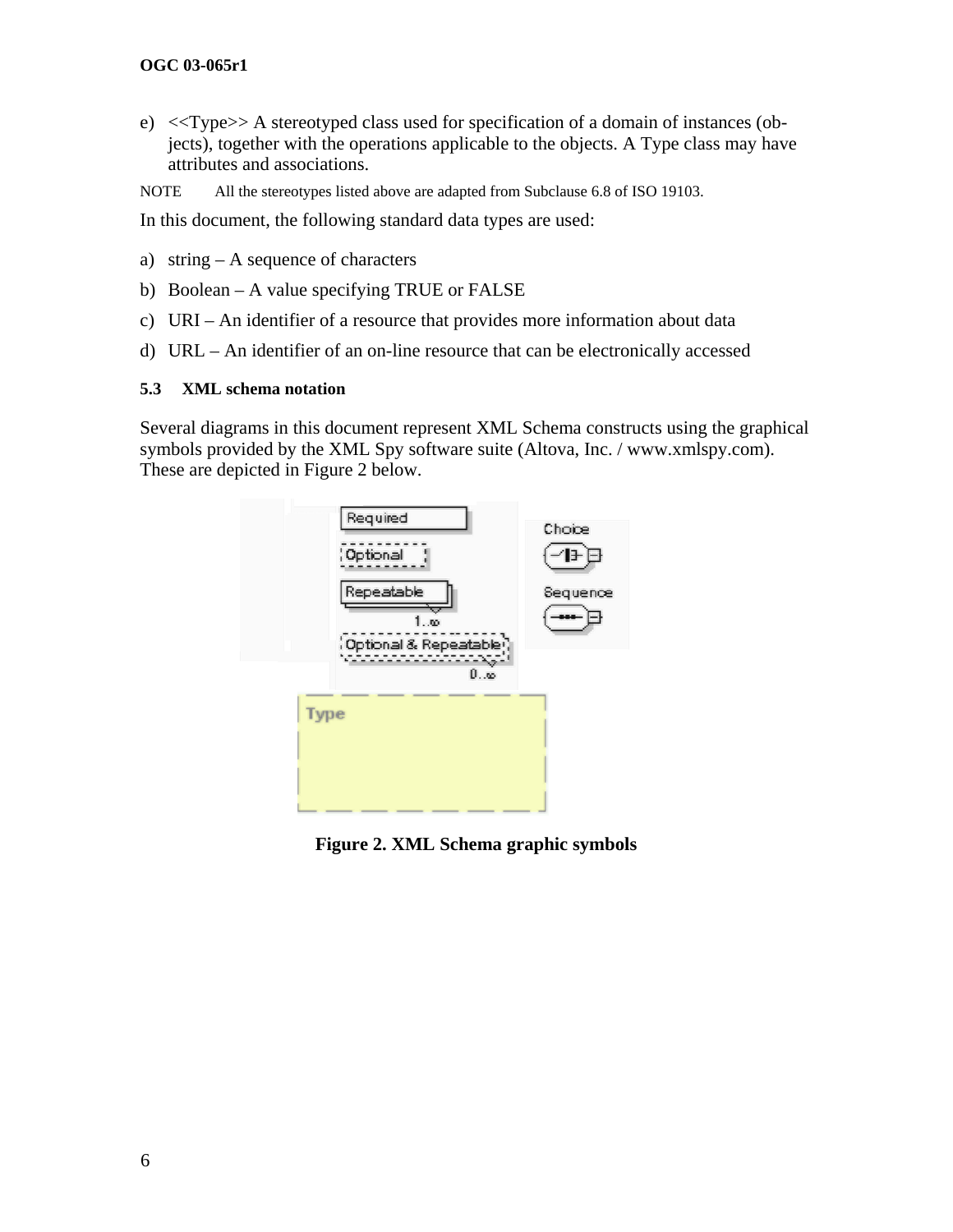## <span id="page-12-0"></span>**6 Basic service elements**

#### **6.1 Introduction**

This clause describes aspects of Web Coverage Processing Server behavior (more generally, of OGC Web Service behavior) that are independent of particular operations, or that are common to several operations or interfaces.

### **6.2 Version numbering and negotiation**

#### **6.2.1 Version number form**

The published specification version number contains three positive integers, separated by decimal points, in the form "x.y.z". The numbers "y" and "z" will never exceed 99. Each OWS specification is numbered independently.

#### **6.2.2 Version changes**

A particular specification's version number **shall** be changed with each revision. The number **shall** increase monotonically and **shall** comprise no more than three integers separated by decimal points, with the first integer being the most significant. There may be gaps in the numerical sequence. Some numbers may denote experimental or interim versions. Service instances and their clients need not support all defined versions, but **shall** obey the negotiation rules below.

#### **6.2.3 Appearance in requests and in service metadata**

The version number appears in at least two places: in the Capabilities XML describing a service, and in the parameter list of client requests to that service. The version number used in a client's request of a particular service instance **shall** be equal to a version number which that instance has declared it supports (except during negotiation as described below). A service instance may support several versions, whose values clients may discover according to the negotiation rules.

#### **6.2.4 Version number negotiation**

A Client may negotiate with a Service Instance to determine a mutually agreeable specification version. Negotiation is performed using the **GetCapabilities** operation [see Clause [8\]](#page-25-1) according to the following rules.

All Capabilities XML **shall** include a protocol version number. In response to a **GetCapabilities** request containing a version number, an OGC Web Service **shall** either respond with output that conforms to that version of the specification, **or** negotiate a mutually agreeable version if the requested version is not implemented on the server. If no version number is specified in the request, the server **shall** respond with the highest version it understands and label the response accordingly.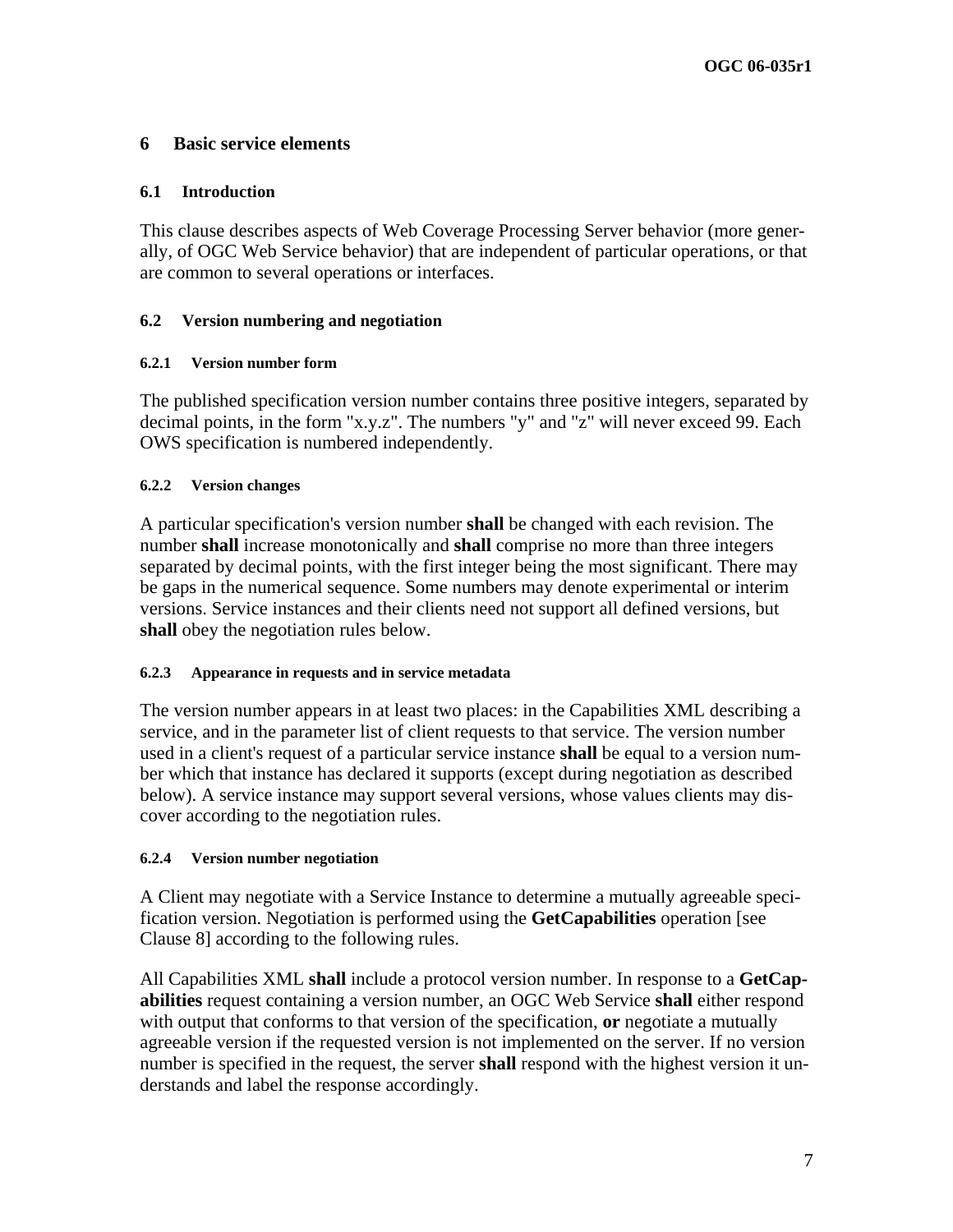<span id="page-13-0"></span>Version number negotiation occurs as follows:

- a) If the server implements the requested version number, the server **shall** send that version.
- b) If a version unknown to the server is requested, the server **shall** send the highest version it knows that is less than the requested version.
- c) If the client request is for a version lower than any of those known to the server, then the server **shall** send the lowest version it knows.
- d) If the client does not understand the new version number sent by the server, it **may** either cease communicating with the server **or** send a new request with a new version number that the client does understand but which is less than that sent by the server (if the server had responded with a lower version).
- e) If the server had responded with a higher version (because the request was for a version lower than any known to the server), and the client does not understand the proposed higher version, then the client **may** send a new request with a version number higher than that sent by the server.

The process is repeated until a mutually understood version is reached, or until the client determines that it will not or cannot communicate with that particular server.

Example 1 - Server understands versions 1, 2, 4, 5 and 8. Client understands versions 1, 3, 4, 6, and 7. Client requests version 7. Server responds with version 5. Client requests version 4. Server responds with version 4, which the client understands, and the negotiation ends successfully.

Example 2 - Server understands versions 4, 5 and 8. Client understands version 3. Client requests version 3. Server responds with version 4. Client does not understand that version or any higher version, so negotiation fails and client ceases communication with that server.

The negotiated version parameter **shall** be supplied with ProcessCoverage requests.

### **6.3 General HTTP request rules**

#### **6.3.1 Overview**

At present, the only distributed computing platform (DCP) explicitly supported by OGC Web Services is the World Wide Web itself, or more specifically Internet hosts implementing the Hypertext Transfer Protocol (HTTP). Thus the Online Resource of each operation supported by a service instance is an HTTP Uniform Resource Locator (URL). The URL may be different for each operation, or the same, at the discretion of the service p rovider. Each URL **shall** conform to the description in [HTTP] but is otherwise implementation-dependent; only the parameters comprising the service request itself are mandated by the OGC Web Services specifications.

HTTP supports two request methods: GET and POST. One or both of these methods may be defined for a particular OGC Web Service type and offered by a service instance, and the use of the Online Resource URL differs in each case.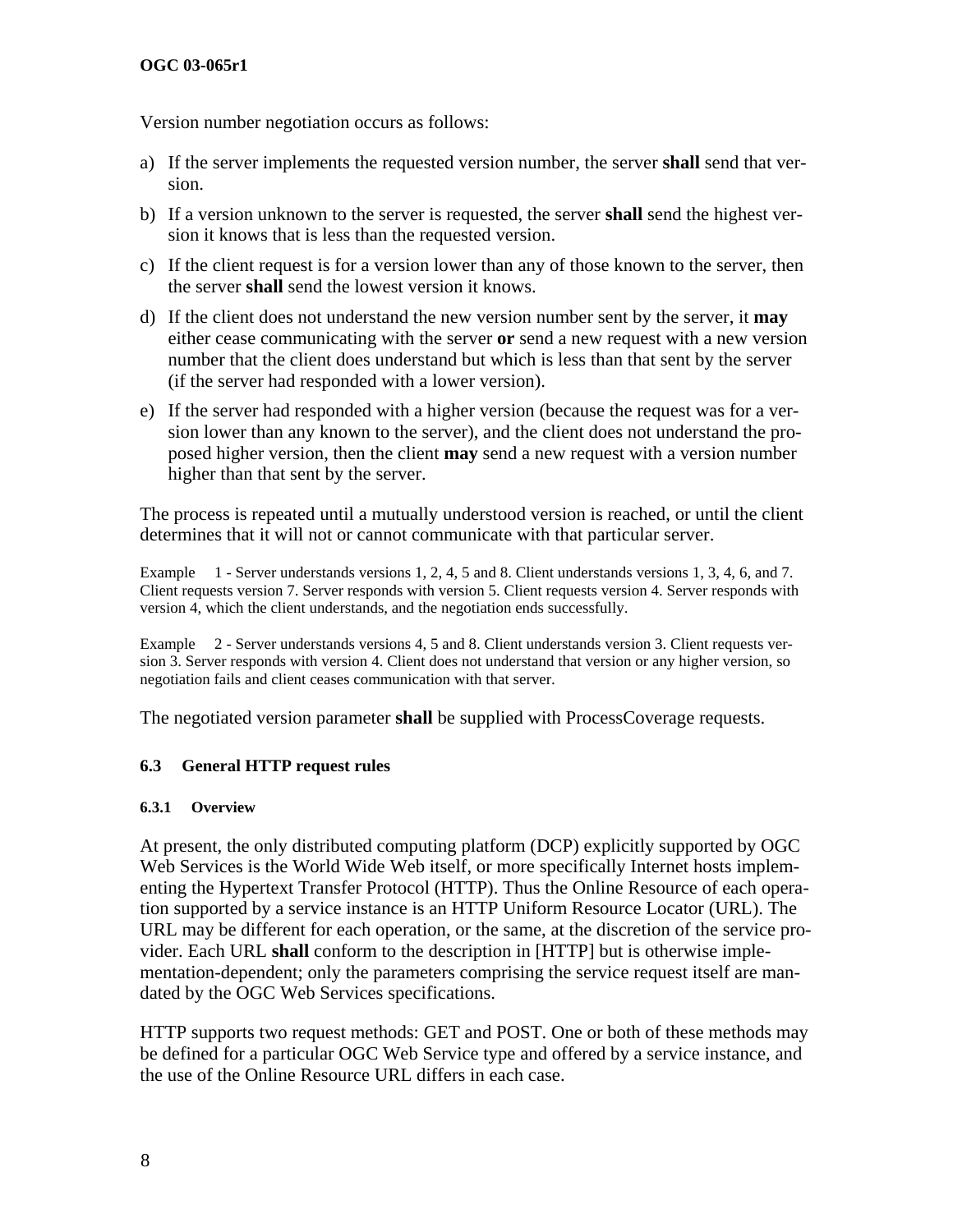<span id="page-14-0"></span>An Online Resource URL intended for HTTP GET requests is in fact only a URL prefix to which additional parameters must be appended in order to construct a valid Operation request. A URL prefix is defined as an opaque string including the protocol, hostname, optional port number, path, a question mark '?', and, **optionally**, one or more serverspecific parameters ending in an ampersand '&'. The prefix uniquely identifies the particular service instance. For HTTP GET, the URL prefix **shall** end in either a '?' (in the absence of additional server-specific parameters) or a '&'. In practice, however, Clients should be prepared to add a necessary trailing '?' or '&' before appending the Operation parameters defined in this specification in order to construct a valid request URL.

An Online Resource URL intended for HTTP POST requests is a complete and valid URL to which Clients transmit encoded requests in the body of the POST document. A WCPS server **shall not** require additional parameters to be appended to the URL in order to construct a valid target for the Operation request.

### **6.3.2 Key-value pair encoding (GET or POST)**

### **6.3.2.1 Overview**

Using Key-Value Pair encoding, a client composes the necessary request parameters as keyword/value pairs in the form "keyword=value", separated by ampersands ('&'), with appropriate encoding [IETF RFC 2396] to protect special characters. The resulting query string may be transmitted to the server via HTTP GET or HTTP POST, as prescribed in the HTTP Common Gateway Interface (CGI) standard [IETF RFC 2616].

[Table 1](#page-14-1) summarizes the request parameters for HTTP GET and POST.

|  | Table 1 – Parts of a Key-Value Pair OGC Web Service Request |
|--|-------------------------------------------------------------|
|--|-------------------------------------------------------------|

<span id="page-14-1"></span>

| <b>URL Component</b>    | <b>Description</b>                                                                                                                                                                                                                                       |  |
|-------------------------|----------------------------------------------------------------------------------------------------------------------------------------------------------------------------------------------------------------------------------------------------------|--|
| http://host[:port]/path | URL of service operation. The URL is entirely at the discretion of the<br>service provider.                                                                                                                                                              |  |
| { $name[=value]$ &}     | The query string, consisting of one or more standard request parameter<br>name/value pairs defined by an OGC Web Service. The actual list of<br>required and optional parameters is mandated for each operation by the<br>appropriate OWS specification. |  |

Notes:  $\lceil \cdot \rceil$  denotes 0 or 1 occurrence of an optional part;  $\lceil \cdot \rceil$  denotes 0 or more occurrences.

A request encoded using the HTTP GET method interposes a '?' character between the service operation URL and the query string, to form a valid URI which may be saved as a bookmark, embedded as a hyperlink, or referenced via Xlink in an XML document.

### **6.3.2.2 Parameter ordering and case**

Parameter names **shall not** be case sensitive, but parameter values **shall** be case sensitive*.*

NOTE In this document, parameter names are typically shown in uppercase for typographical clarity, not as a requirement.

Parameters in a request **may** be specified in any order.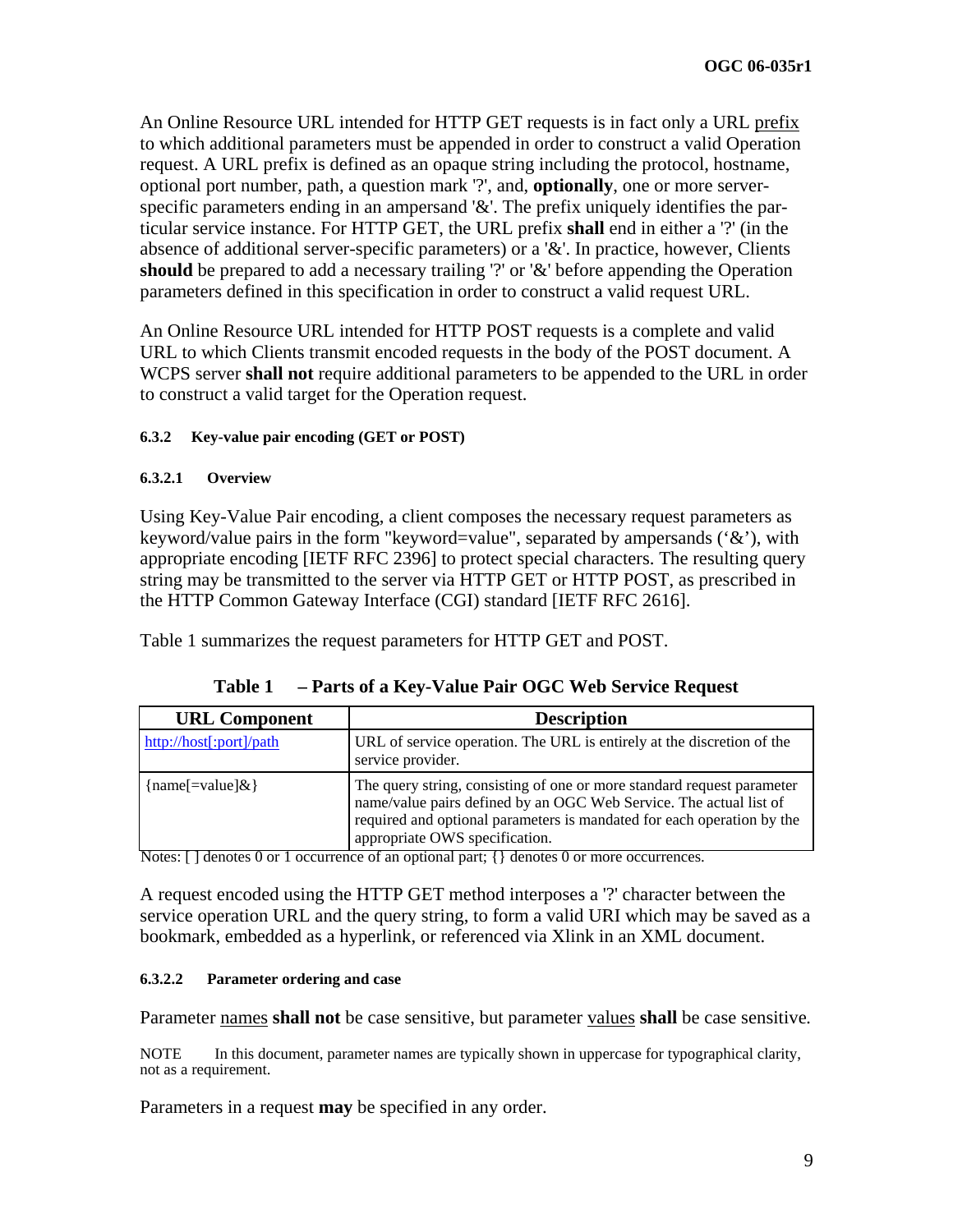<span id="page-15-0"></span>An OGC Web Service **shall** be prepared to encounter parameters that are not part of this specification. In terms of producing results per this specification, an OGC Web Service **shall** ignore such parameters.

#### **6.3.2.3 Parameter lists**

Parameters consisting of lists shall use the comma (",") as the delimiter between items in the list.

Example parameter=item1, item2, item3

Multiple lists can be specified as the value of a parameter by enclosing each list in parentheses ("(", ")")

Example parameter=(item1a,item1b,item1c),(item2a,item2b)

If a parameter name or value includes a space or comma, it shall be escaped using the URL encoding rules [6].

#### **6.3.3 XML encoding**

Clients **may** also encode requests in XML for transmission to the server using HTTP GET or HTTP POST. The XML request **shall** conform to the schema corresponding to the chosen operation, and the client **shall** send it to the URL listed for that operation in the server's Getabilities response, in accordance with HTTP POST [7]).

NOTE To support SOAP messaging, clients need only enclose the XML document *ogcdoc* in a SOAP envelope as follows:

```
<env:Envelope xmlns:env="http://www.w3.org/2001/09/soap-envelope"> 
     <env:Body> 
          ogcdoc 
     </env:Body> 
</env:Envelope>
```
#### **6.4 General HTTP response rules**

Upon receiving a valid request, the service **shall** send a response corresponding exactly to the request as detailed in the appropriate specification. Only in the case of Version N egotiation (described above) may the server offer a differing result.

Upon receiving an invalid request, the service **shall** issue a Service Exception as described in Subclause 6.5 below.

NOTEAs a practical matter, in the WWW environment a client should be prepared to receive either a valid result, or nothing, or any other result. This is because the client may itself have formed a nonconforming request that inadvertently triggered a reply by something other than an OGC Web Service, because the service itself may be non-conforming, etc.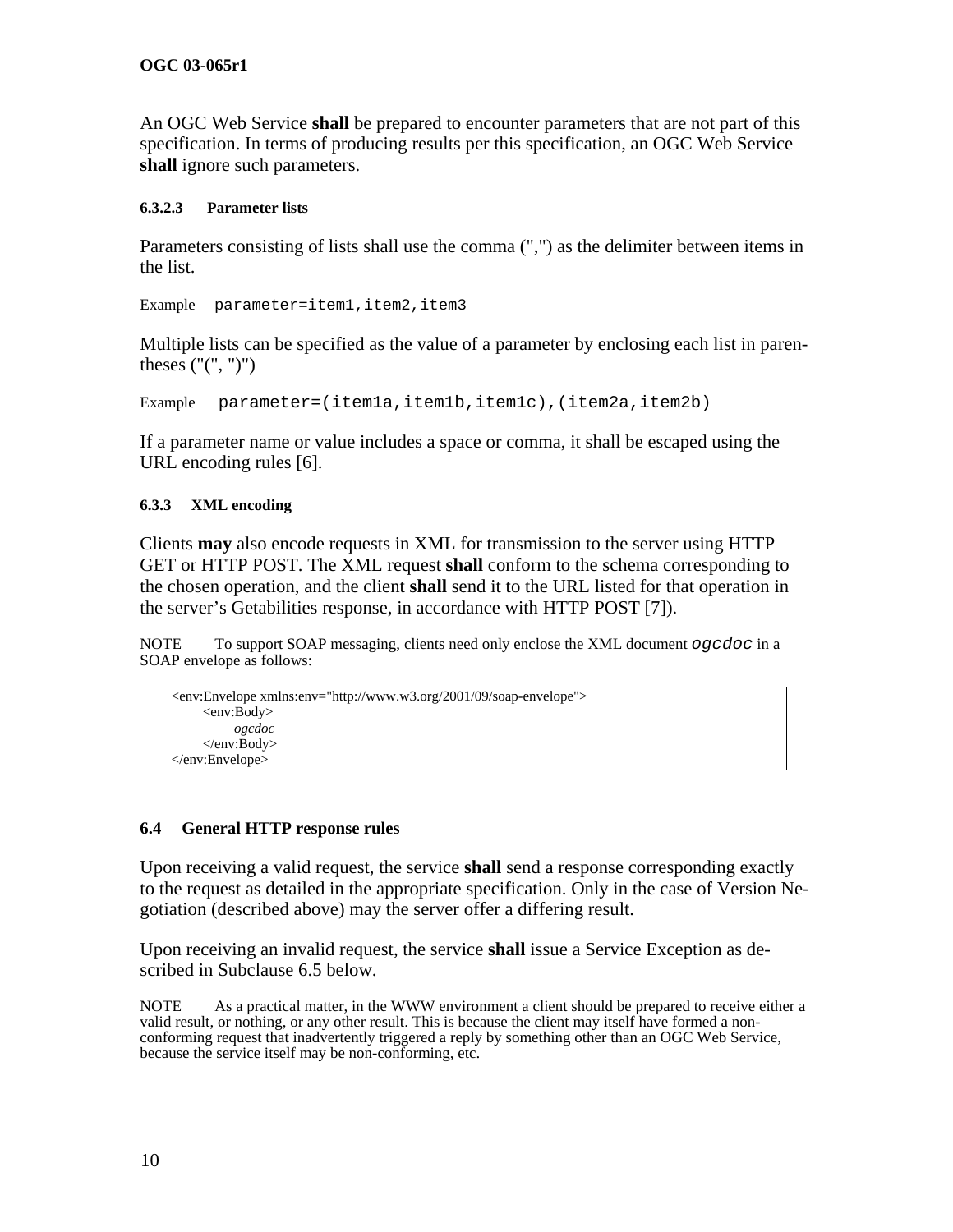#### <span id="page-16-0"></span>**6.5 Service exceptions**

Upon receiving an invalid request, the service **shall** issue a Service Exception XML message to describe to the client application or its human user the reason(s) that the request is invalid.

Service Exception XML **shall** be valid according to the Service Exception XML Schema in Subclause A.7. In an HTTP environment, the MIME type of the returned XML **shall** be "application/vnd.ogc.se\_xml". Specific error messages can be included either as chunks of plain text or as XML-like text containing angle brackets ("<" and ">") if included in a character data (CDATA) section as shown in the example of Service Exception XML in Subclause A.7.

Service Exceptions **may** include exception codes as indicated in Subclause A.7. Servers **shall not** use these codes for meanings other than those specified. Clients **may** use these codes to automate responses to Service Exceptions.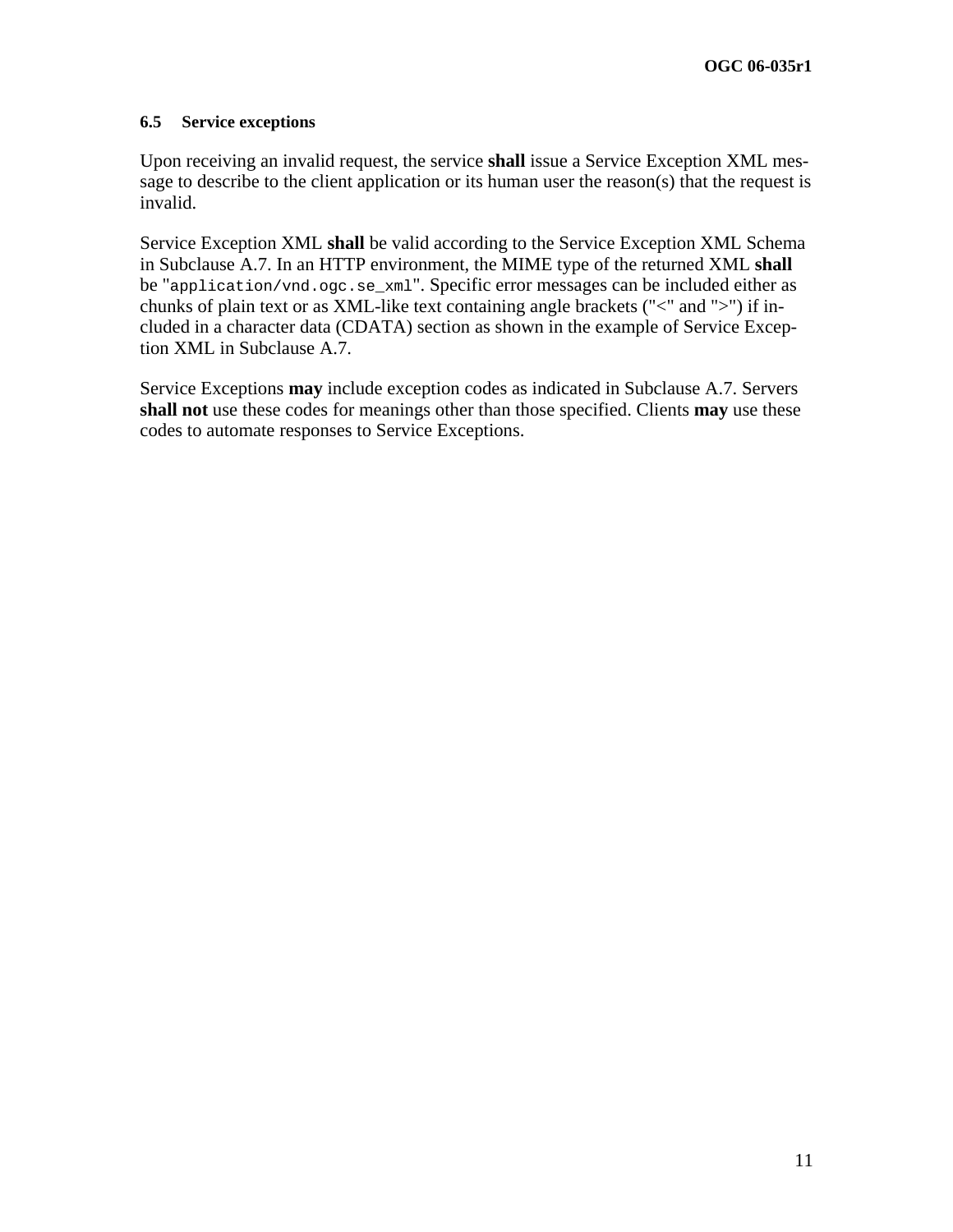## <span id="page-17-1"></span><span id="page-17-0"></span>**7 The coverage model**

The coverage model of WCPS relies on the coverage model of WCS [4]. In the current version the WCPS coverage model is constrained to equally spaced grids, meaning that the distance between any two adjacent grid points in a coverage is constant.

NOTE This restriction is intended to be relaxed in future WCPS versions.

In Section [7.1](#page-18-0) the coverage model used is introduced informally, followed by a formal definition in Section [-](#page-18-1). Section [7.3](#page-20-1) describes, based on this model, the constituents a WCPS coverage has. Subsequently (Section [9.2.2\)](#page-27-1) this forms the basis for the WCPS semantics by describing the effect of a WCPS coverage processing request on the result coverage constituents.

### **7.1 Informal coverage definition**

NOTE This section is non-normative; the normative coverage specification is given in Section [7.2.](#page-19-1)

Coverage data form n-dimensional cubes, where  $n>0$  is an integer and values are associated with each coordinate point ("cell") inside the cube, each dimension having a named axis. All values are of the same underylying data type. A set of metadata is associated with the coverage's cell value set, thus allowing to perform opeations like extraction, analysis, and manipulation of coverages or their components.

A coverage is viewed, for the purpose of this standard, as being subdivided into four layers (see Figure 3):

- **Level 0: grid data**  $-$  "The grid data themselves".

These data can only be understood (e.g., to extract single cell values) in conjunction with their next-level metadata.

- **Level 1: technical meta data** – Number of axes, extent per axis, cell type, null value, interpolation methods.

These data describe the coverage sufficiently to access the Level 0 cell values. There is no further semantics (such as space / time) known on this level; axes are numbered (not named), and cells are addressed using integer coordinates in all axes. The list of interpolation methods indicates which methods are available on the given coverage, in case interpolation has to be applied (such as scaling and coordinate system transformation).

- **Level 2: spatio-temporal meta data** – Coordinate reference system, geo / time reference, axis semantics

Level 2 metadata allow to optionally associate the semantics of space and time with an axis. If an axis represents horizontal space coordinates, then a pertaining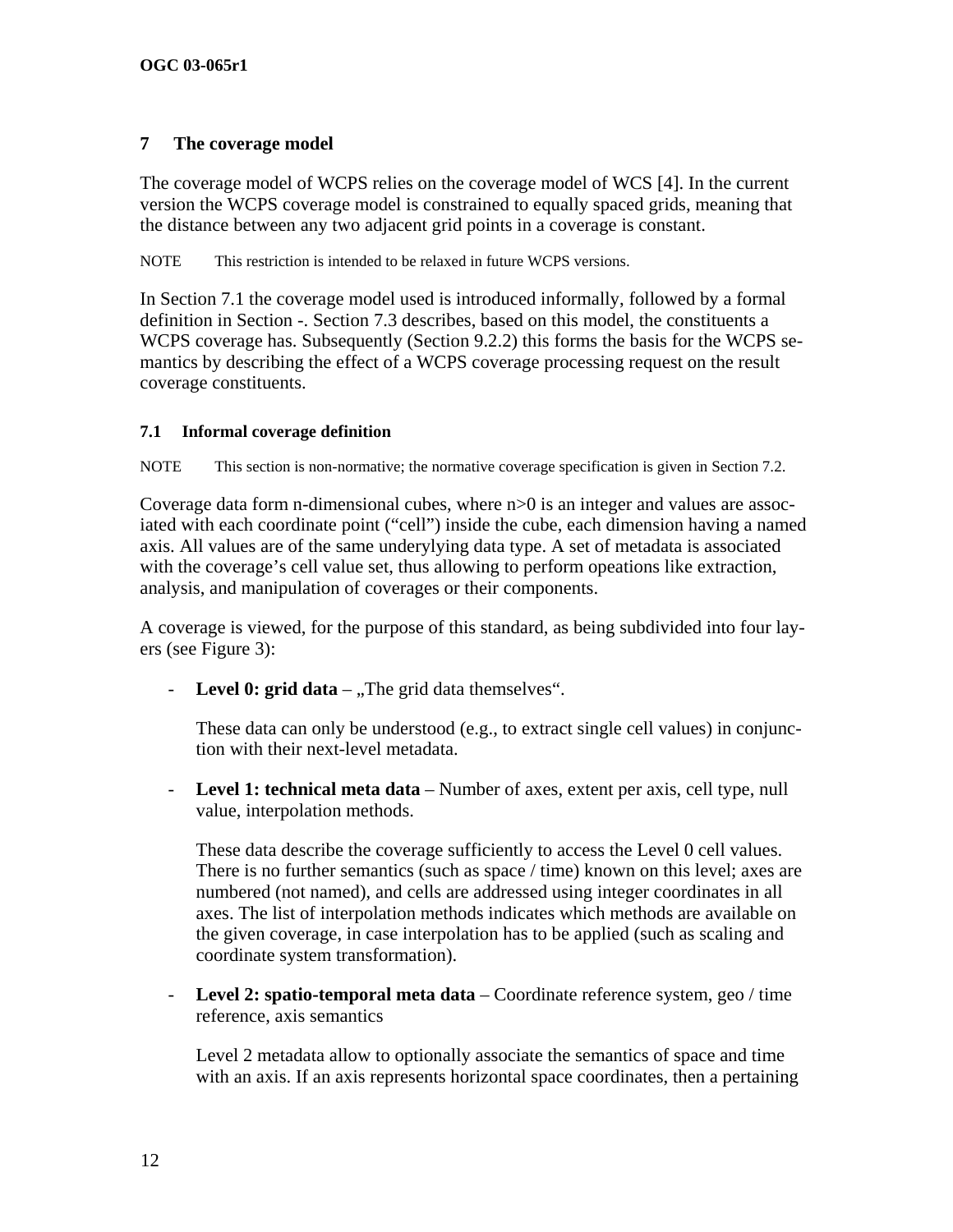coordinate reference system (which is the same for both x and y axis) describes the axis. A time axis always has the usual time semantics associated.

If Level 2 metadata are associated with a coverage, then it is possible to address coverage cells using spatio-teompral coordinates; to this end, conversion functions from spatio-temporal (Level 2) to integer (Level 1) coordinates are provided.

Additionally, for the purpose of this standard, Level 2 metadata encompass a unique name to allow for referencing a stored coverage.

- Level 3: general meta data – "Everything else"

A coverage usually has additional descriptive data associated which embed it into the overall application model. For example, further description of the meaning of the coverage data, or the time the coverage has been acquired can be associated. These data can be arbitrary, but will always reference the coverage.

<span id="page-18-0"></span>This standard considers only Level 0, 1, and 2. No assumptions whatsoever are made about Level 3 in this standard.

<span id="page-18-1"></span>Levels do not encapsulate (in the sense of hiding) other layers; applications are free to address coverages on any level, for example on Level 2 using geo coordinates or on Level 1 using cell cordinates.



**Figure 3. Coverage level stack**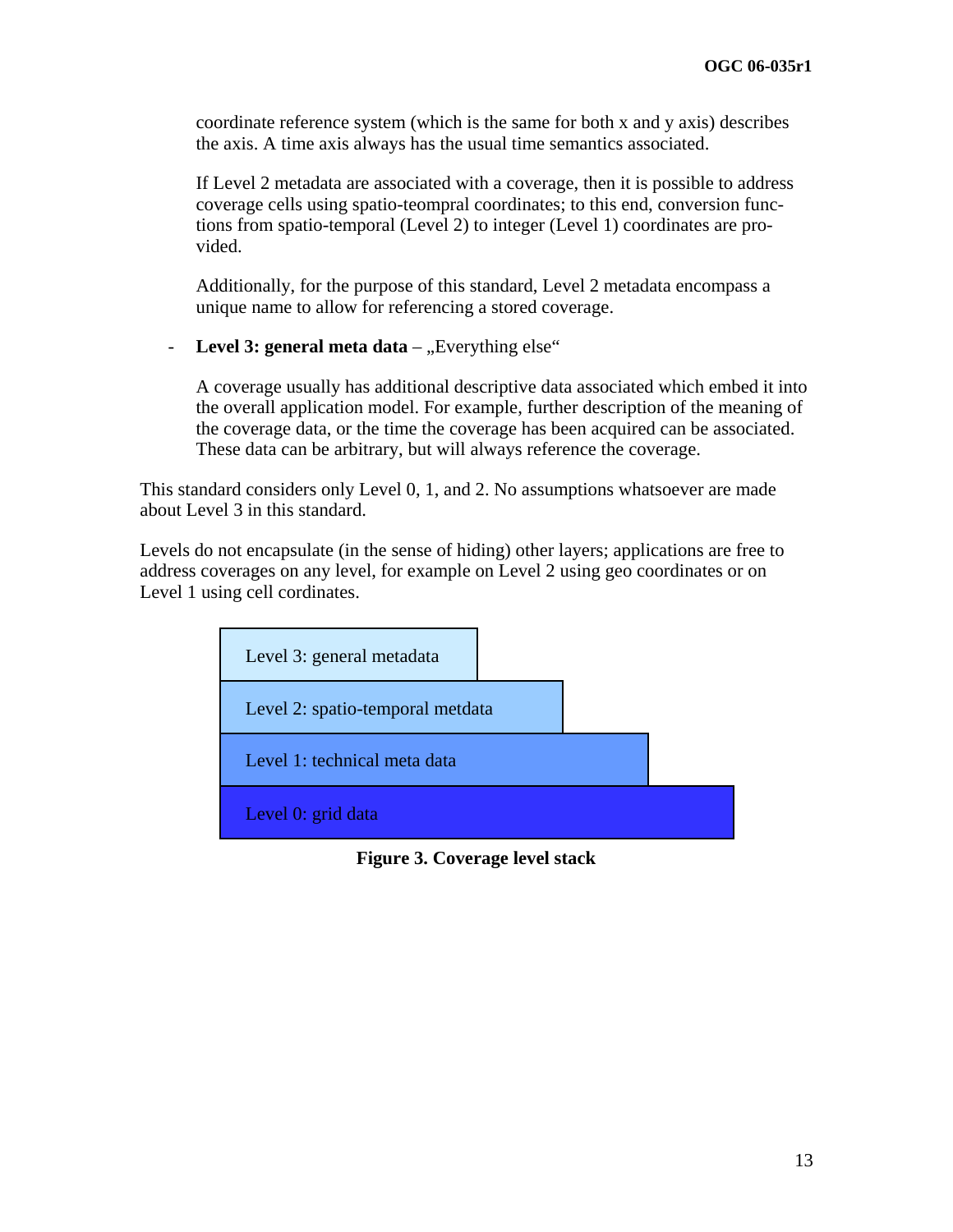<span id="page-19-0"></span>

**Figure 4. Coverage conceptual model and terminology** 

#### <span id="page-19-1"></span>**7.2 Formal coverage definition**

Let *d* be a non-negative integer, and let  $1\circ_i$ ,  $hi_i \in \mathbb{Z}$  with  $0 \le i \le d$  and  $1\circ_i \le hi_i$  be integer numbers. The set *D* defined as

 $D = \{ c_0 \mid l o_0 \le c_0 \le h i_0 \} \times ... \times \{ c_{d-1} \mid l o_{d-1} \le c_{d-1} \le h i_{d-1} \}$ 

is called a *cell domain* of *dimension d* with *axis numbers* 0 to *d*-1; *lo*i and *hi*i are called the *lower* and *upper bound*, resp. of *D* in axis *i*.

The accessor functions *lo* and *hi* extract the lower and upper bound, resp., from a cell domain *D* (Figure 5). In particular, if *D* is given as above, then

$$
lo(D) = (lo_0, ..., lo_{d-1})
$$
  
hi(D) =  $(hi_0, ..., hi_{d-1})$ 

and

$$
lo_i(D) = lo_i
$$
  
 $hi_i(D) = hi_i$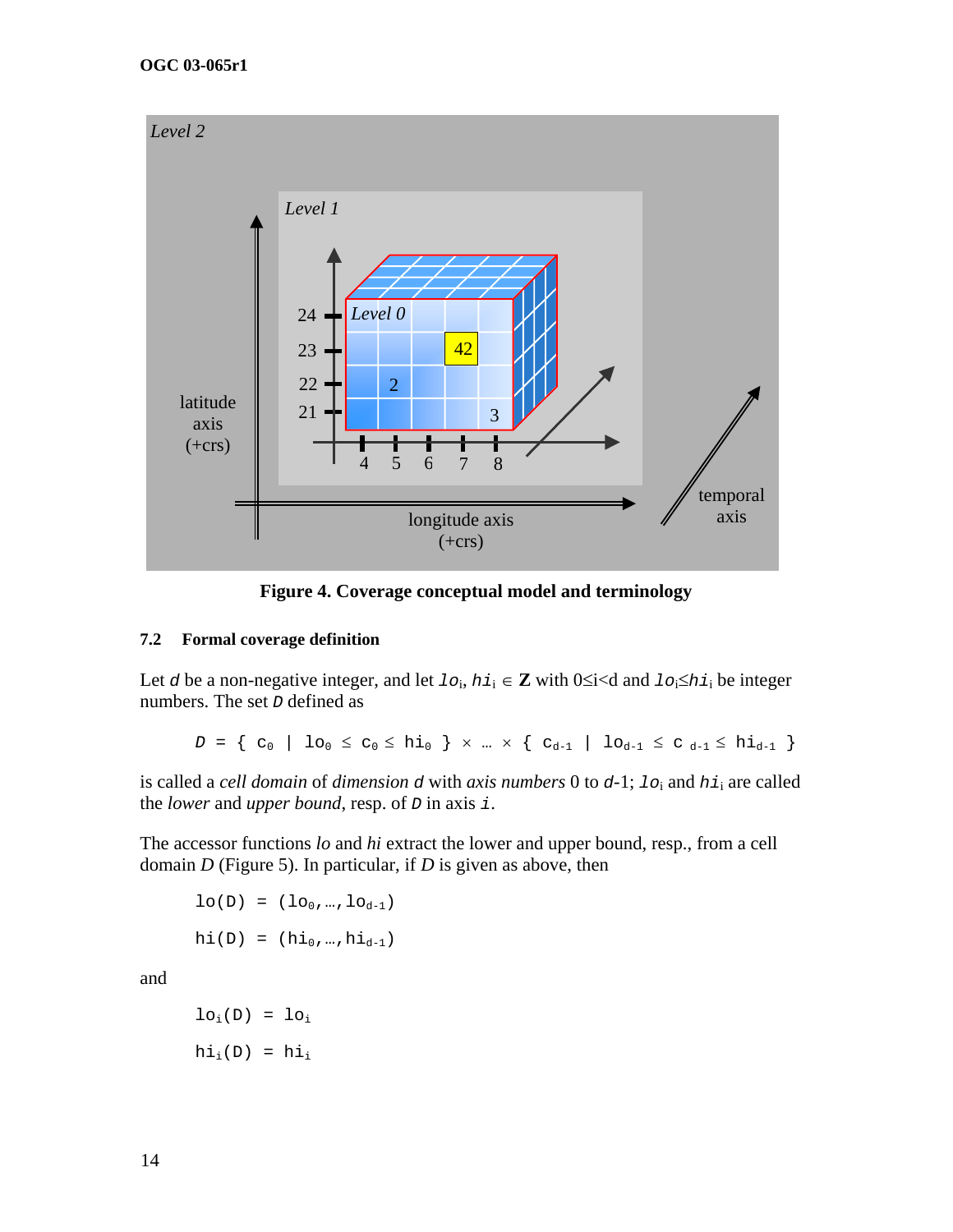<span id="page-20-0"></span>Let further some non-empty value set *T*, called a *cell type*, be given. A coverage *C*, then, is a mapping from *D* to *T*:

 $C: D \rightarrow T$ 

Example A coverage which maps CellDomain  $\{0..1023\} \times \{0..767\}$  to cell type  $\{0..255\}$  can represent a greyscale VGA image.



**Figure 5. Cell domain with boundary points** 

NOTE A coverage obviously consists of a multi-dimensional array of cells sharing the same cell type. Coverage cell coordinates together form a simply connected (i.e., without cavities), finite, axis-parallel hypercube in n-dimensional Euclidean space. This geometric shape is also known as *parallel epiped*.

#### <span id="page-20-1"></span>**7.3 Coverage constituents**

A WCPS coverage consists of the following constituents:

- *Coverage values*: The Level 0 coverage cell values ("grid data").
- *Cell domain*:

the coverage's cell domain (coordinate extent), represented by the lower and upper bound coordinate per axis; the data type is an ordered list of (*lo*,*hi*) pairs of integer values with *lo*≤*hi* where *lo* denotes the lower bound and *hi* denotes the upper bound of the coverage in the resp. axis. The list elements, representing the axes, **shall** be numbered started from 0.

Each cell domain **shall** contain at least one element. The number of components in the cell domain is called the coverage's **dimension**.

- *Range list*:

The cell type of this coverage; the data type is an ordered list of (*Component-Name*,*TypeName*) pairs where *ComponentName* identifies the component and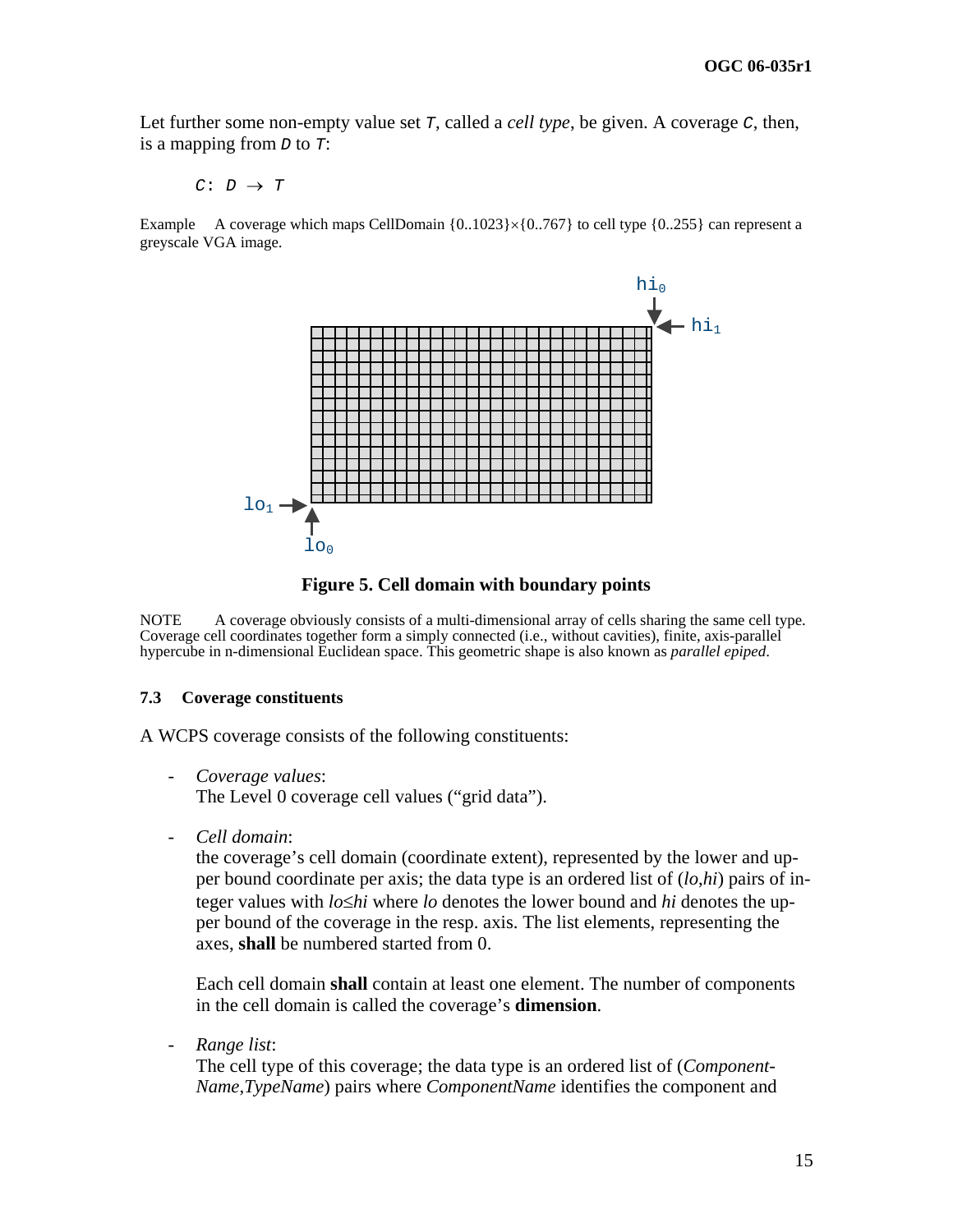*TypeName* indicates the data type. Each range list **shall** contain at least one element.

*ComponentNames* **shall** be of non-zero length and unique within a given range list. Both *ComponentNames* and *TypeNames* **shall** be case sensitive, and they **should** contain only printable ASCII characters.

*TypeName* **shall** be one of the data types listed in [Table 2.](#page-21-0)

<span id="page-21-0"></span>

| Cell data type name | meaning                                |  |
|---------------------|----------------------------------------|--|
| char                | 8-bit signed integer                   |  |
| unsigned char       | 8-bit unsigned integer                 |  |
| short               | 16-bit signed integer                  |  |
| unsigned short      | 16-bit unsigned integer                |  |
| int                 | 32-bit signed integer                  |  |
| unsigned int        | 32-bit unsigned integer                |  |
| long                | 64-bit signed integer                  |  |
| unsigned long       | 64-bit unsigned integer                |  |
| float               | Single precision floating point number |  |
| double              | Double precision floating point number |  |

| Table 2 | - Coverage cell data types. |
|---------|-----------------------------|
|---------|-----------------------------|

NOTE Components of a range list are also known as "bands".

NOTE It is not required that all components within a coverage are of the same type.

NOTE A future version of this standard will additionally support nested components (nested "structs" in programming languages) and named types (such as "RGBPixel").

Example The range list (red,"unsigned char"), (green,"unsigned char"), (blue,"unsigned char") describes RGB values.

- *Null value*:

The value which is to be interpreted as null value for this coverage; the data type is the coverage's cell type.

WCPS operations **shall** set the null value to 0 for each cell type component of a overage whenever there is no explicit specification and the null value cannot be deduced.

Example It is impossible to deduce a null value when an operation combines two coverages each having a different null value. In this case, the null value of the resulting coverage will be  $\tilde{0}$  for each cell type component. This can be changed with a subsequent null value redefinition (see Section  $9.2.2.\overline{10}$ .

- *Interpolation methods*:

the interpolation methods available on this coverage; the data type is a list of string values taken from [Table 3.](#page-22-0)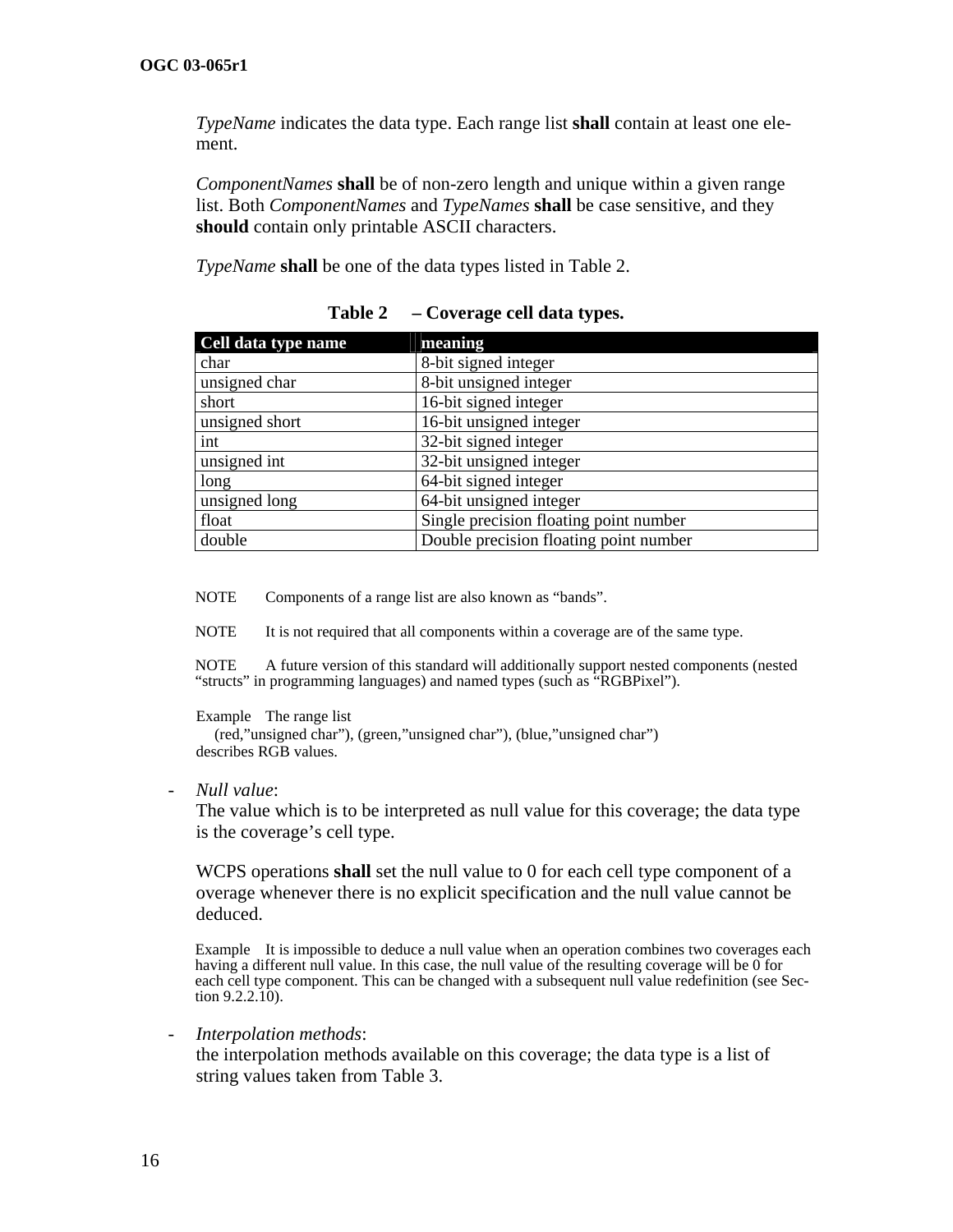NOTE While duplicate values in the list are not forbidden they don't make sense.

<span id="page-22-0"></span>

| <b>Interpolation method</b>       | <b>Description</b>                                                                       |
|-----------------------------------|------------------------------------------------------------------------------------------|
| <i>nearest neighbor</i> (default) |                                                                                          |
| bilinear                          |                                                                                          |
| bicubic                           | These are defined in ISO 19123 (Schema for Coverage Geometry and<br>Functions), Annex B. |
| lost area                         |                                                                                          |
| barycentric                       |                                                                                          |

| Table 3 | <b>Interpolation methods</b> |  |
|---------|------------------------------|--|
|---------|------------------------------|--|

NOTE [Table 3](#page-22-0) is copied from [4], dropping the *none* element which disallows any interpolation. The effect of the WCS *none* element in WCPS is achieved by an empty interpolation list.

Example The following is a valid list of interpolation methods: *nearest neighbor*,*bilinear*,*bicubic*

If an interpolation methods list is empty, then this **shall** mean that no interpolation is available; in this situation, requests containing scale (Section [9.2.2.24](#page-46-0)) and coordinate transformation operations (Section [9.2.2.24](#page-46-0)) **shall** result in error responses.

Further, a service **shall** respond with an exception if an operation requires i nterpolation and the interpolation method specified is not contained in the interp ola tion methods list of the coverage under consideration.

- *Name*:

an identifier for the coverage on hand, or for a set of coverages; the data type is character string.

Names of stored coverages / coverage sets **shall** be of non-zero length and unique across all coverages / coverage sets offered by a particular WCPS; coverages resulting from a **ProcessCoverage** request **shall** have an empty name ("") associated. Names **shall** contain only printable ASCII characters.

- *Domain*:

the available coverage locations in space and/or time available in this coverage, expressed in geographic, elevation, or time coordinates, resp.; the data type is a list of (*AxisName*,*DomainExtent*,*AxisType*) triples where

- *AxisName* identifies the axis. AxisNames within a domain **shall** be unique and of non-zero length; they **shall** contain only printable ASCII characters.
- *DomainExtent* indicates the coverage's extent in the resp. axis. A Domain-Extent is specified by a pair of values (*lo*,*hi*) denoting its lower and upper bound. The data type of lower and upper bound **can** be numeric or string, but **shall** be the same for both values.

NOTE For axes with a spatial semantic associated the values will usually be numeric, for a temporal axis a string notation for points in time is common.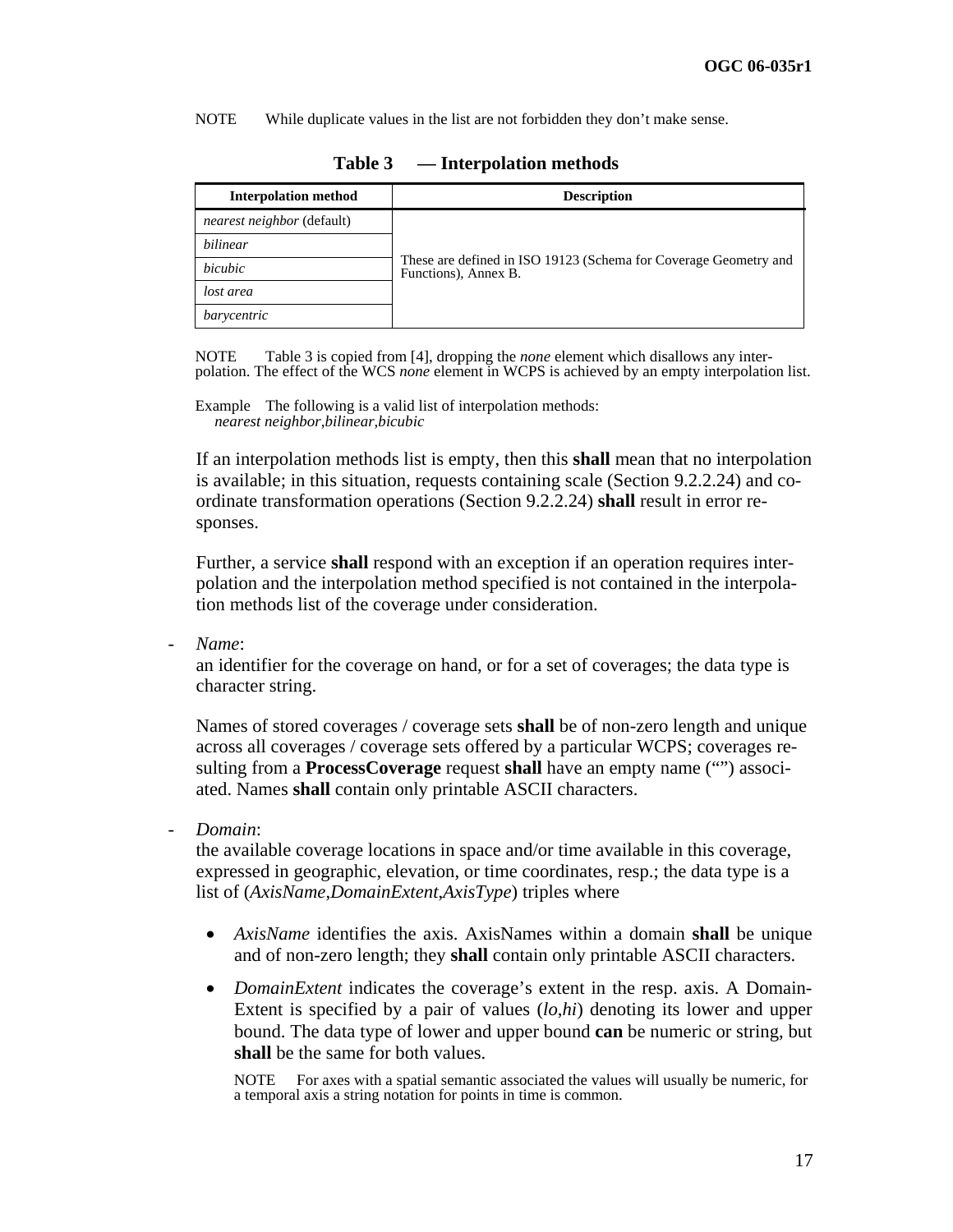• *AxisType* denotes the type of an axis, which shall be one of the values listed in [Table 4](#page-23-0).

NOTE This value determines whether a space or time coordinate transformation (see Section [9.2.2.29\)](#page-51-0) can be applied to the axis on hand.

NOTE Axis type *elevation* is reserved for future semantic functionality; currently axis type *elevation* is interpreted like *other*.

Each domain **shall** have at most one axis of type *temporal*.

Each domain **shall** have at most one axis of type *x*, and at most one axis of type *y*.

Each domain **shall** have at most one axis of type *elevation*.

The domain is optional for a coverage; if the domain is present, its length **shall** be equal to the length of the coverage's cell domain list, i.e., its dimension.

<span id="page-23-0"></span>

| Axis type | <b>Meaning</b>                                                             |
|-----------|----------------------------------------------------------------------------|
|           | East-West extent, expressed in the coverage's CRS                          |
|           | North-South extent, expressed in the coverage's CRS                        |
| temporal  | Time; coordinates are expressed as time strings according to [9]           |
| elevation | Geographical elevation, i.e., height                                       |
| other     | None of the above; no spatio-temporal semantics is associated with such an |
|           | axis                                                                       |

**Table 4 – Coverage axis types.** 

Example Let  $x_0, x_1, y_0, y_1 \in \mathbf{R}$  be numbers with  $x_0 \le x_1$  and  $y_0 \le y_1$ . Then, the domain list (*longitude*, (*x0*,*x1*), *y*), (*latitude*, (*y0*,*y1*), *x*)

describes a conventional map of spatial extent between  $(x_0, y_0)$  and  $(y_0, y_1)$  with axis names *longitude* and *latitude*, resp.

The service does **not need** to publish the mapping between cell and spatiotemporal coordinates.

Let  $(a,(lo,hi),t)$  be an axis named *a* of some coverage *C* occurring at position *p* in *C*'s domain. Then, the **resolution** of *C* in axis named *a* is given by

$$
hi - lo
$$

$$
res(C,a) = \frac{hi - lo}{hi_{p}(cdom(C)) - lo_{p}(cdom(C)) + 1}
$$

- *CRS*:

Identifier of the coverage's CRS ("coordinate reference system"), which **shall** be an empty string ("") for non-georeferenced data; the data type of CRS is an ASCII string of the format

urn:ogc:def:crs:EPSG::XXXXX

where XXXX is one of the CRS codes defined by EPSG [5].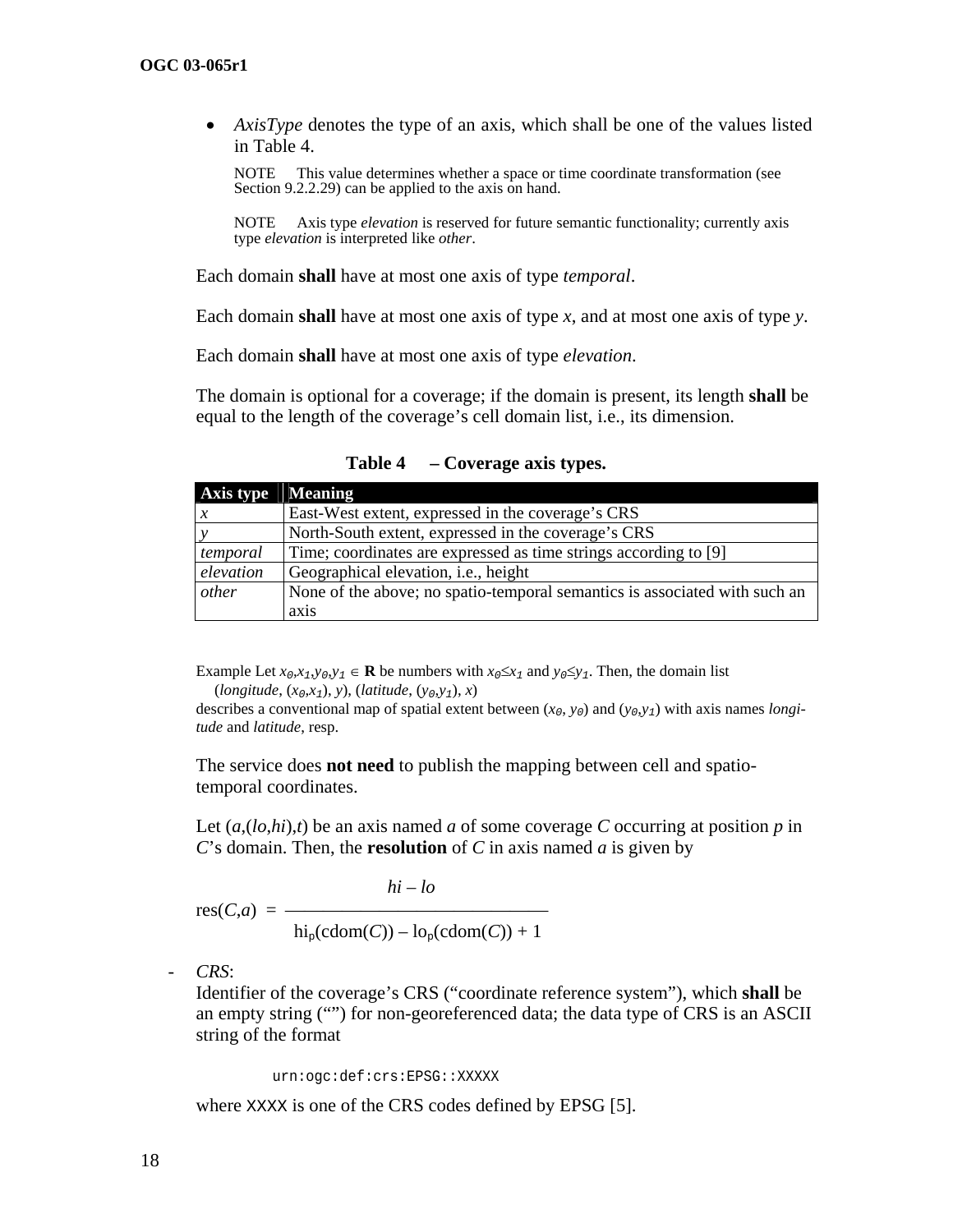<span id="page-24-0"></span>Example The following is a valid SupportedCRS value:

urn:ogc:def:crs:EPSG::4314

The DomainSet is optional for a coverage; if the DomainSet is present, its length **shall** be equal to the length of the coverage's CellDomainSet list, i.e., its dimension.

#### <span id="page-24-2"></span>**7.4 Accessor functions**

A set of so-called *accessor functions* allows to extract the constituents listed above from a given coverage. [Table 5](#page-24-1) summarises the accessor functions available, plus some convenience functions whose semantics can be based on the core functions.

NOTE These functions serve to define the semantics of **ProcessCoverage** requests in Clause [9.](#page-26-1)

<span id="page-24-1"></span>

| Coverage        | <b>Accessor function</b>                                       | Comment                    |
|-----------------|----------------------------------------------------------------|----------------------------|
| characteristic  | for some coverage $\mathbb C$                                  |                            |
| Cell values     | value(C,p) for all $p \in \text{cdom}(C)$                      |                            |
| Cell domain     | $\text{cdom}(C)$                                               | Level 0 and Level 1 func-  |
| Range list      | celltype(C)                                                    | tions for defining multi-  |
| Null value      | null(C)                                                        | dimensional data cubes     |
| Interpolation   | im(C)                                                          |                            |
| method list     |                                                                |                            |
| Name            | name(C)                                                        | Stored coverages only      |
| Domain          | dom(C)                                                         | Level 2 functions for spa- |
|                 | $dom(C,a)$ for all $a,e,t$ with $(a,e,t) \in Domain(C)$        | tio-temporal semantics     |
| <b>CRS</b>      | $\text{crs}(C)$                                                |                            |
| Dimension       | dim(C)                                                         | Level 2 convenience func-  |
| Axis resolution | $res(C,a)$ for all $a,e,t$ with $(a,e,t) \in \text{Domain}(C)$ | tions (redundant)          |

**Table 5 – Coverage constituent accessor functions.** 

#### **7.5 UML model**

Tbd once stabilized WCS 1.1 available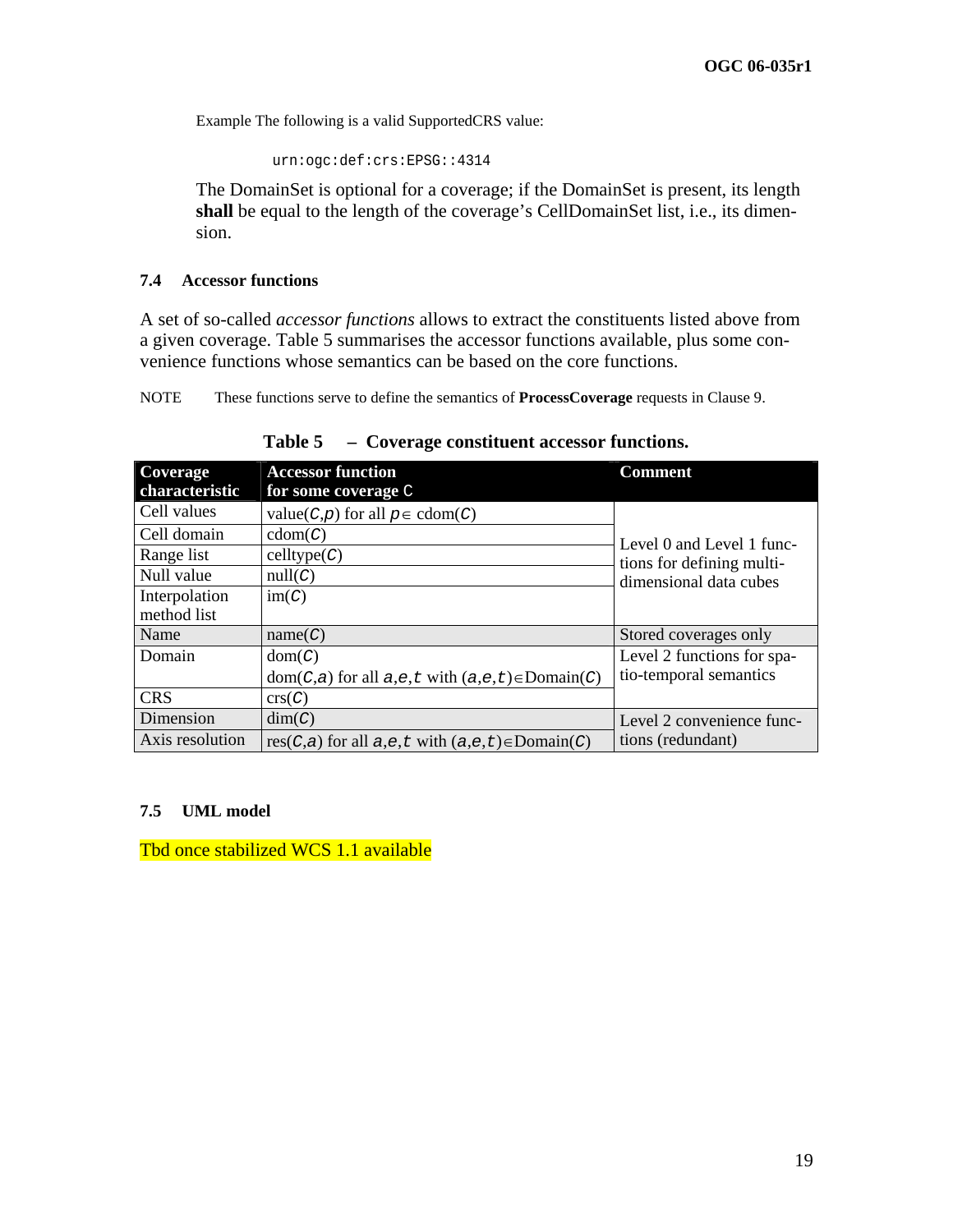## <span id="page-25-1"></span><span id="page-25-0"></span>**8 GetCapabilities operation**

The **GetCapabilities** operation is identical to the WCS GetCapabilities operation [4], except that it extends the notion of coverage names to names of coverages and coverage sets, of axis types, and with supported format being a server property, not an individual coverage property.

## **8.1 GetCapabilities operation request**

The GetCapabilities operation request shall be as specified in Subclauses 7.2.2 through 7.2.4 of [OGC 05-008]. The "service", "request", and "AcceptVersions" parameters shall be implemented by all WCPS servers. The "sections" and "UpdateSequence" parameters are optional implementation by WCPS servers. All WCPS servers shall implement HTTP GET transfer of the **GetCapabilities** operation request, using KVP encoding. Servers can also implement HTTP POST transfer of the **GetCapabilities** operation request, using XML and/or KVP encoding.

The value of the "service" parameter shall be "WCS". The allowed set of service metadata (or Capabilities) XML document section names and meanings shall be as specified in Tables 3 and 7 in Subclauses 7.3.3 and 7.4.2 of [OGC 05-008].

The KVP encoding of a WCS **GetCapabilities** operation request shall be as specified in Table 2 in Subclause 7.2.2 of [OGC 05-008].

The XML Schema fragment for encoding a WCPS **GetCapabilities** operation request extends ows:GetCapabilitiesType in owsGetCapabilities.xsd from [OGC 05-008], and is specified in wcpsGetCapabilities.xsd as laid out in Annex B.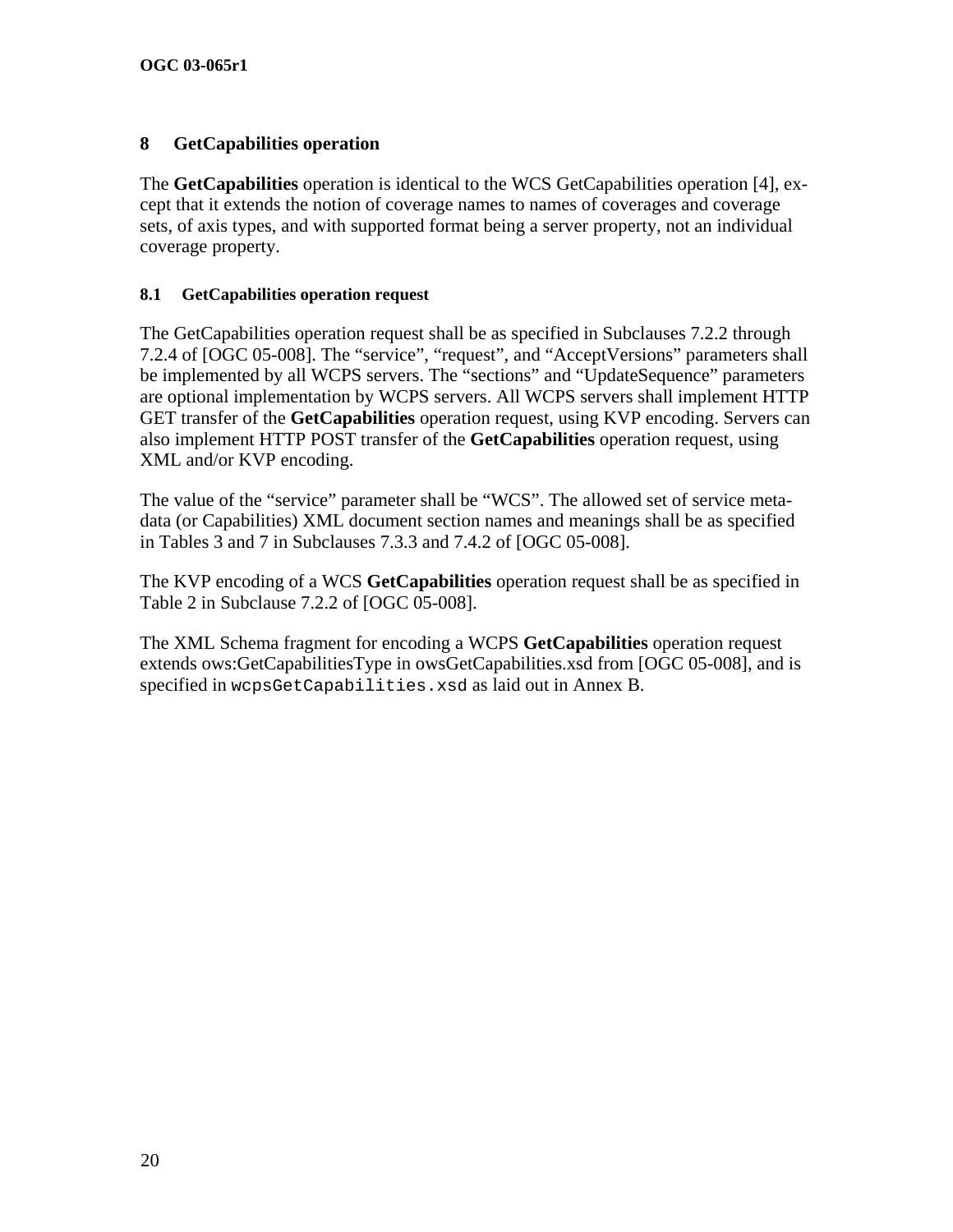### <span id="page-26-1"></span><span id="page-26-0"></span>**9 ProcessCoverage operation**

#### **9.1 Introduction**

A Web Coverage Processing Server evaluates a **ProcessCoverage** request and returns an appropriate response to the client.

While the WCS **GetCoverage** operation allows retrieval of a coverage from a coverage offering, possibly modified through operations like spatial, temporal, and band subsetting and coordinate transformation, the WCPS **ProcessCoverage** extends this functionality through more powerful processing capabilities. This includes, on the one hand, further coverage processing primitives and, on the other hand, nesting of function application, thereby allowing for arbitrarily complex requests.

NOTE WCPS has been designed so as to be "safe in evaluation" – i.e., any valid WCPS request can be evaluated in a finite number of steps based on the primitives. Hence, WCPS implementations can be constructed in a way that no single request can render the service permanently unavailable.

Clients **can** choose whether to phrase **ProcessCoverage** requests based on a coverage's cell coordinates or through spatio-temporal coordinates.

A WCPS response is an ordered sequence of data items. A data item can be a coverage or the result of any other processing expression. The **ProcessCoverage** operation returns a coverage as stored on the server, or a constituent thereof, or a derived coverage, or a constituent thereof (see Section [7.3](#page-20-1) for the constituents of a coverage).

NOTE Data items within a WCPS response list can be heterogeneous in size and structure. In particular, the coverages within a response list can have different dimensions, extents, cell types, etc.

#### **9.1.1 WCPS expression language specification**

The WCPS primitives plus the nesting capabilities form an expression language; this abstract language collectively is referred to as **WCPS language**. In the following subsections the language elements are detailed. The complete syntax is listed in Appendix A.

A WCPS expression is called **admissible** if and only if it adheres to the WCPS language syntax. WCPS servers **shall** return an exception in response to a WCPS request that is not admissible.

Example The expression

 $C * 2$ 

is admissible as it adheres to WCPS syntax whereas the expression

C C

violates WCPS syntax and, hence, is not admissible.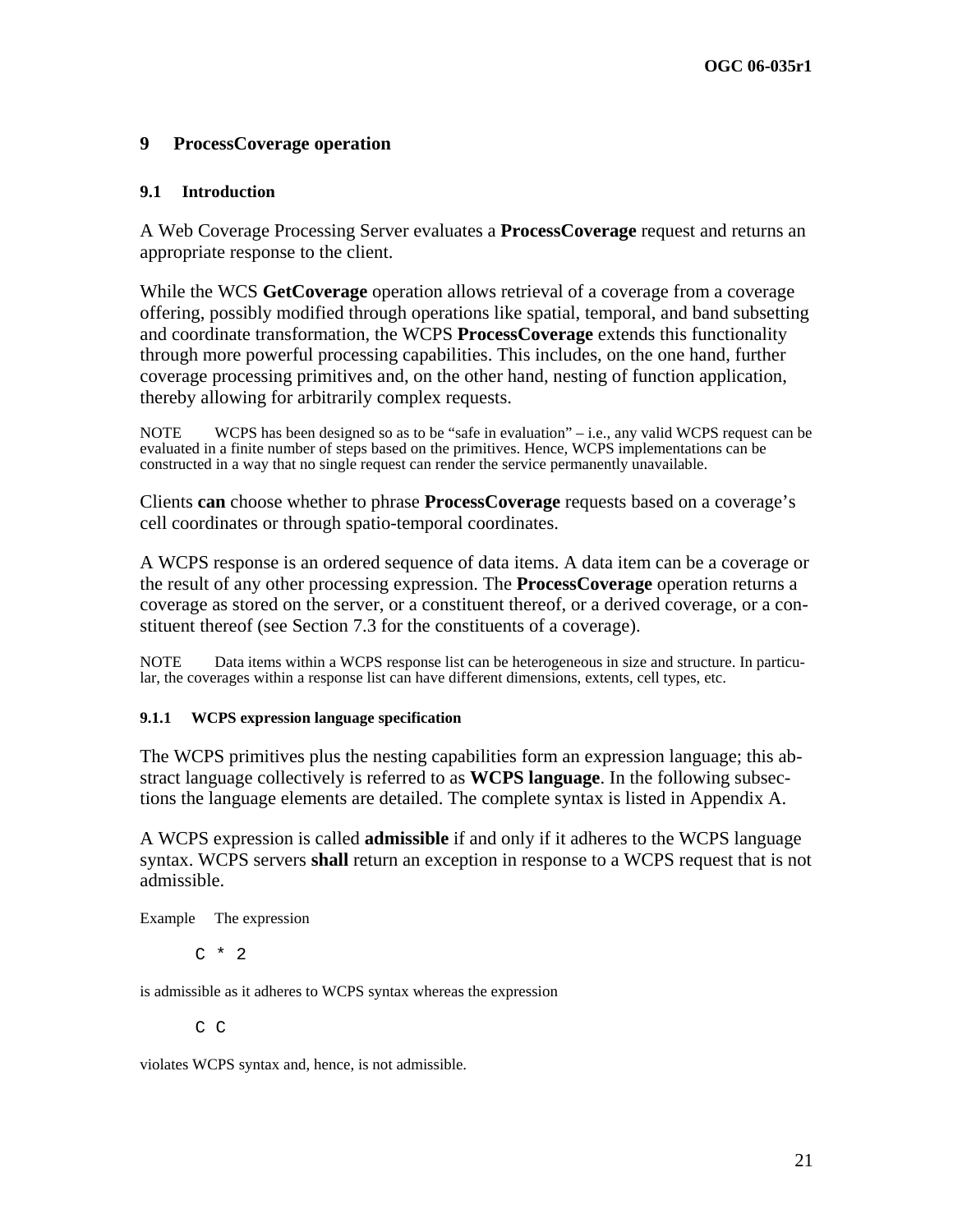<span id="page-27-0"></span>The semantics of a WCPS expression is defined by indicating, for all admissible expressions, the value of each coverage constituent as laid down in Section [7.4.](#page-24-2)

An expression is **valid** if and only if it is admissible and it complies with the conditions imposed by the WCPS language semantics.

Example The expression following is valid if and only if the WCPS offers a coverage of name C that has a component named red.

C.red \* 2.5

### **9.2 ProcessCoverage request**

#### **9.2.1 Request/response overview**

A **ProcessCoverage** request follows the conceptual model as described in Subclause [7](#page-17-1) and is encoded in one of the structures as described in Subclauses [9.2.2.29](#page-56-1) and [9.2.6,](#page-57-1) resp. In this Subclause, the syntax and semantics of **ProcessCoverage** requests is described in an abstract, encoding-independent manner. For the reader's convenience, for each constituent of a coverage-valued expression it is indicated whether the operation considered changes this constituent value.

<span id="page-27-3"></span>A **ProcessCoverage** request **shall** contain exactly one valid WCPS expression.

The server **shall** answer with a response as described in the subsequent Subclauses.

### <span id="page-27-1"></span>**9.2.2 WCPS expressions**

#### **9.2.2.1 Overview**

A WCPS expression is a **coverageListExpr** (which evaluates to a list of encoded coverages; see Section [9.2.2.2](#page-27-2)). Each WCPS request shall contain exactly one **coverageList-Expr**.

#### <span id="page-27-2"></span>**9.2.2.2 coverageListExpr**

The **coverageListExpr** element processes a list of coverages in turn. Each coverage is optionally checked first for fulfilling some predicate, and gets selected – i.e., becomes part of the result list – only if the predicate evaluates to true. Each coverage selected then will be processed, and the result will be appended to the result list. This result list, finally, is returned as the **ProcessCoverage** response unless no exception was generated.

The elements in the **coverageList** clause can be names of single coverages or names of coverage sets. The **coverageList** elements **shall** be inspected sequentially in the order given; for a coverage set element, each element **shall** be inspected exactly once without any particular sequence specified by this standard.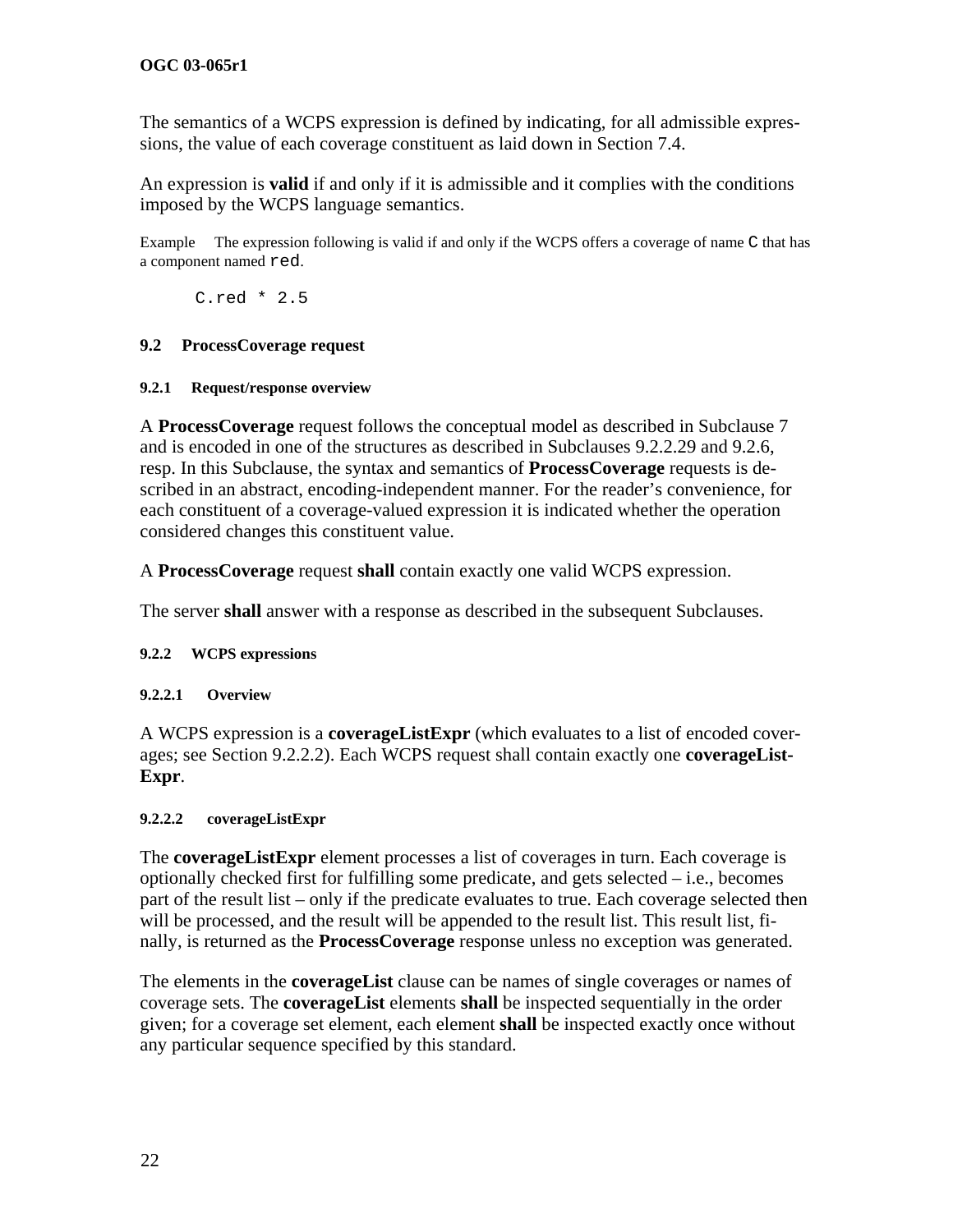Coverage or coverage set names **may** occur more than once in a **coverageList**. In this case the coverage **shall** be inspected each time it is listed, respecting the overall inspection sequence.

Coverage sets **may** be empty.

NOTE Implementers may define their individual iteration sequence on sets.

Let

*v* be an **iteratorVar**, *L* be a **coverageList**, *b* be a **booleanScalarExpr** possibly containing occurrences of *v*, *P* be a **processingExpr** possibly containing occurrences of *v*.

Then,

```
for any responseList R, 
coverageList L', 
where 
      R = for V in ( L' )
             where b
             return P
```
and

 *L'* is that **coverageList** derived from *L* by substituting each occurrence of a coverage set name *N* in *L* by a list of all coverage names contained in the coverage set named *N*, in some arbitrary (not necessary repeatable) sequence.

*R* is constructed as follows:

- Let *R* be the empty sequence.
- while  $L'$  is not empty:
- assign the first element in  $L'$  to  $v$
- evaluate *P*, substituting any occurrence of coverage name *v* by the coverage this name refers to
- **append the result to** *R*
- **remove the first element from L'**

Example Assume a WCPS server offers coverages A and C and coverage set B containing coverages X, Y, Z. Then, the server may execute the following WCPS request:

for  $c$  in  $(A, B, C)$ return tiff( c )

in a sequence equivalent to this one: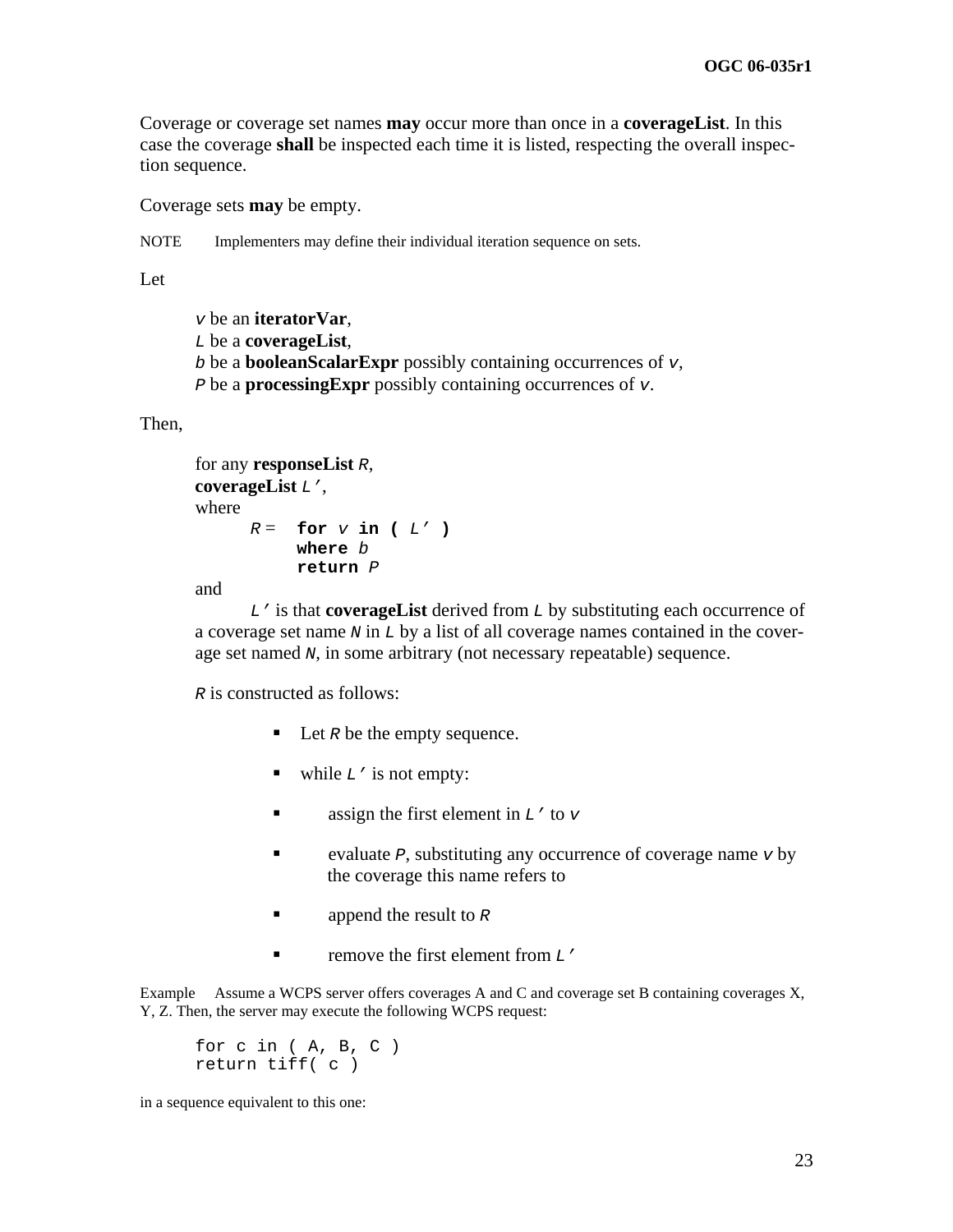for c in ( A, X, Y, Z, C ) return tiff( c )

The result list, in this case, will consist of the sequence

 $(\text{tff(A)}, \text{tff(X)}, \text{tff(Y)}, \text{tff(Z)}, \text{tff(C)})$ 

…but the server may also choose the evaluation sequence below (with the obvious change to the result list):

for c in  $(A, Z, Y, X, C)$ return tiff( c )

…however **not** in this sequence:

for c in ( X, Y, Z, A, C ) return tiff( c )

NOTE Future versions of this standard may consider nested **coverageListExpr**s.

#### **9.2.2.3 processingExpr**

The **processingExpr** element is either a **encodedCoverageExpr** (which evaluates to an encoded coverage; see Section [9.2.2.4](#page-29-0)), or a **scalarExpr** (which evaluates to coverage description data or coverage summary data; see Section [9.2.2.6](#page-30-0)).

#### <span id="page-29-0"></span>**9.2.2.4 encodedCoverageExpr**

The **encodedCoverageExpr** element specifies a coverage result as described by its **C1** sub element, and a data format encoding specified by the format name, **formatName**, and possible extra encoding parameters specified in **extraParams**.

Data format encodings **should**, to the largest extent possible, materialise the coverage's (Level 1 and Level 2) metadata. A service **may** store further information as part of the encoding.

Example A GeoTIFF result file should contain the geo referencing information manifest in the coverage's latitude/longitude axes, if present.

Let

*C* be a **coverageExpr**, *f* be a string, where *f* is the name of a data format listed under **supportedFormats** in the

**GetCapabilities** response, the data format specified by *f* supports encoding of a coverage of *C*'s domain and range.

Then,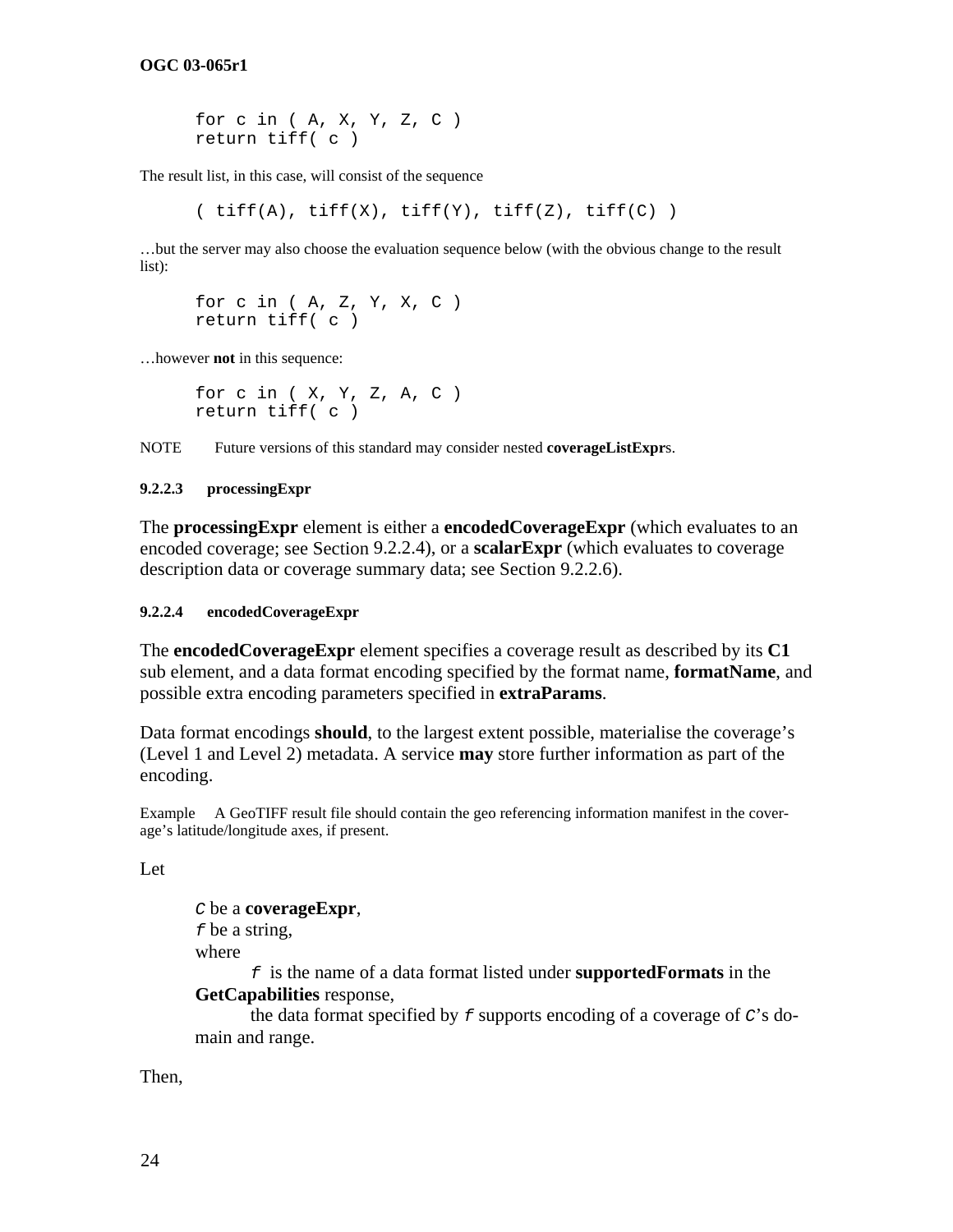for any **byteString** *S* where *S* = **encode (** *C* **,** *f* **)**  or *S* = **encode (** *C* **,** *f***,** *extraParams* **)**  with *extraParams* being a string enclosed in double quotes ('"')

*S* is defined as that byte string which encodes *C* into the data format specified by *formatName* and the optional *extraParams*. Syntax and semantics of the *extraParams* are not specified further in this standard.

Example The following expression specifies retrieval of coverage C encoded in HDF-EOS:

encode( C, "hdf-eos" )

NOTE The extraParams are data format and implementation dependent.

Example A possible JPEG quality factor of 50% **may** be encoded as the string "50.".

NOTE some format encodings may lead to a loss of information.

#### **9.2.2.5 booleanExpr**

The **booleanExpr** element is a **scalarExpr** (see Section [9.2.2.6](#page-30-0)) whose result type is Boolean.

NOTE WCPS implementors may extend this to allow, e.g., the usual boolean, arithmetic, and further scalar functions.

#### <span id="page-30-0"></span>**9.2.2.6 scalarExpr**

The **scalarExpr** element is either a **getMetaDataExpr** (see Section [9.2.2.7](#page-30-1)) or a **condenseExpr** (see Section [9.2.2.25](#page-50-0)). It returns a non-coverage result.

#### <span id="page-30-1"></span>**9.2.2.7 getMetaDataExpr**

The **getMetaDataExpr** element extracts a coverage description element from a coverage.

NOTE The cell value sets can be extracted from a coverage using subsetting operations (see Section [9.2.2.20\)](#page-43-0).

#### Let

*C* be a **coverageExpr**.

Then,

The following metadata extraction functions are defined:

| Metadata fct. | <b>Result</b> | <b>Description</b> | <b>Result type</b> |
|---------------|---------------|--------------------|--------------------|
|               |               |                    |                    |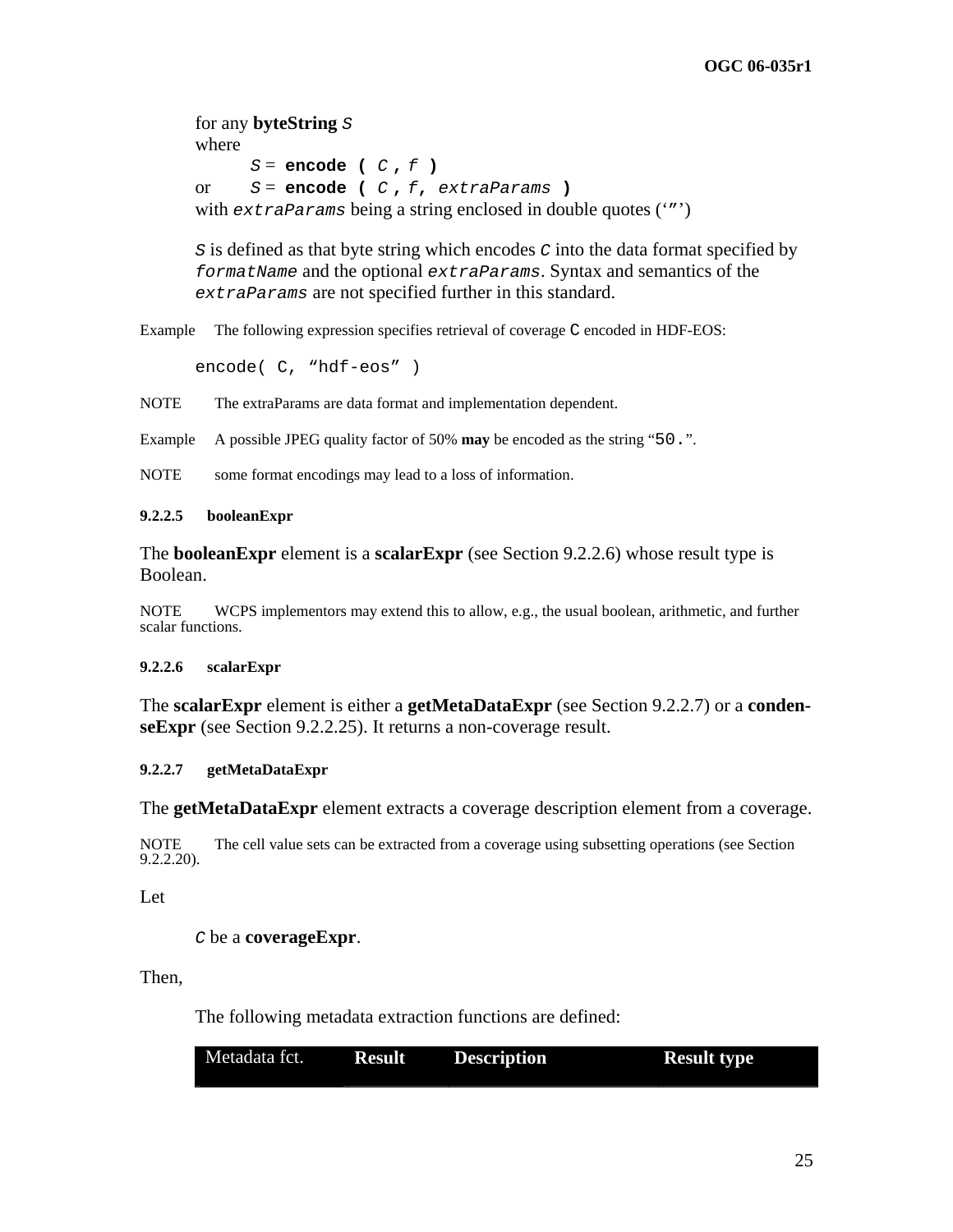| $\texttt{cdom}(C)$ | $\text{cdom}(c)$     | cell domain of C                 | Cell domain struc-   |
|--------------------|----------------------|----------------------------------|----------------------|
|                    |                      |                                  | ture as defined in   |
|                    |                      |                                  | Section 7.3          |
| celltype( $C$ )    | $\text{celltype}(c)$ | cell type of $C$                 | Range list structure |
|                    |                      |                                  | as defined in Sec-   |
|                    |                      |                                  | tion $7.3$           |
| null(C)            | null(C)              | null value of $C$                | celltype(C)          |
| crs( C )           | crs(C)               | CRS of $C$                       | <b>String</b>        |
|                    |                      |                                  |                      |
| $x$ Domain( $C$ )  | dom(C,a)             | East-West extent of $C$ , if $C$ | Pair of double       |
|                    |                      | has an axis <i>a</i> of type $x$ | numbers              |
| $y$ Domain $(C)$   | dom(C,a)             | North-South extent of $C$ ,      | Pair of double       |
|                    |                      | if $C$ has an axis a of type $y$ | numbers              |
| tDomain $(C)$      | dom(C,a)             | temporal coordinate ex-          | pair of ows:time     |
|                    |                      | tent of $C$ , if $C$ has an axis |                      |
|                    |                      | a of type temporal               |                      |
| dim(C)             | dim(C)               | dimension of $C$                 | unsigned integer     |
|                    |                      |                                  |                      |
| res( $C$ , a)      | res(C, a)            | resolution of $C$ in axis $a$    | double precision     |
|                    |                      |                                  | floating point num-  |
|                    |                      |                                  | ber                  |

Whenever one of the conditions mentioned above are not fulfilled the server **shall**  respond with an exception.

NOTE Not all information about a coverage can be retrieved this way. Adding the information contained in a **GetCapabilities** response provides complete information about a coverage.

Example For a 3-D coverage C, the following expression evaluates to 3:

dim( C )

Example For an RGB coverage C containing color images, the result of the expression  $\text{celltype}(C)$ is the following RangeList (modulo white space):

("red", "unsigned char"), ("green", "unsigned char"), ("blue", "unsigned char")

#### **9.2.2.8 coverageExpr**

The **coverageExpr** element is either a **coverageName** (see Section [9.2.2.9\)](#page-32-1), or **setMeta-DataExpr** (see Section [9.2.2.9](#page-32-1)), or an **inducedExpr** (see Section [9.2.2.11\)](#page-34-0), or a **subsetExpr** (see Section [9.2.2.20](#page-43-0)), or a **scaleExpr** (see Section [9.2.2.24\)](#page-46-0), or a **crsTransformExpr** (see Section [9.2.2.29](#page-51-0)), , or a **coverageConstructorExpr** (see Section [9.2.2.25](#page-47-0)), or a **condenseExpr** (see Section [9.2.2.26](#page-49-0)).

A **coverageExpr** always evaluates to a single coverage.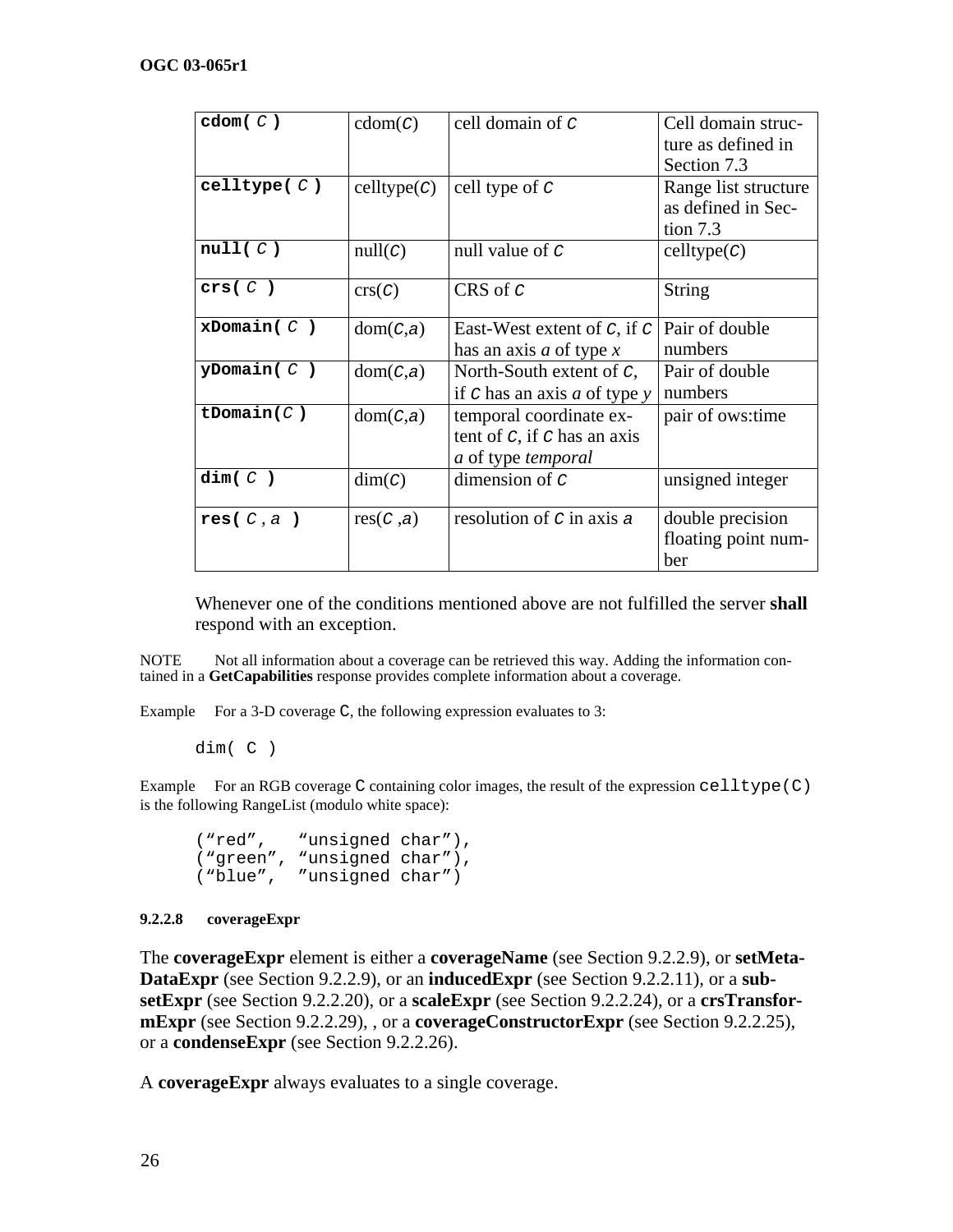#### <span id="page-32-1"></span>**9.2.2.9 coverageName**

The **coverageName** element represents the name of a single coverage offered by the server addressed.

Let

*n* be a **name** where there exists a coverage *C* with name *n* offered by the server addressed.

Then,

for any **coverageExpr** *C'*, where *C'* = *n*

*C'* is defined as follows:

| Coverage constituent                                                    | <b>Changed?</b> |
|-------------------------------------------------------------------------|-----------------|
| for all $p \in \text{cdom}(C')$ :<br>value( $C', p$ ) = value( $C, p$ ) |                 |
|                                                                         |                 |
| $\text{cdom}(C') = \text{cdom}(C)$                                      |                 |
| $\text{celltype}(C') = \text{celltype}(C)$                              |                 |
| $null(C') = null(C)$                                                    |                 |
| $\text{im}(C') = \text{im}(C)$                                          |                 |
| $name(C') = \cdots$ (empty string)                                      | X               |
| $dom(C') = dom(C)$                                                      |                 |
| $\operatorname{crs}(C') = \operatorname{crs}(C)$                        |                 |

Example The following coverage expression evaluates to the complete, unchanged coverage *C*, if that is offered by the server:

#### *C*

### <span id="page-32-0"></span>**9.2.2.10 setMetaDataExpr**

The **setMetaDataExpr** element specifies a change in a coverage's metadata, leaving untouched the coverage cell values.

Let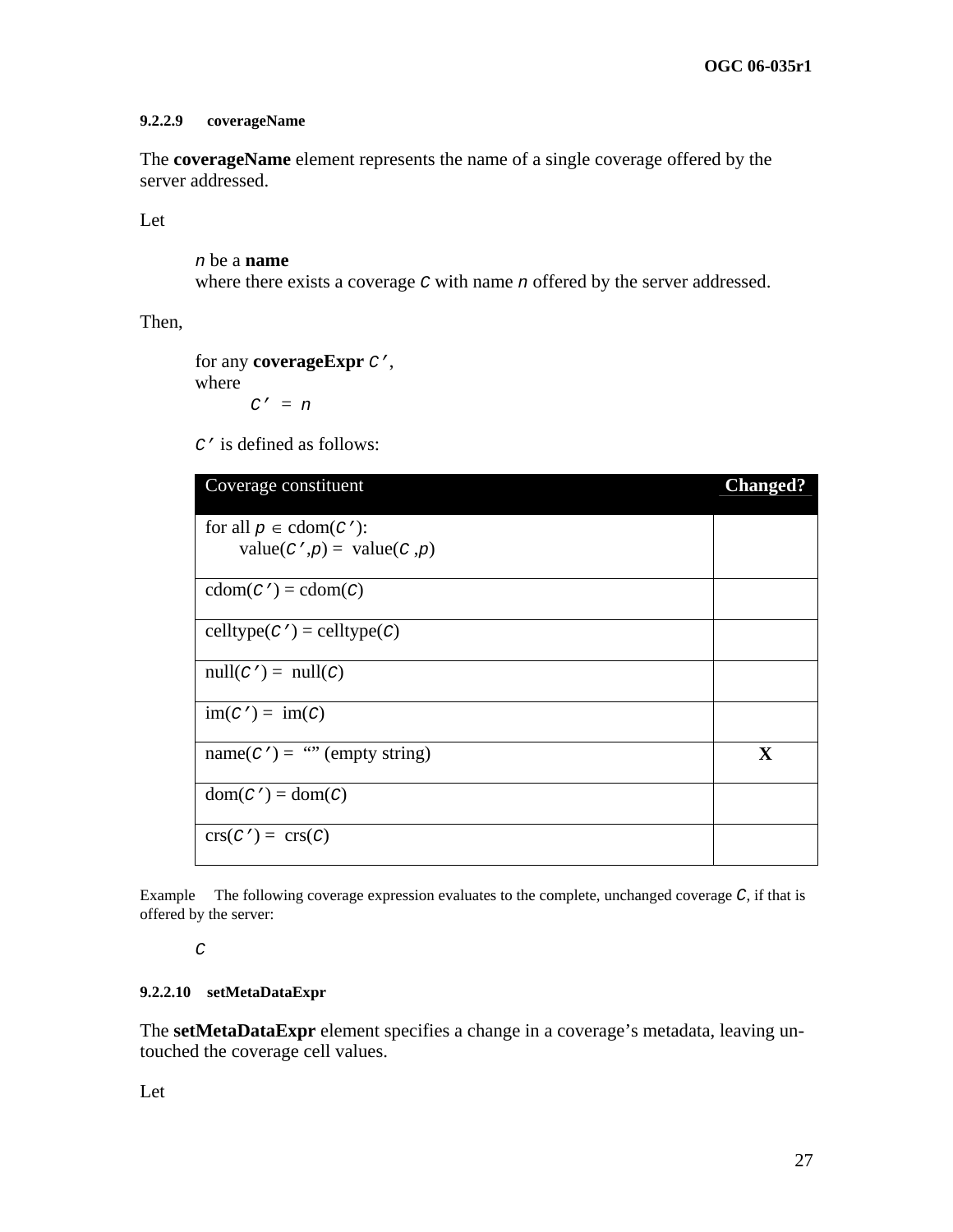*C*1 be a **coverageExpr**, *n* be a **nullValue** of type celltype( $C_1$ ), *m* be an **interpolationMethodList**, *a* be an **axisName**, *lo, hi* be either both **floatNumber**s or both **string**s with *lo*≤*hi c* be a **crsName**.

Then,

```
for any coverageExpr C2 
where C_2 is one of
      C_{null} = setNull( C_1, n )
      C_{\text{im}} = setInterpolation( C_1, m )
      C_{\text{crs}} = setCrs( C_1, C)
      C_{axis} = setAxis( C_1, a, lo, hi)
```
*C*2 is defined as follows:

| Coverage constituent                                                                                              | <b>Changed?</b> |
|-------------------------------------------------------------------------------------------------------------------|-----------------|
| for all $p \in \text{cdom}(C_2)$ :                                                                                |                 |
| value( $C_2$ , p) = value( $C_1$ , p)                                                                             |                 |
| $\text{cdom}(C_2) = \text{cdom}(C_1)$                                                                             |                 |
| celltype $(C_2)$ = celltype $(C_1)$                                                                               |                 |
| $null(C_{null}) = n$                                                                                              | $\mathbf X$     |
| $null(C_2) = null(C_1)$<br>for all $C_2$ except $C_{null}$                                                        |                 |
| $\text{im}(C_{\text{im}}) = m$                                                                                    | $\mathbf X$     |
| $\text{im}(C_2) = \text{im}(C_1)$<br>for all $C_2$ except $C_{\text{im}}$                                         |                 |
| $name(C_i) = "$<br>for all $C_2$                                                                                  | $\mathbf{X}$    |
| $\log_{a}(\text{dom}(C_{axis}, a, 10, \text{hi})) = 10$ for axis with name a and index i,                         | $\mathbf{X}$    |
| $\text{hi}_a(\text{dom}(C_{\text{axis}}, a, \text{lo}, \text{hi})) = \text{hi}$ for axis with name a and index i, |                 |
| $\log_{a}(\text{dom}(C_{axis}, a, 10, \text{hi})) = 10$ for axis name not equal to a,                             |                 |
| $\text{hi}_a(\text{dom}(C_{axis}, a, 1\circ, h\texttt{i})) = h\texttt{i}$ for axis name not equal to a,           |                 |
| $dom(C_2) = dom(C_1)$<br>for all $C_2$ except $C_{axis}$                                                          |                 |
| $crs(C_{crs}) = c$                                                                                                | $\mathbf X$     |
| $\text{crs}(C_2) = \text{crs}(C_1)$<br>for all $C_2$ except $C_{\text{crs}}$                                      |                 |

Example The following coverage expression evaluates to coverage that has -100 as its null value:

setNull( C, -100 )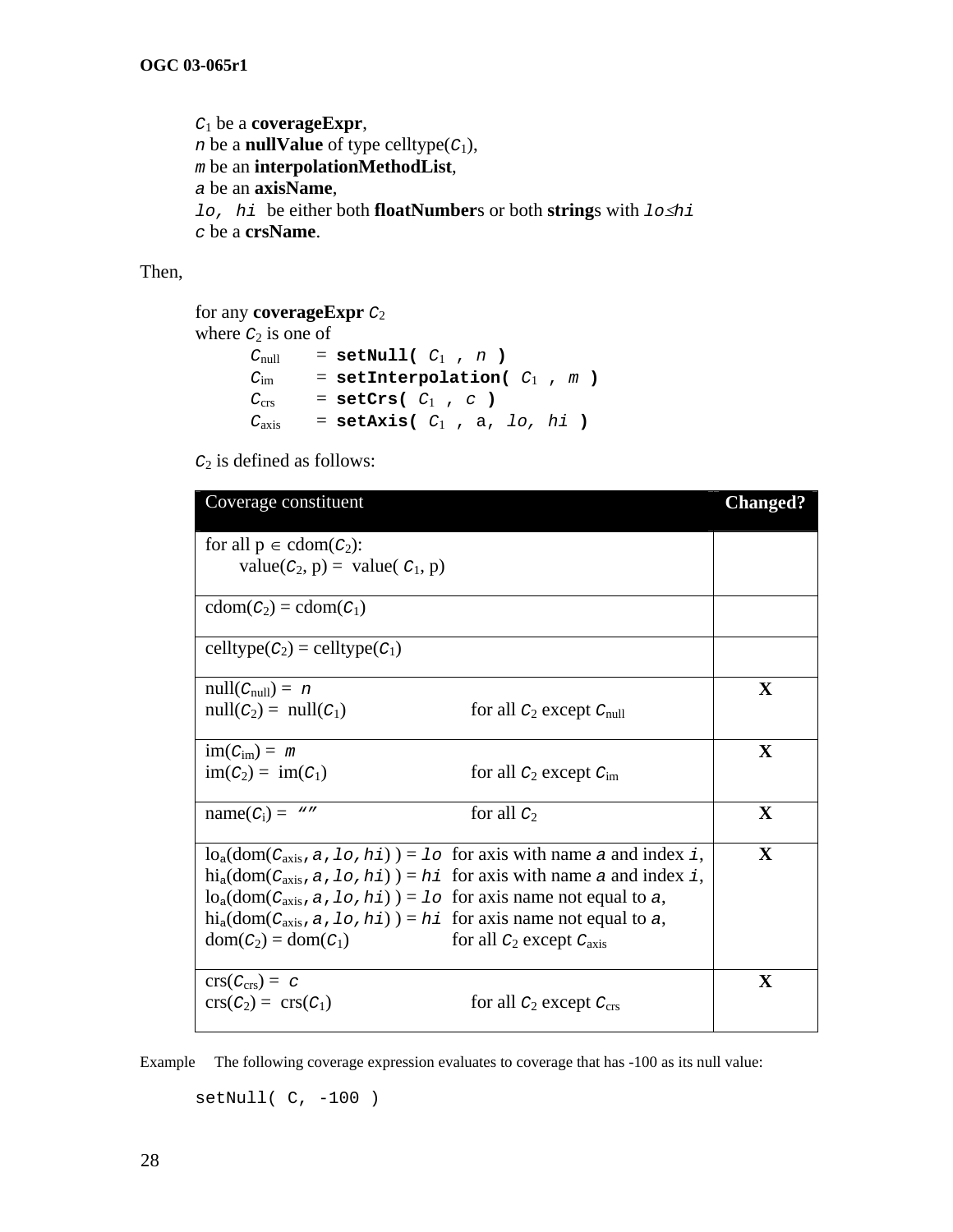NOTE Those metadata which affect the coverage values themselves (one might call them "technical metadata") cannot be changed; to accomplish that the operations under **coverageExpr** are available instead. In particular,

- $\blacksquare$  the setNull() operation will not change any preexisting value in the coverage in an attempt to adapt old null values to the new null value;
- $\blacksquare$  the setCrs() operation will not adapt any spatial coordinates in the coverage, i.e., it does not perform any coordinate system transformation.

NOTE Functions setFomain() and setSdomain() allow to set coverage axis extents of type float and string, resp. Among others, this can be used to redefine a coverage's spatial and temporal coordinates.

NOTE As WCPS focuses on the processing of the coverage values, advanced capabilities for manipulating a coverage's metadata are currently not foreseen.

#### <span id="page-34-0"></span>**9.2.2.11 inducedExpr**

The inducedExpr element is either a **unaryInducedExpr** (see Section [9.2.2.12\)](#page-34-1) or a **binaryInducedExpr** (see Section [9.2.2.19](#page-41-0)).

Induced operations allow to simultaneously apply a function originally working on a single cell value to all cells of a coverage. In case the cell type contains more than one component, the function is applied to each cell component simultaneously.

The result coverage has the same domain, but **may** change its base type.

NOTE The idea is that for each operation available on the cell type, a corresponding coverage operation is provided ("induced from the cell type operation"), a concept first introduced by Ritter et al.

<span id="page-34-3"></span>Example Adding two RGB images will apply the "+" operation to each cell, and within a cell to each band in turn.

#### <span id="page-34-1"></span>**9.2.2.12 unaryInducedExpr**

The **unaryInducedExpr** element specifies a unary induced operation, i.e., an operation where only one coverage argument occurs.

NOTE The term "unary" refers only to coverage arguments; it is well possible that further noncoverage parameters occur, such as an integer number indicating the shift distance in a bit() operation.

A **unaryInducedExprp** is either an **arithmeticExpr** or **exponentialExpr** or **trigonometricExpr** (in which case it evaluates to a coverage with a numeric cell type; see Sections [9.2.2.13](#page-34-2), [9.2.2.14](#page-35-0), [9.2.2.15](#page-37-0)), a **boolExpr** (in which case it evaluates to a Boolean expression; see Section [9.2.2.16](#page-38-0)), a **castExpr** (in which case it evaluates to a coverage with unchanged values, but another cell type; see Section [9.2.2.16](#page-39-0)), or a **selectExpr** (in which case a component selection is performed; see Section [9.2.2.18](#page-40-0)).

#### <span id="page-34-2"></span>**9.2.2.13 arithmeticExpr**

The **arithmeticExpr** element specifies a unary induced arithmetic operation.

Let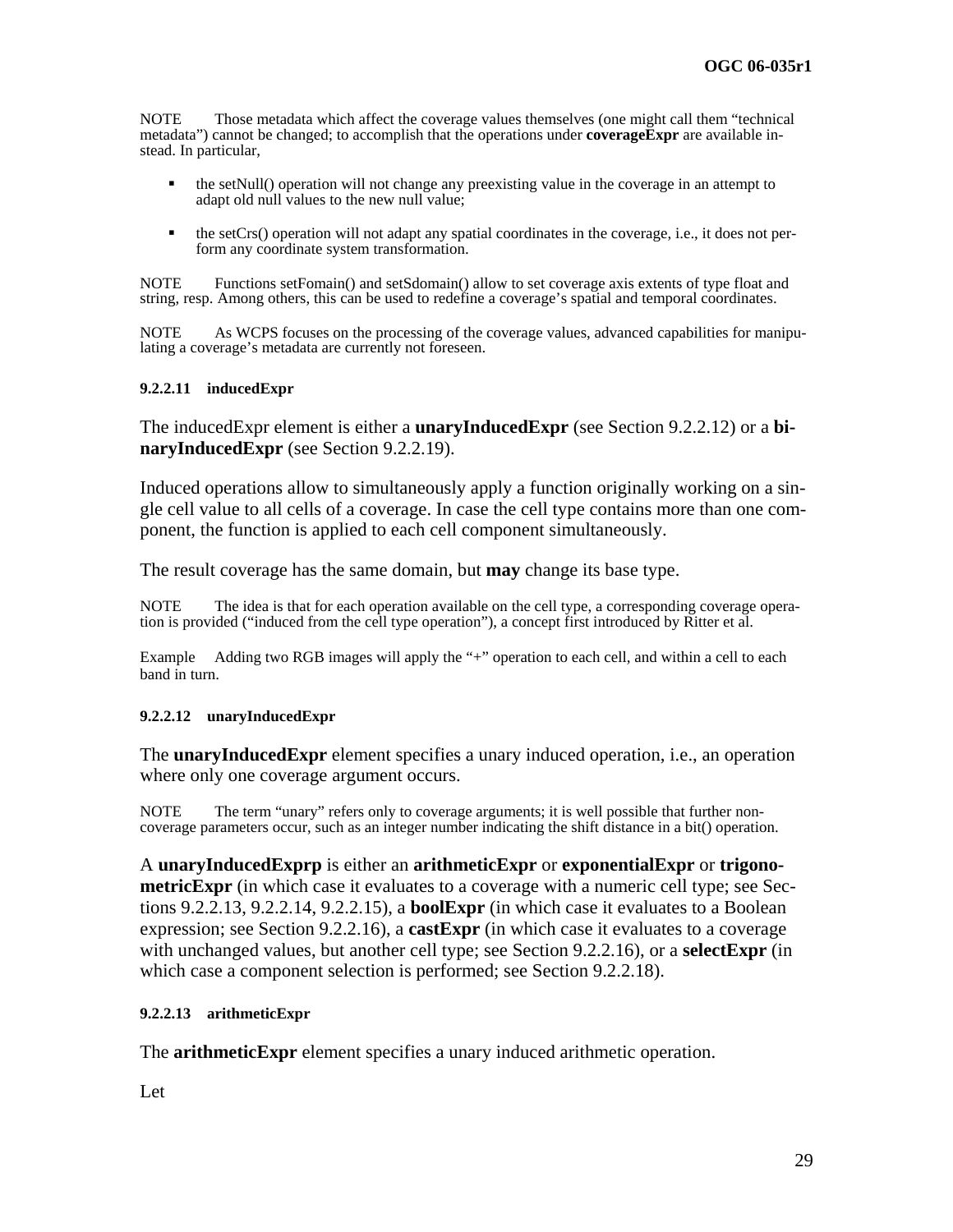*C*1 be a **coverageExpr** where

for all components  $c$  in celltype( $C_1$ ):  $c$  is numeric.

Then,

for any **coverageExpr** *C*2 where  $C_2$  is one of  $C_{\text{plus}} = + C_1$ or  $C_{\text{minus}} = -C_1$ or  $C_{\text{sqrt}} = \text{sqrt}( C_1 )$ or  $C_{\text{abs}} = \text{abs}(C_1)$ 

*C*2 is defined as follows:

| Coverage constituent                                                                    | <b>Changed?</b> |
|-----------------------------------------------------------------------------------------|-----------------|
| for all $p \in \text{cdom}(C_1)$ :                                                      | $\mathbf X$     |
| value( $C_{\text{plus}}$ , p) = value( $C_1$ , p)                                       |                 |
| value( $C_{\text{minus}}$ , p) = - value( $C_1$ , p)                                    |                 |
| value( $C_{\text{sqrt}}, p$ ) = sqrt(value( $C_1, p$ ))                                 |                 |
| value( $C_{\text{abs}}$ , p)<br>$=$ abs( value( $C_1$ , p ))                            |                 |
| $\text{cdom}(C_2) = \text{cdom}(C_1)$                                                   |                 |
| $\text{celltype}(C_2) = \text{celltype}(C_1)$<br>for all $C_2$ except $C_{\text{sqrt}}$ | $\mathbf X$     |
| for all components $\sigma$ of celltype( $C_{\text{sqrt}}$ ):                           |                 |
| $c =$ double                                                                            |                 |
| $null(C_2) = null(C_1)$                                                                 |                 |
| $\text{im}(C_2) = \text{im}(C_1)$                                                       |                 |
| $name(C_2) = "$                                                                         | $\mathbf X$     |
| $dom(C_2) = dom(C_1)$                                                                   |                 |
| $\operatorname{crs}(C_2) = \operatorname{crs}(C_1)$                                     |                 |

Example The following coverage expression evaluates to a float-type coverage where each cell value contains the square root of the corresponding source coverage's value.

 $sqrt(C + D)$ 

#### <span id="page-35-0"></span>**9.2.2.14 trigonometricExpr**

The **trigonometricExpr** element specifies a unary induced trigonometric operation.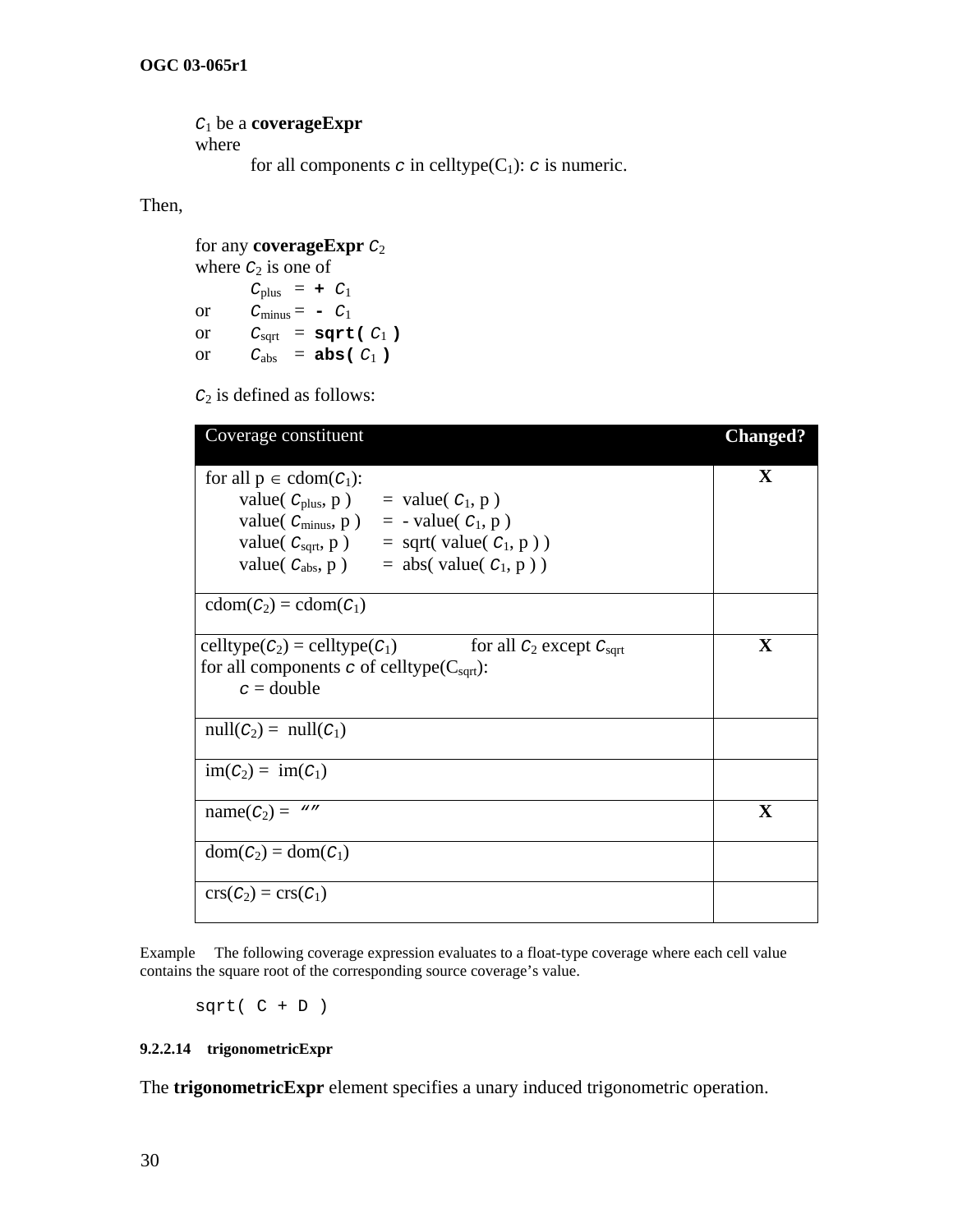## Let

```
C1 be a coverageExpr
where 
       for all components c in celltype(C_1): c is numeric.
```
Then,

```
for any coverageExpr C2 
where C_2 is one of
        C_{\sin} = \sin(C_1)or C_{\text{cos}} = \cos(C_1)or C_{tan} = \tan(C_1)or C_{\text{sinh}} = \text{sinh} (C_1)or C_{\cosh} = \cosh(C_1)or C_{\text{arcsin}} = \arcsin(C_1)or C_{\text{arccos}} = \text{arccos}(\begin{array}{c} C_1 \end{array})or C_{\text{arctan}} = \text{arctan}(|C_1|)
```

| Coverage constituent                                                                                                                                                                                                                                           |                                                                                                                                                                                                                                                               | <b>Changed?</b> |
|----------------------------------------------------------------------------------------------------------------------------------------------------------------------------------------------------------------------------------------------------------------|---------------------------------------------------------------------------------------------------------------------------------------------------------------------------------------------------------------------------------------------------------------|-----------------|
| for all $p \in \text{cdom}(C_1)$ :<br>$value(C_{sin}, p)$<br>$value(C_{\cos}, p)$<br>$value(C_{tan}, p)$<br>value(C <sub>sinh</sub> , p)<br>$value(C_{cosh}, p)$<br>$value(C_{\text{arcsin}}, p)$<br>$value(C_{\arccos}, p)$<br>value( $C_{\text{arctan}}$ ,p) | $=$ sin( value( $C_1$ ,p))<br>$=$ cos( value( $C_1$ ,p))<br>$=$ tan( value( $C_1$ ,p))<br>$=$ sinh(value( $C_1$ ,p))<br>$=$ cosh( value( $C_1$ ,p))<br>$= \arcsin(\text{value}(C_1,p))$<br>$= \arccos(\text{value}(C_1, p))$<br>$=$ arctan( value( $C_1$ ,p)) | $\mathbf X$     |
| $cdom(C_2) = cdom(C_1)$                                                                                                                                                                                                                                        |                                                                                                                                                                                                                                                               |                 |
| for all components c of celltype $(C_2)$ :<br>$c =$ double                                                                                                                                                                                                     |                                                                                                                                                                                                                                                               | X               |
| $null(C_2) = null(C_1)$                                                                                                                                                                                                                                        |                                                                                                                                                                                                                                                               |                 |
| $im(C_2) = im(C_1)$                                                                                                                                                                                                                                            |                                                                                                                                                                                                                                                               |                 |
| $name(C_i) = "$                                                                                                                                                                                                                                                | for all $C_2$                                                                                                                                                                                                                                                 | $\mathbf X$     |
| $dom(C_2) = dom(C_1)$                                                                                                                                                                                                                                          |                                                                                                                                                                                                                                                               |                 |
| $\text{crs}(C_2) = \text{crs}(C_1)$                                                                                                                                                                                                                            |                                                                                                                                                                                                                                                               |                 |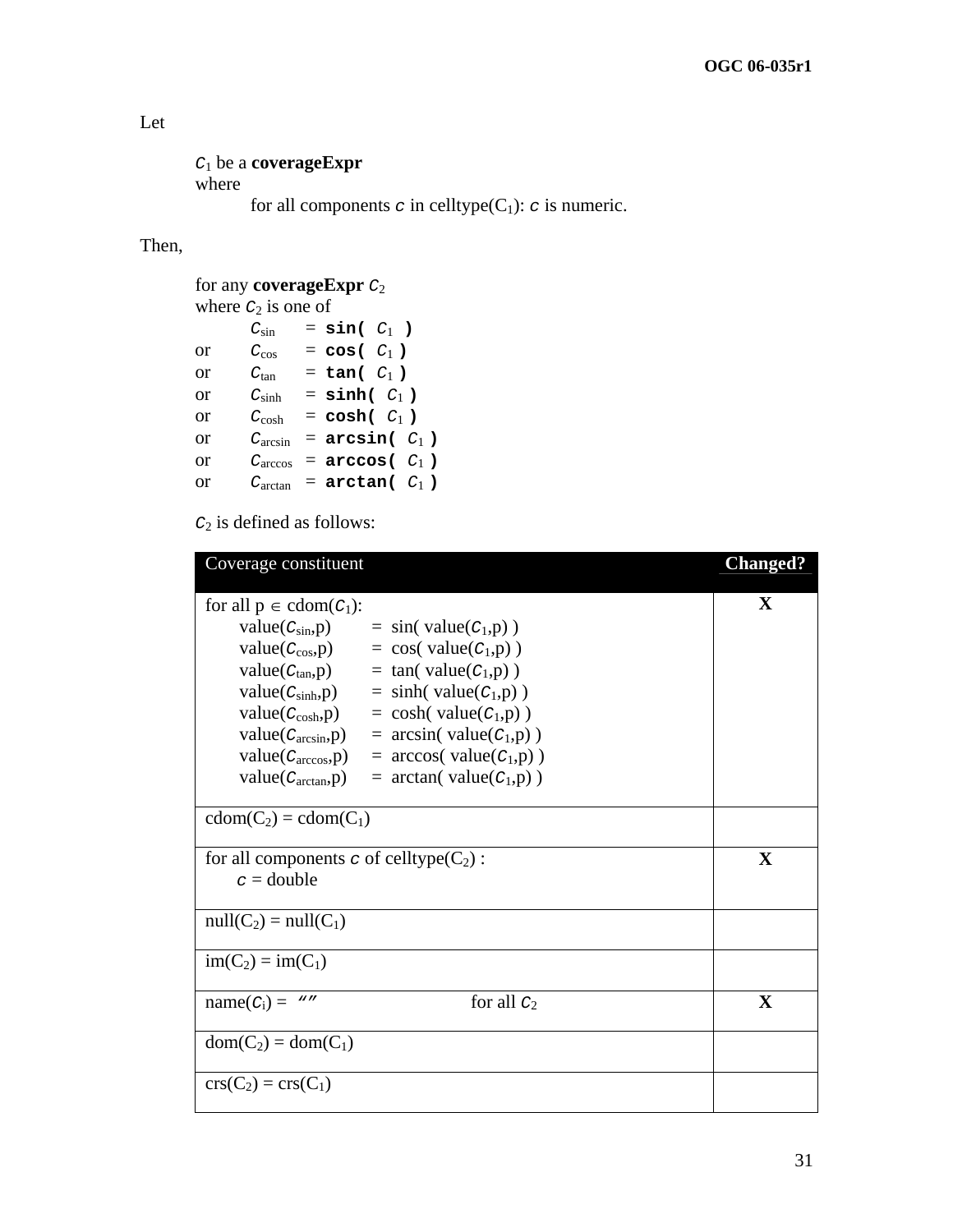Example The following expression replaces all (numeric) values of coverage C with their sine:

sin( C )

#### <span id="page-37-0"></span>**9.2.2.15 exponentialExpr**

The **exponentialExpr** element specifies a unary induced exponential operation.

Let

```
C1 be a coverageExpr
where 
       for all components c in celltype(C_1): c is numeric.
```
Then,

for any **coverageExpr** *C*2 where  $C_2$  is one of  $C_{exp} = exp(-C_1)$ or  $C_{\text{log}} = \text{log}(-C_1)$ or  $C_{\ln} = \ln(C_1)$ 

| Coverage constituent                                       | <b>Changed?</b> |
|------------------------------------------------------------|-----------------|
| for all $p \in \text{cdom}(C_2)$ :                         | $\mathbf{X}$    |
| value( $C_{\exp}$ ,p) = exp(value( $C_1$ ,p))              |                 |
| value( $C_{\text{log}}$ ,p) = $\log(\text{value}(C_1, p))$ |                 |
| value( $C_{\ln}$ ,p) = $\ln(\text{value}(C_1,p))$          |                 |
| $cdom(C_2) = cdom(C_1)$                                    |                 |
| for all components c of celltype $(C_2)$ :                 | $\mathbf X$     |
| $c =$ double                                               |                 |
| $null(C_2) = null(C_1)$                                    |                 |
| $im(C_2) = im(C_1)$                                        |                 |
| $name(C_2) = "$<br>for all $C_2$                           | $\mathbf X$     |
| $dom(C_2) = dom(C_1)$                                      |                 |
| $\text{crs}(C_2) = \text{crs}(C_1)$                        |                 |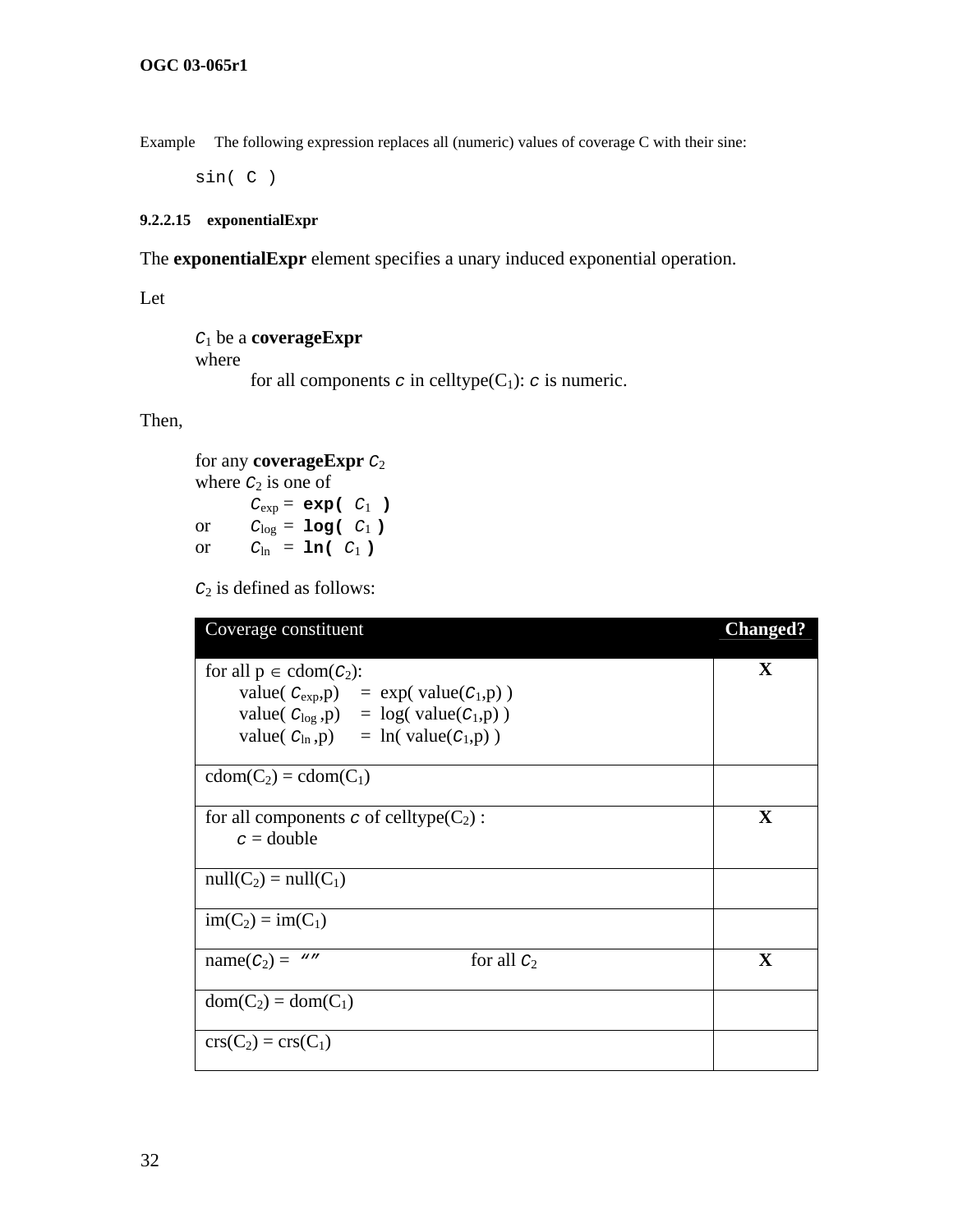Example The following expression replaces all (nonnegative numeric) values of coverage C with their natural logarithm:

 $ln(C)$ 

#### <span id="page-38-0"></span>**9.2.2.16 boolExpr**

The **boolExpr** element specifies a unary induced Boolean operation. The only operation available is logical negation (logical "not").

Let

```
C1 be a coverageExpr
where 
       for all components c in celltype(C_1): c = Boolean.
```
Then,

```
for any coverageExpr C2 
where C_2 is one of
        C_{\text{not}} = \text{not } C_1or C_{\text{bit}} = \text{bit} (C_1, n)where n is an expression evaluating to a nonnegative integer value
```

| Coverage constituent                                                 | <b>Changed?</b> |
|----------------------------------------------------------------------|-----------------|
| for all $p \in \text{cdom}(C_2)$ :                                   | X               |
| value( $C_{\text{not}}$ , p) = not(value( $C_1$ , p))                |                 |
| value( $C_{\text{bit}}$ , p) = (value( $C_1$ , p) >> value(n)) mod 2 |                 |
| $cdom(C_2) = cdom(C_1)$                                              |                 |
| for all components c of celltype( $C_2$ ):                           |                 |
| $c =$ Boolean                                                        |                 |
| $null(C_2) = null(C_1)$                                              |                 |
| $im(C_2) = im(C_1)$                                                  |                 |
| $name(C_2) = "$                                                      | $\mathbf X$     |
| $dom(C_2) = dom(C_1)$                                                |                 |
| $\text{crs}(C_2) = \text{crs}(C_1)$                                  |                 |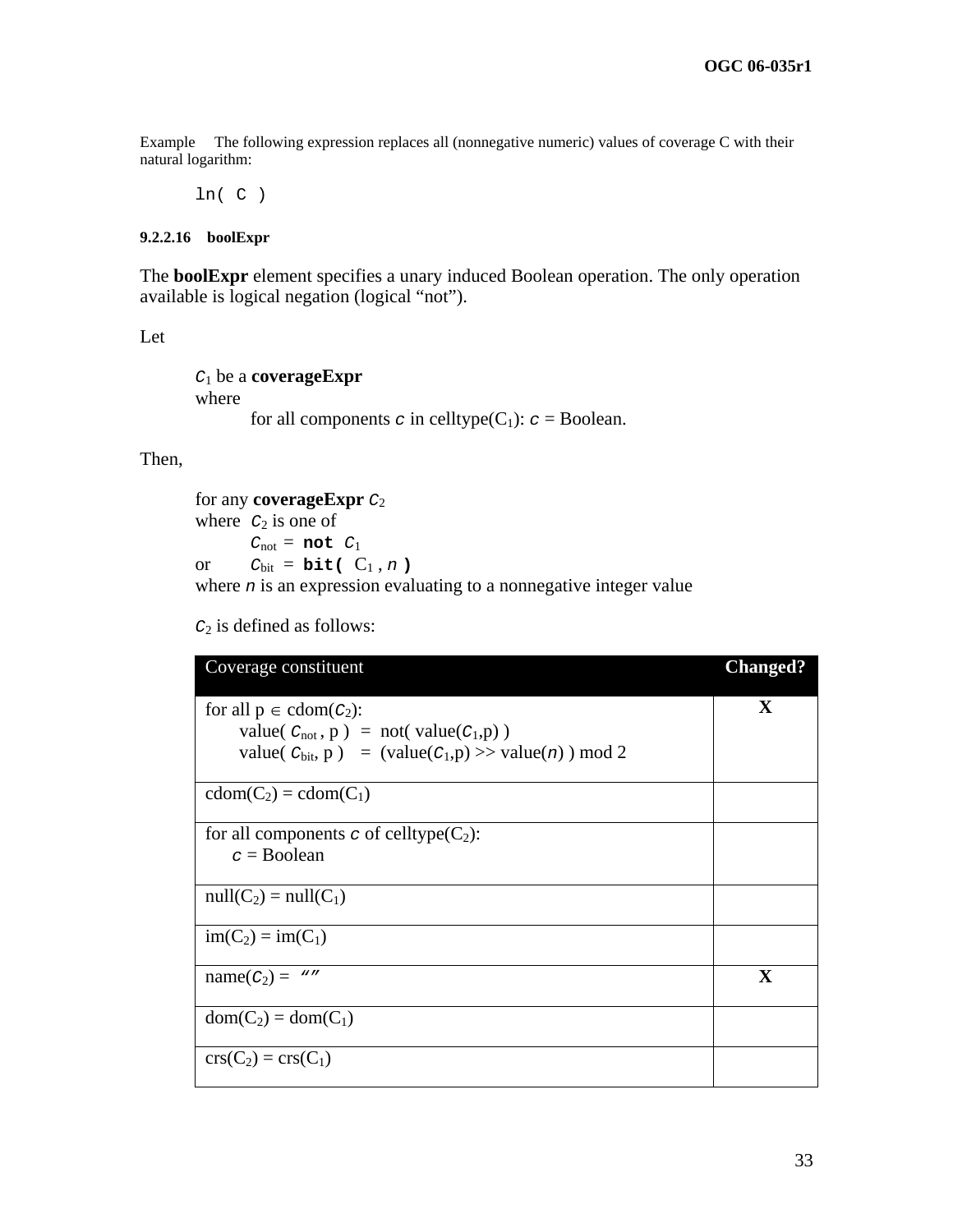Example The following expression inverts all (Boolean) values of coverage C:

not C

<span id="page-39-0"></span>NOTE The operation  $\text{bit}(a, b)$  extracts bit position *b* (assuming a binary representation) from integer number *a* and shifts the resulting bit value to bit position 0. Hence, the resulting value is either 0 or 1.

#### **9.2.2.17 castExpr**

The **castExpr** element specifies a unary induced cast operation, that is: to change the cell type of the coverage while leaving all other constituents unchanged, however possibly suffering from a loss of accuracy through data type conversion.

Let

*C*1 be a **coverageExpr**, *t* be a cell type name.

Then,

for any **coverageExpr** *C*2 where  $C_2 = (t \ t \ ) \ C_1$ 

*C*2 is defined as follows:

| Coverage constituent                                                            | <b>Changed?</b> |
|---------------------------------------------------------------------------------|-----------------|
| for all $p \in \text{cdom}(C_2)$ :<br>value( $C_2$ , p) = (t) value( $C_1$ , p) | X               |
| $cdom(C_2) = cdom(C_1)$                                                         |                 |
| for all components c of celltype( $C_2$ ):<br>$c = t$                           | $\mathbf X$     |
| $null(C_2) = null(C_1)$                                                         |                 |
| $im(C_2) = im(C_1)$                                                             |                 |
| $name(C_2) = "$                                                                 | $\mathbf X$     |
| $dom(C_2) = dom(C_1)$                                                           |                 |
| $\text{crs}(C_2) = \text{crs}(C_1)$                                             |                 |

Example the result cell type of the following expression will be char, i.e., 8 bit: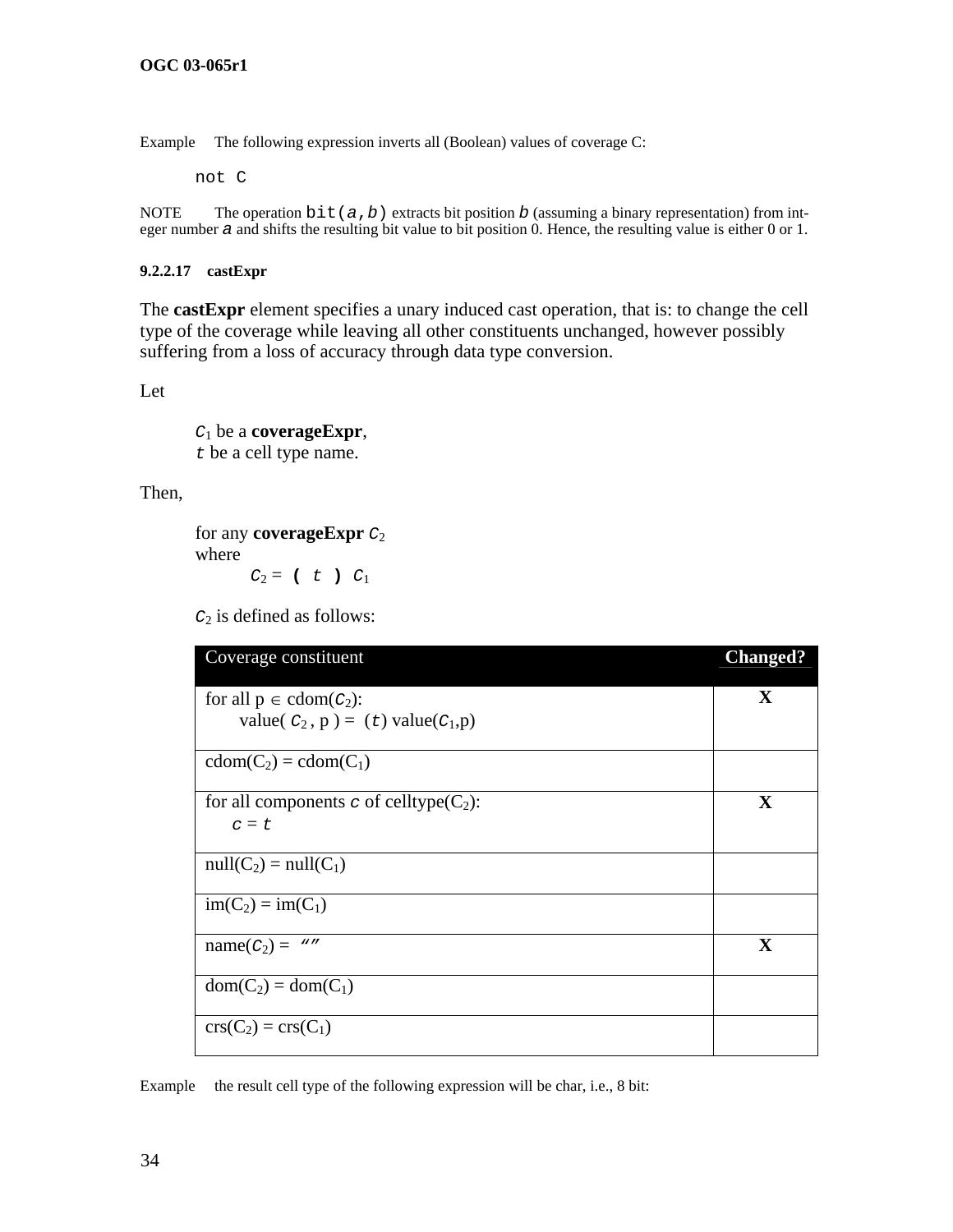(char) ( C / 2 )

#### <span id="page-40-0"></span>**9.2.2.18 selectExpr**

The **selectExpr** element specifies a unary induced record ("struct") selection operation. Selection can be done either using the component's name or its position, starting with position number 0.

Let

```
C1 be a coverageExpr,
```
*comp* be a component ("band") of type  $t$  within celltype( $C_1$ ), either identified by band name or by its position number, starting from 0.

Then,

for any **coverageExpr** *C*2 where  $C_2 = C_1$ .*comp* 

*C*2 is defined as follows:

| Coverage constituent                        | <b>Changed?</b> |
|---------------------------------------------|-----------------|
| for all $p \in \text{cdom}(C_2)$ :          | X               |
| value( $C_2$ , p) = value( $C_1$ , p). comp |                 |
| $cdom(C_2) = cdom(C_1)$                     |                 |
| celltype( $C_2$ ) = t                       | X               |
| $null(C_2) = null(C_1)$                     |                 |
| $im(C_2) = im(C_1)$                         |                 |
| $name(C_2) = "$                             | $\mathbf X$     |
| $dom(C_2) = dom(C_1)$                       |                 |
| $\text{crs}(C_2) = \text{crs}(C_1)$         |                 |

Example Let C be a coverage with cell type char. Then the following request snippet describes a chartype coverage where each cell value contains the nonnegative difference between red and green band:

C.red - C.green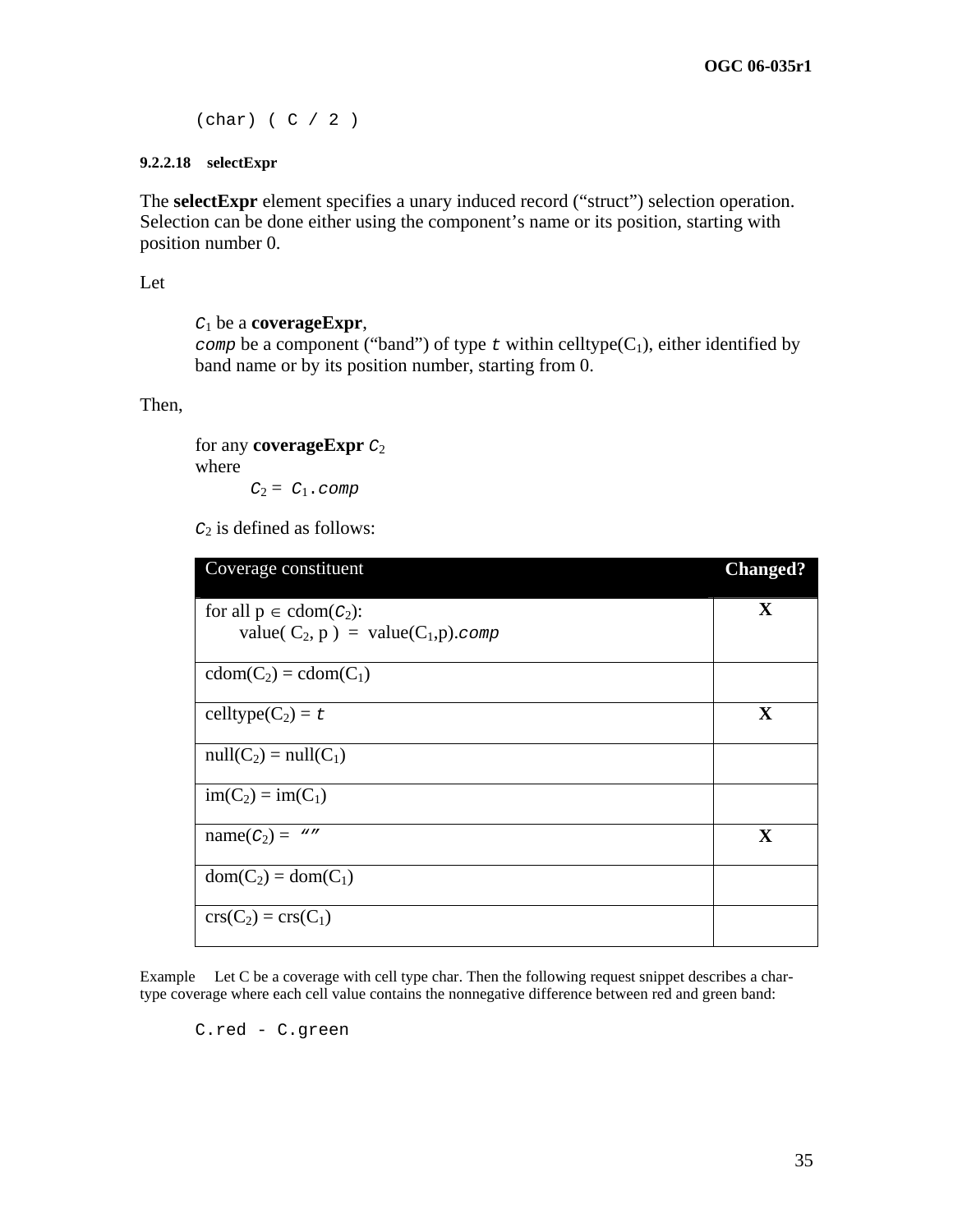## <span id="page-41-0"></span>**9.2.2.19 binaryInducedExpr**

The **binaryInducedExpr** element specifies a binary induced operation, i.e., an operation involving two coverage-valued arguments.

The coverage cell types **shall** be atomic and numeric.

Let

```
C1, C2 be coverageExprs 
where 
        dim(C_1) = dim(C_2),sdom(C_1) = sdom(C_2),\operatorname{crs}(C_1) = \operatorname{crs}(C_2),tdom(C_1) = tdom(C_2),res(C_1) = res(C_2),
        celltype(C_1) = celltype(C_2),
         null(C_1) = null(C_2).
```
Then,

|       | for any <b>coverage Expr</b> $C_3$ |                                                                                                  |
|-------|------------------------------------|--------------------------------------------------------------------------------------------------|
| where |                                    |                                                                                                  |
|       | $C_{\text{plus}} = C_1 + C_2$      | and celltype( $C_1$ ), celltype( $C_2$ ) numeric                                                 |
| or    | $C_{\text{min}} = C_1 - C_2$       | and celltype( $C_1$ ), celltype( $C_2$ ) numeric                                                 |
| or    | $C_{\text{mult}} = C_1$ * $C_2$    | and celltype( $C_1$ ), celltype( $C_2$ ) numeric                                                 |
| or    | $C_{\text{div}} = C_1 / C_2$       | and celltype( $C_1$ ), celltype( $C_2$ ) numeric                                                 |
| or    | $C_{\text{and}} = C_1$ and $C_2$   | and celltype $(C_1)$ =celltype $(C_2)$ =Boolean                                                  |
| or    | $C_{\text{or}} = C_1$ or $C_2$     | and celltype $(C_1)$ =celltype $(C_2)$ =Boolean                                                  |
| or    | $C_{\text{xor}} = C_1$ xor $C_2$   | and celltype( $C_1$ )=celltype( $C_2$ )=Boolean                                                  |
| or    | $C_{\text{eq}} = C_1 = C_2$        | and celltype $(C_1)$ , celltype $(C_2)$ numeric or Boolean                                       |
| or    | $C_{1t} = C_1 < C_2$               | and celltype $(C_1)$ , celltype $(C_2)$ numeric or Boolean                                       |
| or    | $C_{gt} = C_1 > C_2$               | and celltype( $C_1$ ), celltype( $C_2$ ) numeric or Boolean                                      |
| or    | $C_{1e} = C_1 \leq C_2$            | and celltype $(C_1)$ , celltype $(C_2)$ numeric or Boolean                                       |
| or    | $C_{\text{ge}} = C_1 \ge C_2$      | and celltype( $C_1$ ), celltype( $C_2$ ) numeric or Boolean                                      |
| or    | $C_{\text{ne}} = C_1$ != $C_2$     | and celltype( $C_1$ ), celltype( $C_2$ ) numeric or Boolean                                      |
| or    |                                    | $C_{\text{ovl}} = C_1$ overlay $C_2$ and celltype( $C_1$ ), celltype( $C_2$ ) numeric or Boolean |
|       |                                    |                                                                                                  |

| Coverage constituent               |                                     | <b>Changed?</b> |
|------------------------------------|-------------------------------------|-----------------|
| for all $p \in \text{cdom}(C_3)$ : |                                     |                 |
| value( $C_{\text{plus}}$ , p)      | $=$ value( $C_1$ ) + value( $C_2$ ) |                 |
| value( $C_{\text{min}}$ , p)       | = value( $C_1$ ) - value( $C_2$ )   |                 |
| value( $C_{\text{mult}}$ , p)      | = value( $C_1$ ) * value( $C_2$ )   |                 |
| value( $C_{\text{div}}$ , p)       | $=$ value( $C_1$ ) / value( $C_2$ ) |                 |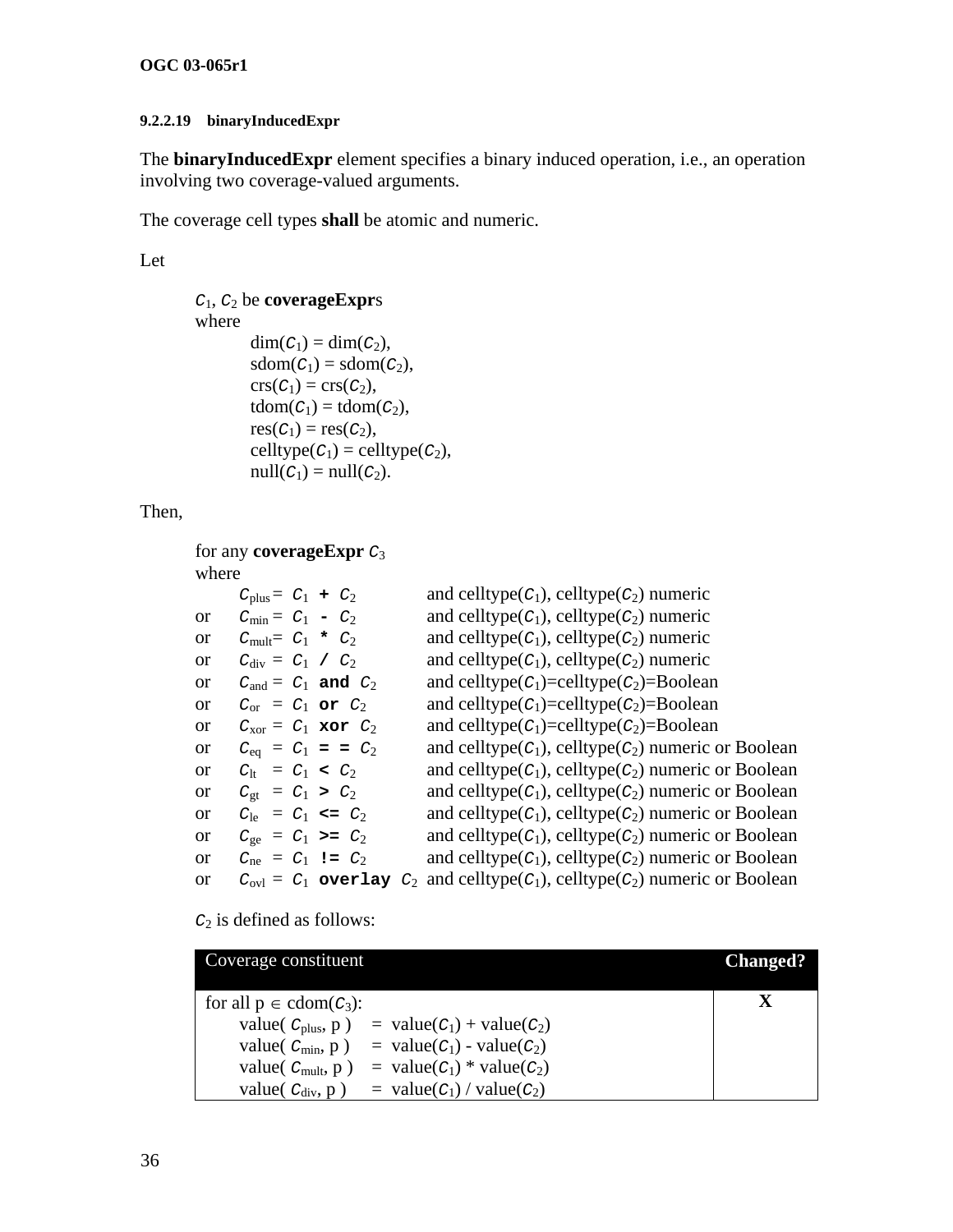| = value( $C_1$ ) and value( $C_2$ )<br>value( $C_{\text{and}}$ , p)      |   |
|--------------------------------------------------------------------------|---|
| value( $C_{or}$ , p)<br>= value( $C_1$ ) or value( $C_2$ )               |   |
| = value( $C_1$ ) xor value( $C_2$ )<br>value( $C_{\text{xor}}$ , p)      |   |
| value( $C_{eq}$ , p)<br>$=$ value( $C_1$ ) = = value( $C_2$ )            |   |
| value( $C_{lt}$ , p)<br>$=$ value( $C_1$ ) < value( $C_2$ )              |   |
| $=$ value( $C_1$ ) > value( $C_2$ )<br>value( $C_{gt}$ , p)              |   |
| $=$ value( $C_1$ ) $\le$ value( $C_2$ )<br>value( $C_{\text{le}}$ , p)   |   |
| value( $C_{ge}$ , p)<br>$=$ value( $C_1$ ) > value( $C_2$ )              |   |
| value( $C_{\text{ne}}$ , p)<br>= value( $C_1$ ) != value( $C_2$ )        |   |
| value( $C_{\text{ovl}}$ , p)<br>$=$ value( $C_2$ )<br>if value $(C_1)=0$ |   |
| $value(C_1)$<br>otherwise                                                |   |
|                                                                          |   |
| $cdom(C_3) = cdom(C_1)$                                                  |   |
|                                                                          |   |
| for all components $\sigma$ of celltype( $C_3$ ):                        | X |
| value( $C_{\text{plus}}$ , p) = value( $C_1$ ) + value( $C_2$ )          |   |
| value( $C_{\text{min}}$ , p) = value( $C_1$ ) - value( $C_2$ )           |   |
| value( $C_{\text{mult}}$ , p) = value( $C_1$ ) * value( $C_2$ )          |   |
| $=$ value( $C_1$ ) / value( $C_2$ )<br>value( $C_{div}$ , p)             |   |
| value( $C_{\text{and}}$ , p)<br>= value( $C_1$ ) and value( $C_2$ )      |   |
| value( $C_{or}$ , p)<br>= value( $C_1$ ) or value( $C_2$ )               |   |
| $=$ value( $C_1$ ) xor value( $C_2$ )<br>value( $C_{\text{xor}}$ , p)    |   |
| $=$ value( $C_1$ ) = = value( $C_2$ )<br>value( $C_{eq}$ , p)            |   |
| $=$ value( $C_1$ ) < value( $C_2$ )<br>value( $C_{lt}$ , p)              |   |
| value( $C_{gt}$ , p)<br>$=$ value( $C_1$ ) > value( $C_2$ )              |   |
| value( $C_{\text{le}}$ , p)<br>$=$ value( $C_1$ ) $\le$ value( $C_2$ )   |   |
| value( $C_{ge}$ , p)<br>$=$ value( $C_1$ ) > value( $C_2$ )              |   |
| = value( $C_1$ ) != value( $C_2$ )<br>value( $C_{\text{ne}}$ , p)        |   |
| $=$ celltype(C <sub>2</sub> ) = t<br>value( $C_{\text{ovl}}$ , p)        |   |
| where $c$ is numeric for $+, -, *, /,$ overlay                           |   |
| c is Boolean for ==, <, >, <=, >=, !=                                    |   |
|                                                                          |   |
| $null(C_3) = null(C_1)$                                                  |   |
|                                                                          |   |
| $im(C_3) = im(C_1)$                                                      |   |
|                                                                          |   |
| $name(C_3) = "$                                                          | X |
|                                                                          |   |
| $dom(C_3) = dom(C_1)$                                                    |   |
|                                                                          |   |
| $\text{crs}(C_3) = \text{crs}(C_1)$                                      |   |
|                                                                          |   |

Example The following expression describes a coverage composed of the sum of the red, green, and blue components of coverage C:

C.red + C.green + C.blue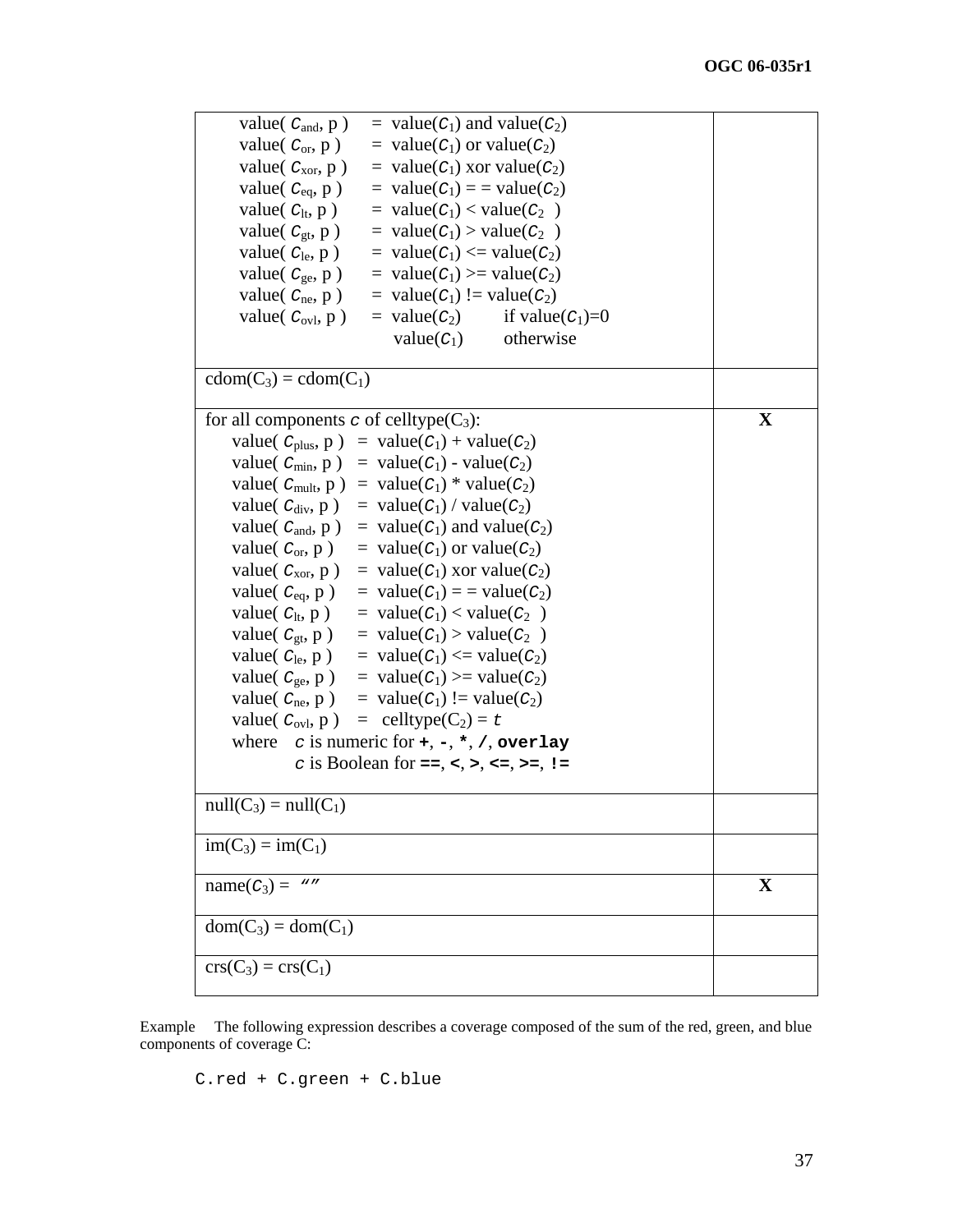#### <span id="page-43-0"></span>**9.2.2.20 subsetExpr**

The **subsetExpr** element specifies spatial and temporal domain subsetting. It encompasses spatial and temporal trimming (i.e., constraining the result coverage domain to a subinterval) and sectioning (i.e., cutting out a hyperplane from a coverage).

NOTE The special case that subsetting leads to a single cell remaining still resembles a coverage by definition; this coverage is viewed as being of dimension 0, with a spatial and temporal domain defined by the spatial and temporal resolution.

NOTE Range subsetting is accomplished via the unary induced operation *structSelection* (cf. Subclause [0](#page-34-3)).

#### **9.2.2.21 trimExpr**

The **trimExpr** element extracts a subset from a given coverage expression along the axis indicated, specified by a lower and upper bound.

Lower as well as upper limits **can** lie outside the coverage's domain, in which case the resulting coverage **shall** be completed with the coverage's null values.

Let

*C*1 be a **coverageExpr**, *n* be an integer with  $0 \leq n \leq \dim(C)$ , *lo*, *hi* be **integer**s with  $1o \leq hi$ .

Then,

for any **coverageExpr** *C*<sup>2</sup> where  $C_2 = \text{trim}(C_1, axis, lo, hi)$ 

| Coverage constituent                                                                 |                                | <b>Changed?</b> |
|--------------------------------------------------------------------------------------|--------------------------------|-----------------|
| for all $p \in \text{cdom}(C_2)$ :<br>value( $C_2$ , p) = value( $C_1$ , p)          | for $p \in \text{sdom}(C_1)$ , | $\mathbf X$     |
| value( $C_2$ , $p$ ) = null( $C_1$ )                                                 | otherwise.                     | X               |
| for all i with $0 \le i < dim(c_2)$ :<br>$\text{cdom}(C_2, i) = \text{cdom}(C_1, i)$ | for $i \neq n$                 |                 |
| $\text{cdom}(C_2, i) = \text{lo:} hi$                                                | for $i=n$                      |                 |
| celltype $(C_2)$ = celltype $(C_1)$                                                  |                                |                 |
| $null(C_2) = null(C_1)$                                                              |                                |                 |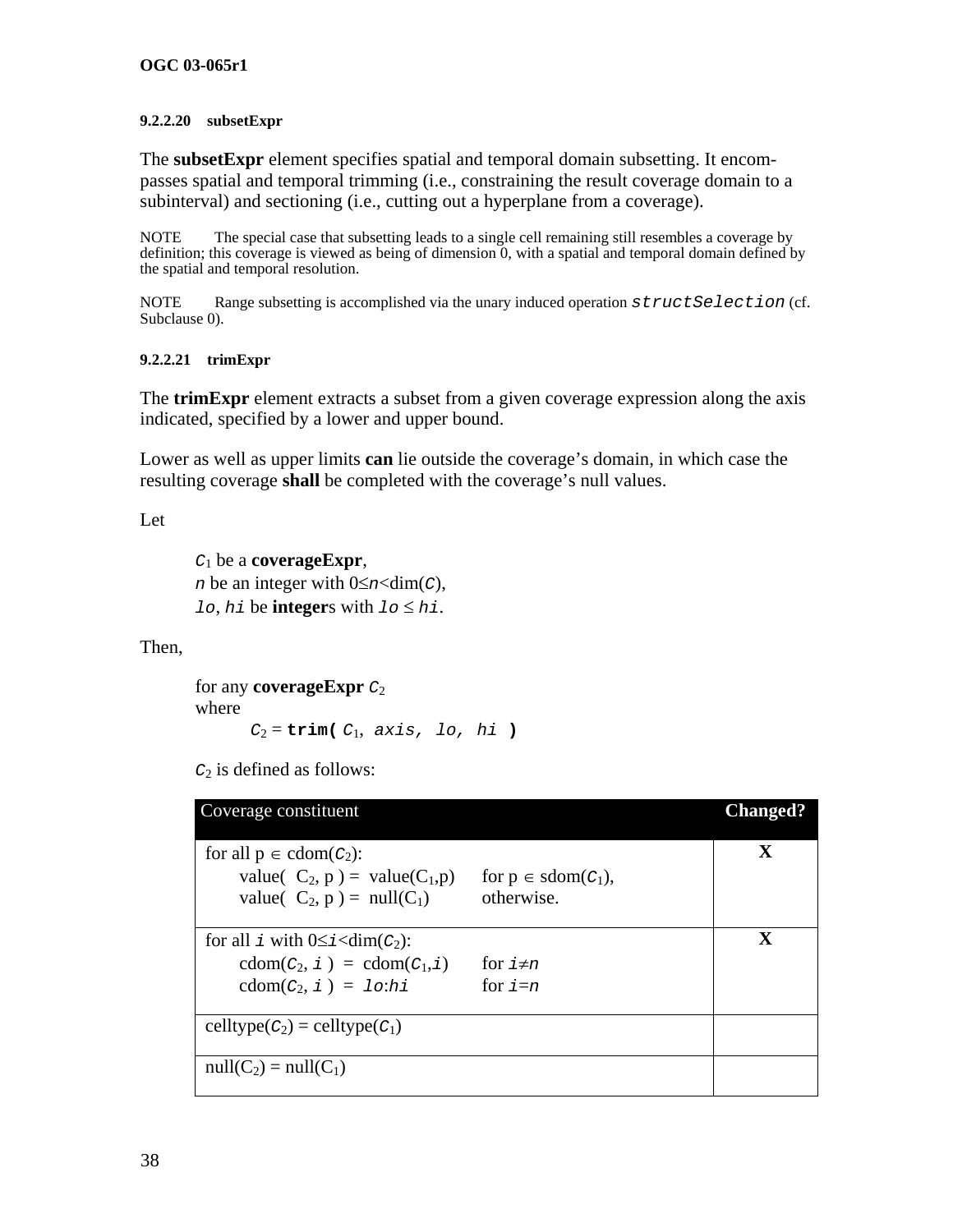```
im(C_2) = im(C_1)name(C_2) = "'' X
for all (a,e,t) \in \text{dom}(C_2): Xdom(C_2, a) = Lo:Hi if (a,e,t) has position n
                            in dom(C_2),
   dom(C_2, a) = dom(C_1, a) otherwise
    where 
         lo = stransform(C2 ,Lo), 
       hi =stransform(C_2, Hi) for t =latitude
                                     or t=longitude, 
         lo = ttransform(C2 ,Lo), 
       hi = \text{transform}(C_2, Hi) for t = temporal,
         lo, hi undefined otherwise. 
\text{crs}(C_2) = \text{crs}(C_1)
```
#### **9.2.2.22 sectionExpr**

The **sectionExpr** element extracts a spatial slice (hyperplane) from a given coverage expression along one of its axes, specified by section axis and section position. The resulting coverage has a dimension reduced by 1; its axes are the axes of the original coverage, in the same sequence, with the section axis being removed from the list.

The section point **can** lie outside the coverage's domain, in which case the resulting coverage **shall** be completed with the coverage's null values.

Let

```
C1 be a coverageExpr, 
n be an integer with 0 \leq n \leq \dim(C),
s be an integer.
```
Then,

for any **coverageExpr** *C*<sup>2</sup> where  $C_2$  = **sect(**  $C_1$ , *axis*, *s* )

| Coverage constituent                         |                                          | <b>Changed?</b> |
|----------------------------------------------|------------------------------------------|-----------------|
| for all $p \in \text{cdom}(C_2)$ :           |                                          |                 |
| value( $C_2$ , $p$ ) = value( $C_1$ , $p'$ ) | for $p \in \text{sdom}(C_1)$ and $p'$ is |                 |
|                                              | componentwise identical to $p$           |                 |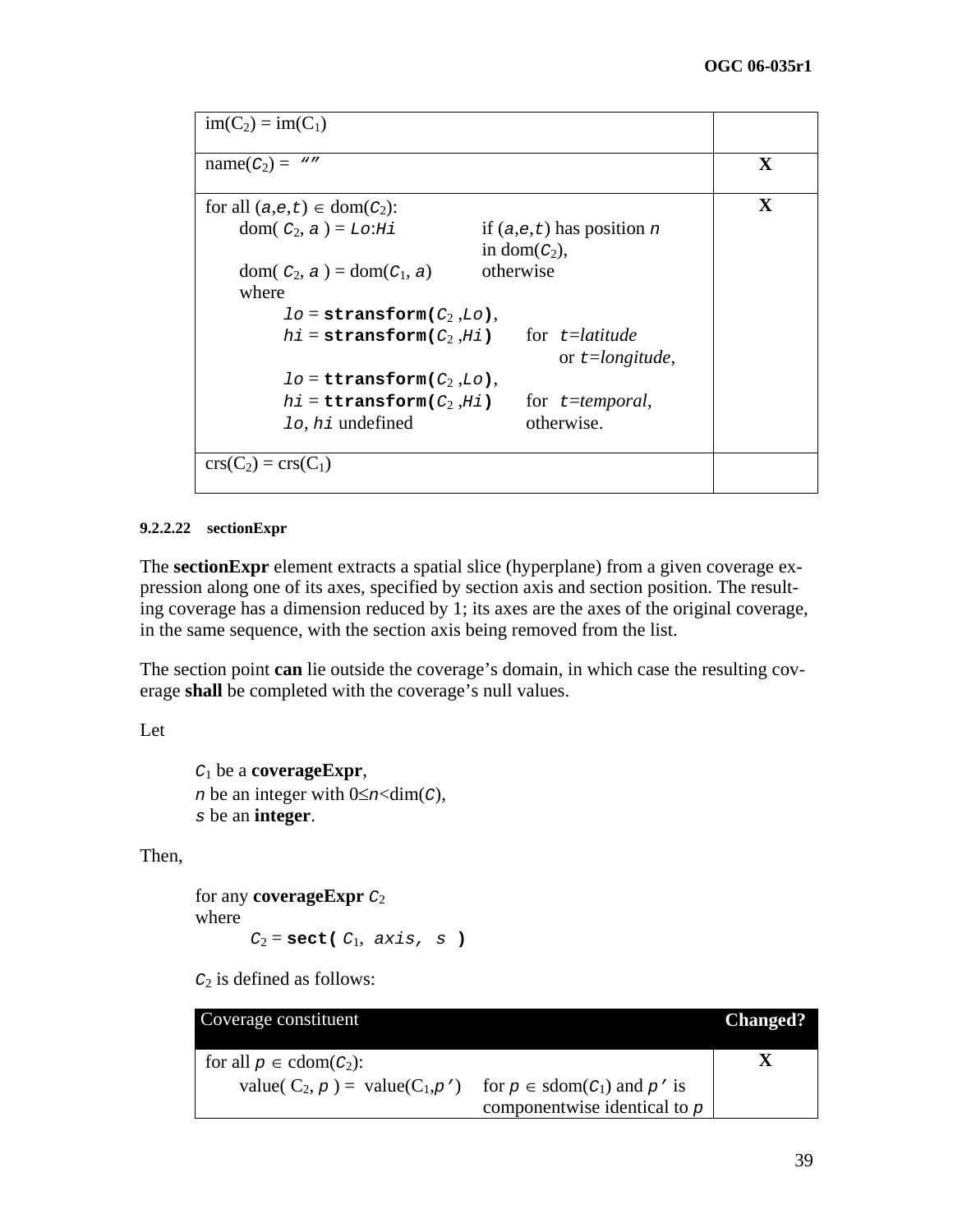|                                                                                                       | except that $p'$ does not<br>contain a component for axis<br>$axis$ and p has value s at the |              |
|-------------------------------------------------------------------------------------------------------|----------------------------------------------------------------------------------------------|--------------|
|                                                                                                       | position of axis axis                                                                        |              |
| value( $C_2$ , $p$ ) = null( $C_1$ )                                                                  | otherwise                                                                                    |              |
| let cdom( $C_1$ ) be given as $(1_{O_0,h_1,0}),,(1_{O_{d-1},h_{d-1}})$                                |                                                                                              | $\mathbf X$  |
| where $d=dim(C_1)$ . Then,                                                                            |                                                                                              |              |
| cdom( $C_2$ ) = (1 $o_0, h_{10}$ ),, (1 $o_{n-1}, h_{1n-1}$ ),                                        |                                                                                              |              |
| $(1_{O_{n+1}}, h_{1n+1}), , (1_{O_{d-1}}, h_{1d-1})$                                                  |                                                                                              |              |
| celltype $(C_2)$ = celltype $(C_1)$                                                                   |                                                                                              |              |
| $null(C_2) = null(C_1)$                                                                               |                                                                                              |              |
| $im(C_2) = im(C_1)$                                                                                   |                                                                                              |              |
| $name(C_2) = "$                                                                                       |                                                                                              | $\mathbf{X}$ |
| Let $(a,e,t) \in dom(C_2, a)$ at position <i>n</i> . Then,<br>$dom(C_2) = dom(C_1) \setminus (a.e,t)$ |                                                                                              | $\mathbf{X}$ |
| $\operatorname{crs}(C_2) = \operatorname{crs}(C_1)$                                                   |                                                                                              |              |

### **9.2.2.23 crsTransformExpr**

The **crsTransformExpr** element transforms a coverage into the specified co-oordinate reference system (CRS). The resulting coverage has its spatial domain transformed to the new CRS; further, the coverage values are resampled/interpolated so as to make them a well-formed grid in the new CRS.

The specified CRS **shall** be a string containing one of the CRSs listed in GetCapabilities **supportedCRS**.

Let

*C* be a **coverageExpr**, *crs* be a **crsName,**  *m* be an **interpMethod**.

Then,

```
For any coverageExpr C2, 
where 
      C_2 = ctransform( C, crs, m)
```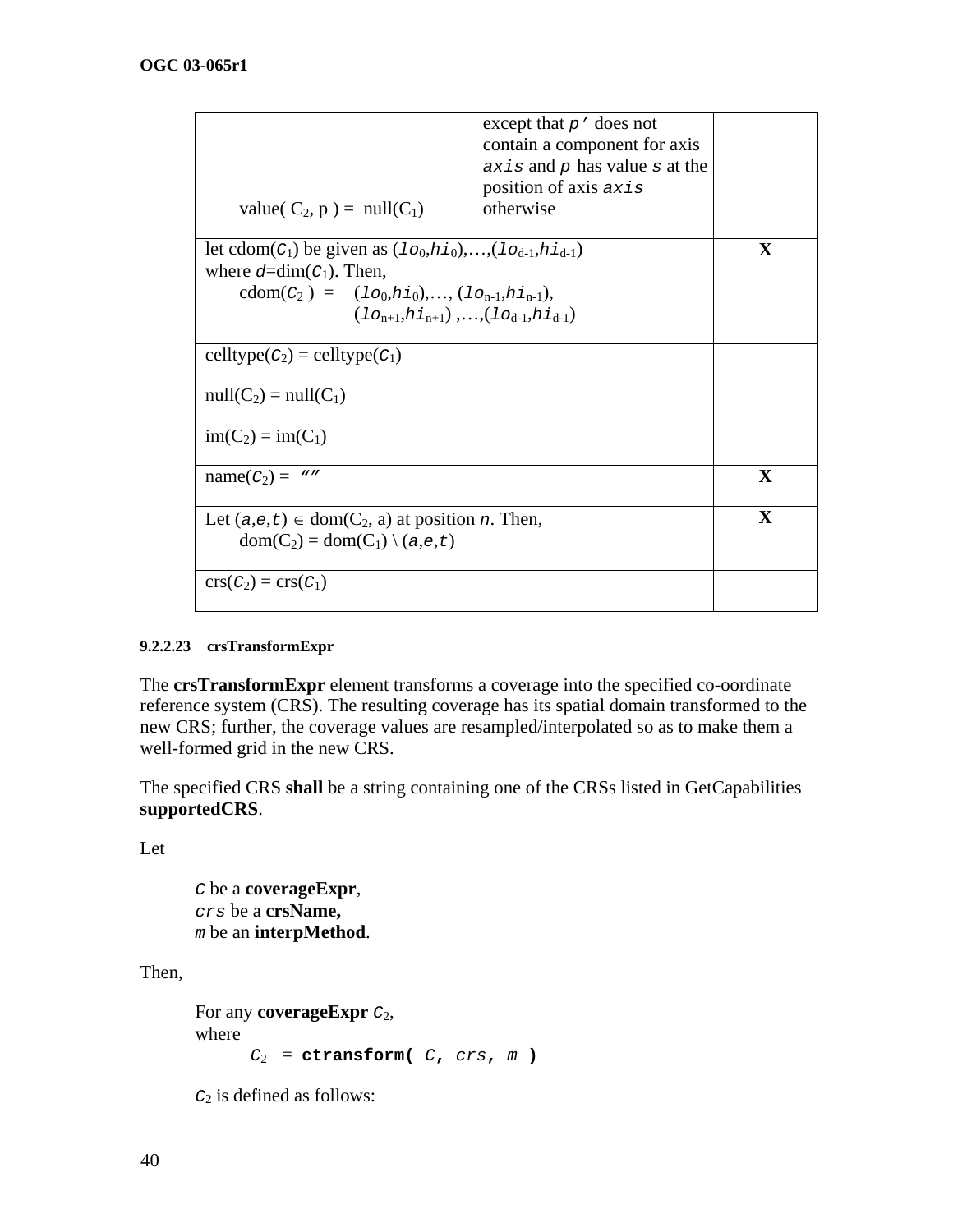| Coverage constituent                                                                                                                                                                    | <b>Changed?</b> |
|-----------------------------------------------------------------------------------------------------------------------------------------------------------------------------------------|-----------------|
| for all $p \in \text{cdom}(C_2)$ :<br>value( $c_2$ , $p$ ) is defined by the resampling of the coverage<br>from $\text{crs}(C_1)$ into $\text{crs}$ while using interpolation method m. | X               |
| $\text{cdom}(C_2) = \text{cdom}(C_1)$                                                                                                                                                   |                 |
| $\text{celltype}(C_2) = \text{celltype}(C_1)$                                                                                                                                           |                 |
| $null(C_2) = null(C_1)$                                                                                                                                                                 |                 |
| $im(C_2) = im(C_1)$                                                                                                                                                                     |                 |
| $name(C_2) = "$                                                                                                                                                                         | $\mathbf X$     |
| $dom(C_2) = dom(C_1)$ where all axes with axis type <i>latitude</i> and <i>lon</i> -<br><i>gitude</i> have been transformed from $\text{crs}(C_1)$ into $\text{crs}$                    | $\mathbf X$     |
| $crs(C_2)=crs$                                                                                                                                                                          | $\mathbf x$     |

Example the following expression will evaluate to a coverage that resembles C, however spatial information expressed in the coordinate reference system known by the name " EPSG:12345"; interpolation nearest-neighbor will be used for the interpolation occurring during request evaluation:

ctransform( C, "EPSG:12345", "nearest-neighbor**"** )

NOTE the transformation regularly involves cell interpolation, hence potential numerical effects have to be taken into account.

#### <span id="page-46-0"></span>**9.2.2.24 scaleExpr**

The **scaleExpr** element performs scaling in one axis of the source coverage using the interpolation method indicated.

#### Let

*C*1 be a **coverageExpr**, *n* be an **integer** with  $0 \leq n \leq \dim(C_1)$ , *lo* and *hi* be **integer**s with *lo*≤*hi*, *m* be an **interpMethod.**

Then,

```
For any coverageExpr C2, 
where 
      C_2 = scale ( C_1, n, lo, hi, m )
```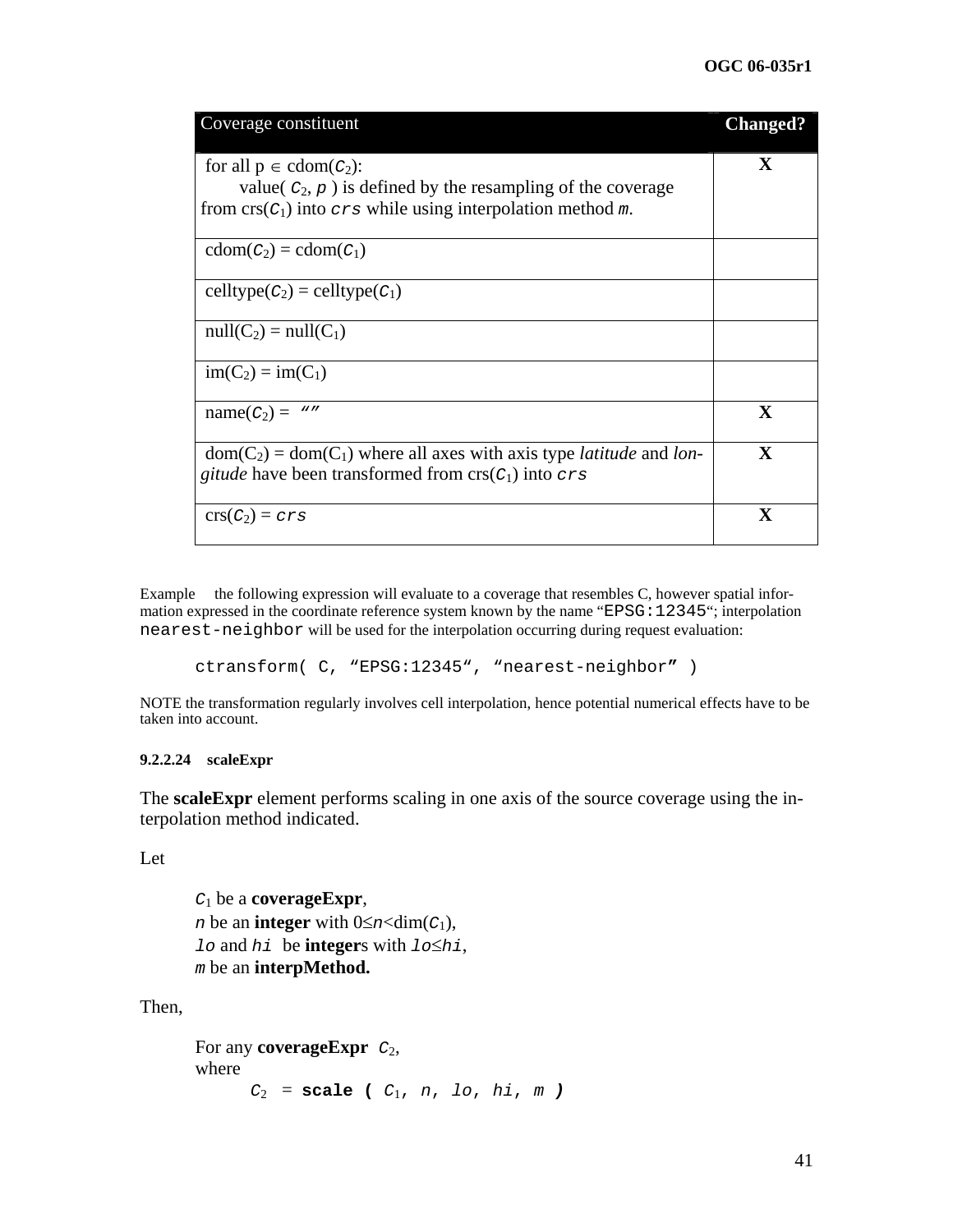*C*2 is defined as follows:

| Coverage constituent                                                            | <b>Changed?</b> |
|---------------------------------------------------------------------------------|-----------------|
| for all $p \in \text{cdom}(C_2)$ :                                              | X               |
| $value(C_2, p)$ is defined by the rescaling the coverage along                  |                 |
| axis $n$ , using interpolation method $m$ , such that, while the geo-           |                 |
| graphic extent remains unchanged, the coverage's extent along axis              |                 |
| $n$ now is $(1\circ, h\dot{\mathbf{i}})$ .                                      |                 |
|                                                                                 |                 |
| let cdom( $C_1$ ) be given as $(10, h1)$ ,, $(10_{d-1}, h1_{d-1})$              |                 |
| where $d=dim(C_1)$ . Then,                                                      |                 |
| $\text{cdom}(C_2)$ =                                                            |                 |
| $(1o_0, h_{10}), \ldots, (1o_{n-1}, h_{1n-1}), (1o, h_{1}),$                    |                 |
| $(1_{O_{n+1}}, h_{1_{n+1}}), \ldots, (1_{O_{d-1}}, h_{1_{d-1}})$                |                 |
| celltype $(C_2)$ = celltype $(C_1)$                                             |                 |
| $null(C_2) = null(C_1)$                                                         |                 |
| $im(C_2) = im(C_1)$                                                             |                 |
| $name(C_2) = "$                                                                 | X               |
| Let $(a,e,t) \in \text{dom}(C_2, a)$ at position n. Let further $e'$ be the re- | $\mathbf X$     |
| scaled extent of $C_2$ in axis <i>n</i> . Then,                                 |                 |
| $dom(C_2) = dom(C_1) \setminus (a,e,t) \cup (a,e',t)$                           |                 |
| $\operatorname{crs}(C_2) = \operatorname{crs}(C_1)$                             |                 |

NOTE The transformation regularly involves cell interpolation, hence potential numerical instabilities have to be taken into account.

Example The following expression performs a scaling of coverage *C* by factor *s* in *x* and *y*: using interpolation method *bicubic*:

scale( scale( *C*, *x*, *s*, bicubic ), *y*, *s*, bicubic )

#### <span id="page-47-0"></span>**9.2.2.25 coverageConstructorExpr**

The **coverageConstructorExpr** element allows to create an n-dimensional coverage with its content defined by a general expression. Only Level 0 and Level 1 data are set, all Level 2 data are left empty or undefined, resp.

NOTE This constructor is useful

whenever the coverage is too large to be described as a constant or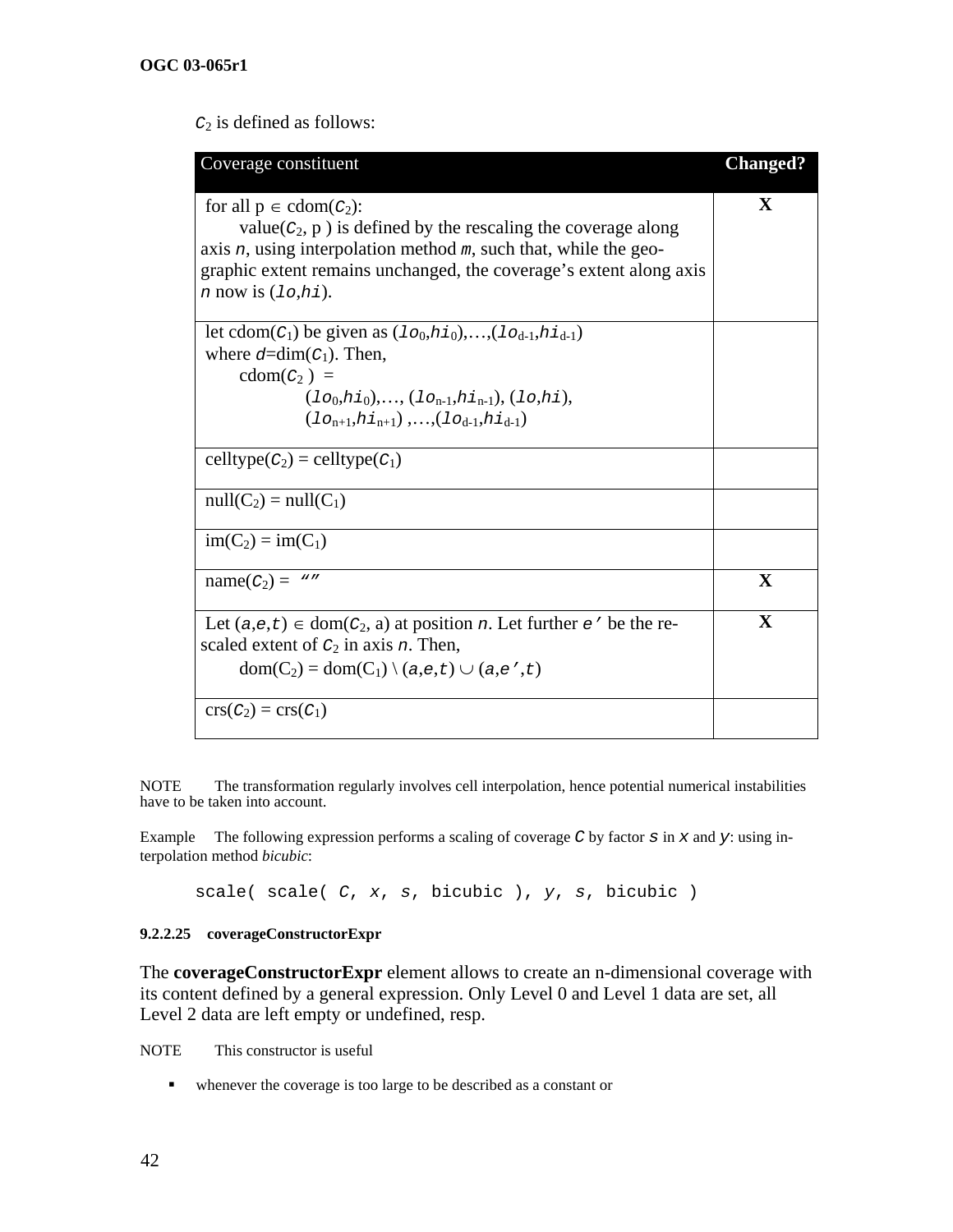when the coverage's cell values are derived from some other source (such as a histogram computation, see example below).

Let

```
x be a name, 
D be a cell domain, 
V be a scalarExpr possibly containing occurrences of x.
```
Then,

```
For any coverageExpr C
where 
        C = \text{coverage } x \text{ in } D \text{ values } V
```
*C* is defined as follows:

| Coverage constituent                                                                     | <b>Changed?</b> |
|------------------------------------------------------------------------------------------|-----------------|
| for all $p \in \text{cdom}(C)$ :<br>value( <i>C</i> , <i>p</i> ) = $V _{x\rightarrow p}$ | $\mathbf X$     |
| i.e., the cell value at position $p$ is obtained by evaluating expression                |                 |
| v after substituting all occurrences of x by $p$                                         |                 |
| $\text{cdom}(C) = D$                                                                     | X               |
| $celltype(C) = type(V)$                                                                  | $\mathbf{X}$    |
| $null(C)$ is false for boolean, 0 for numeric types                                      | $\mathbf X$     |
| $im(C_2) = none$                                                                         | X               |
| $name(C_2) = "$                                                                          | $\mathbf X$     |
| $dom(C_2)$ is empty                                                                      | X               |
| $crs(C_2) =$ undefined                                                                   | X               |

Example The expression below computes a 256-bucket histogram over some n-dimensional coverage *C*.

**coverage** n **in** [0:255] **values** count( $C = n$ )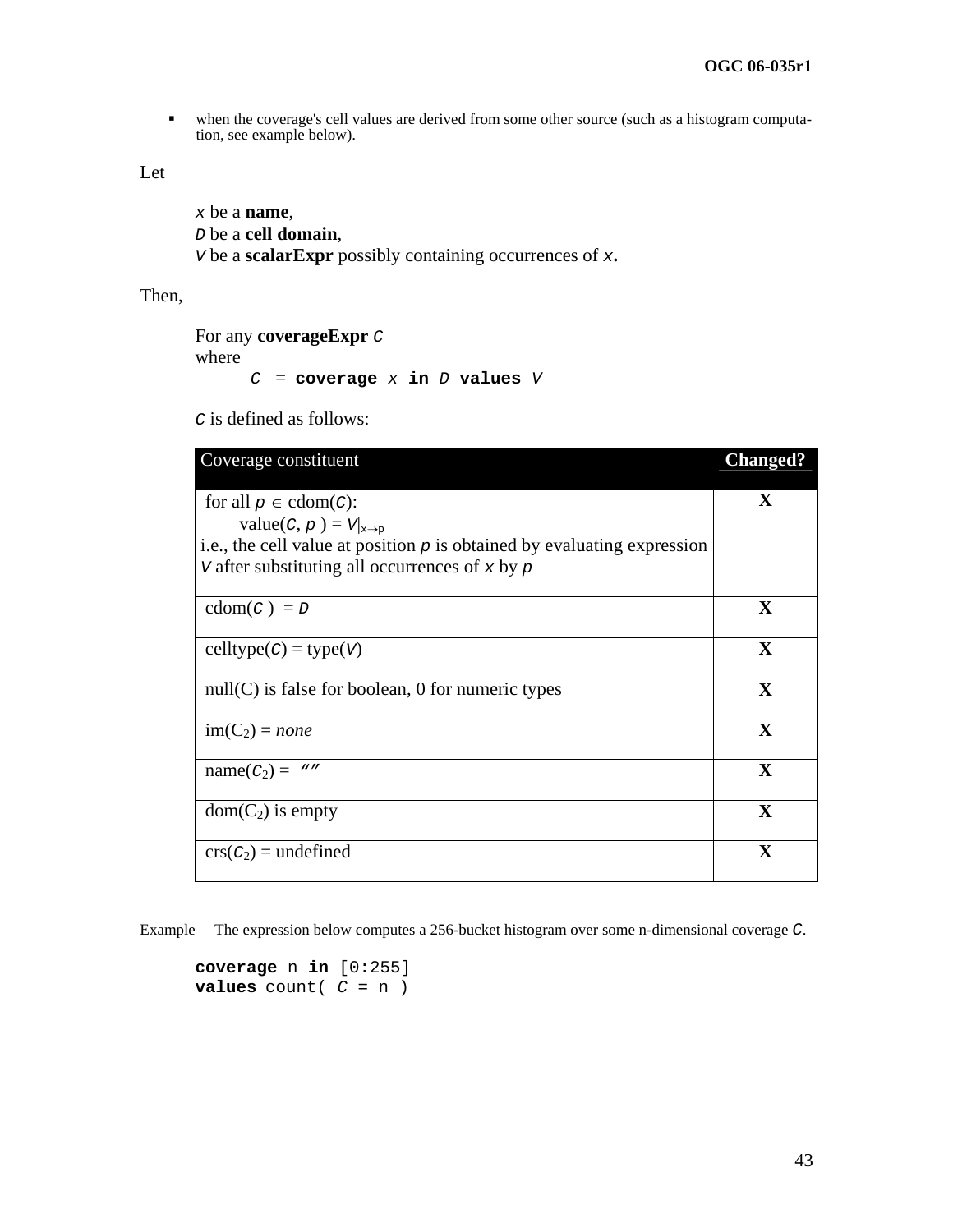#### <span id="page-49-0"></span>**9.2.2.26 condenseExpr**

A **condenseExpr** is either a **reduceExpr** (see Section [9.2.2.27](#page-50-1)) or a **generalCondense-Expr** (see Section [9.2.2.27](#page-49-1)). It takes a coverage and summarizes its values using some summarization function. The value returned is scalar.

### <span id="page-49-1"></span>**9.2.2.27 generalCondenseExpr**

The general **generalCondenseExpr** consolidates cell values of a coverage to a scalar value based on the condensing operation indicated. It iterates over a given domain while combining the result values of the **scalarExpr**s through the **condenseOpType** indicated.

Any summarisation function s() is admissible for a **generalCondenseExpr** over some coverage if it has the following properties:

- $\bullet$  s() is a binary function between values of the coverage cell type;
- $\bullet$  s() is commutative and associative.

## Let

```
op be a condenseOpType, 
x be a name, 
D be a cell domain, 
P be a booleanExpr possibly containing occurrences of x, 
V be a scalarExpr possibly containing occurrences of x.
```
## Then,

```
For any scalarExpr S
where 
     S = condense op over x in D [ where P ] using V
```
*S* is constructed as follows:

- Let  $S$  = neutral element of type( $V$ )
- **for all**  $x \in value(D)$  where  $(P|_{x\to p})$ :
- $S = S$  value(*op*) value(*V*|<sub>x→p</sub>) (i.e., the cell value at position  $p$  is obtained by evaluating expression *V* after substituting all occurrences of *x* by *p*, provided predicate *P* is fulfilled for this position)

Null values encountered **shall** be treated as follows:

- if at least one non-null value is encountered in the repeated evaluation of *V*, then all null values **shall** be ignored;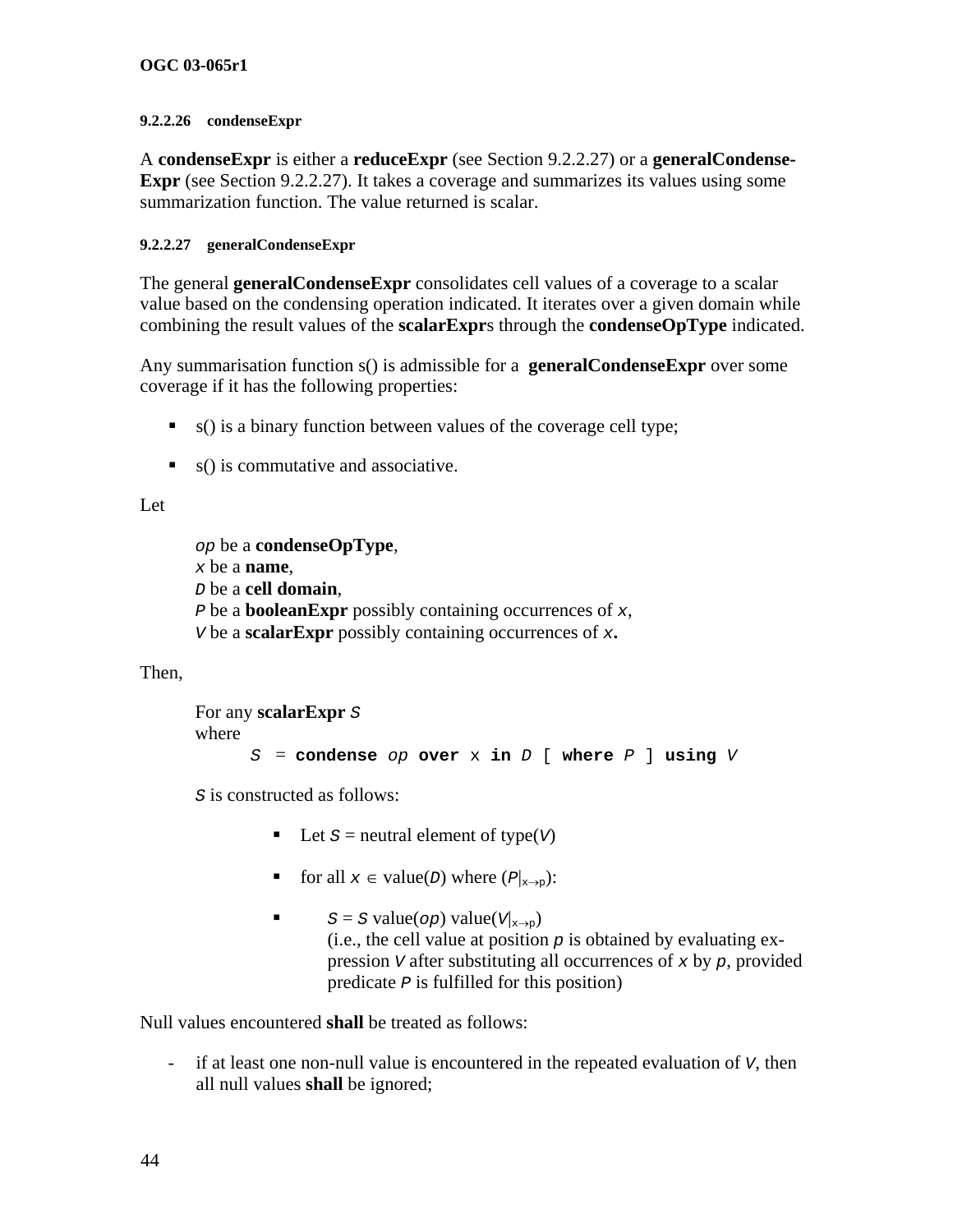- if V is not evaluated at least once, or if there are only null-valued results, then the overall result **shall** be null.

Example Binary "+" on floating point numbers is admissible for a condenser on a float coverage, while binary "-" is not.

<span id="page-50-1"></span>Example For a filter kernel, the condenser must summarise not only over the cell under inspection, but also some neighbourhood. The following applies a filter kernel to some coverage C:

```
coverage x in cdom(C) 
  values condense + 
           over y in cdom(kernel) 
           using C[x+y] * kernel[y]
```
where kernel is a 3x3 matrix like

NOTE Condensers are heavily used in two situations:

- To collapse Boolean-valued coverage expressions into scalar Boolean values so that they can be used in predicates.
- In conjunction with the **coverageConstructorExpr** (see Section [9.2.2.25\)](#page-47-0) to phrase high-level imaging, signal processing and statistical operations.

NOTE The additional expressive power of **condenseExpr** over **reduceExpr** is twofold:

- A WCPS implementation may offer further summarisation functions.
- The condenseExpr gives explicit access to the coordinate values; this makes summarisation considerably more powerful (see example below).

#### **9.2.2.28 reduceExpr**

A **reduceExpr** element derives a summary value from the coverage passed; in this sense it "reduces" a coverage to a scalar value. A **reduceExpr** is either an add, avg, min, max, count, some, or all operation.

#### **Table 6 – reduceExpr definition via generalCondenseExpr (***a* **is a numeric,** *b* **a Boolean coverageExpr)**

<span id="page-50-0"></span>

| reduceExpr definition                                               | Meaning                 |
|---------------------------------------------------------------------|-------------------------|
| $add(a) =$<br>$condense +$<br>over $x$ in $sdom(a)$<br>using $a[x]$ | sum over all cells in a |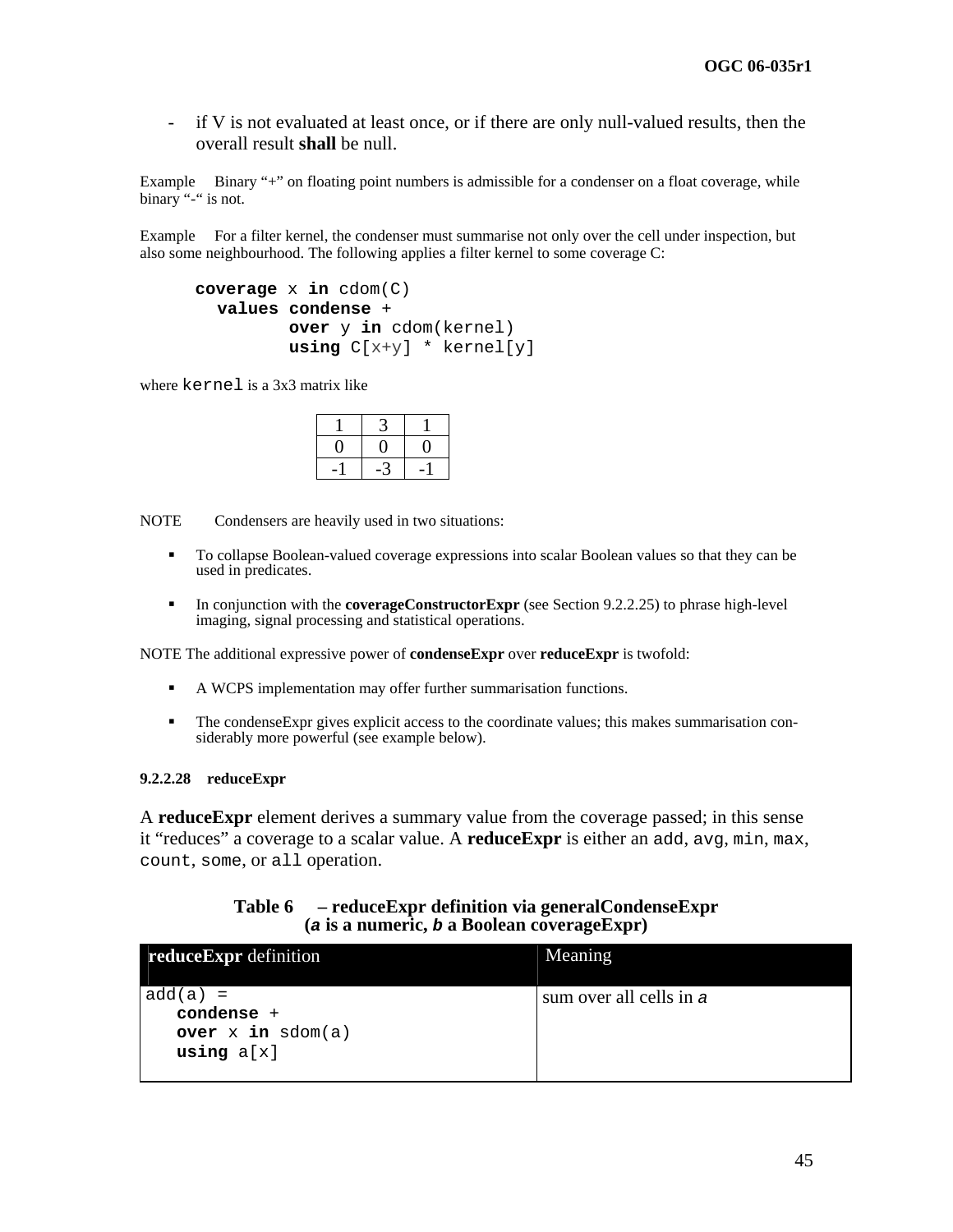| avg(a)<br>$=$<br>add(a) /   codom(a)                                               | Average of all cells in a               |
|------------------------------------------------------------------------------------|-----------------------------------------|
| $min(a) =$<br>condense min<br>over $x$ in $sdom(a)$<br>using $a[x]$                | Minimum of all cells in $\alpha$        |
| $max(a) =$<br>condense max<br>over $x$ in $sdom(a)$<br>using $a[x]$                | Maximum of all cells in $\alpha$        |
| $count(b) =$<br>condense $+$<br>over $x$ in $sdom(b)$<br>where $b[x]$<br>using $1$ | Number of cells in b                    |
| $some(b) =$<br>condense or<br>over $x$ in $sdom(b)$<br>using $b[x]$                | is there any cell in b with value true? |
| $all(b) =$<br>condense and<br>over $x$ in $sdom(b)$<br>using $b[x]$                | do all cells of b have value true?      |

#### <span id="page-51-0"></span>**9.2.2.29 coordinateTransformExpr**

The **coordinateTransformExpr** element specifies translation from a spatial (**spatial-TransformExpr**) or temporal (**temporalTransformExpr**) reference system into cell (grid) coordinates.

#### **9.2.2.30 spatialTransformExpr**

The **spatialTransformExpr** element specifies the transformation of a geographic point coordinate given in some reference system into a coverage's cell (grid) coordinates.

Let

*C* be a **coverageExpr** whose Domain has axes of axis type *latitude* and *longitude*, *g* be a **spatialPointCoordinate**, *c* be a **crsName**.

Then,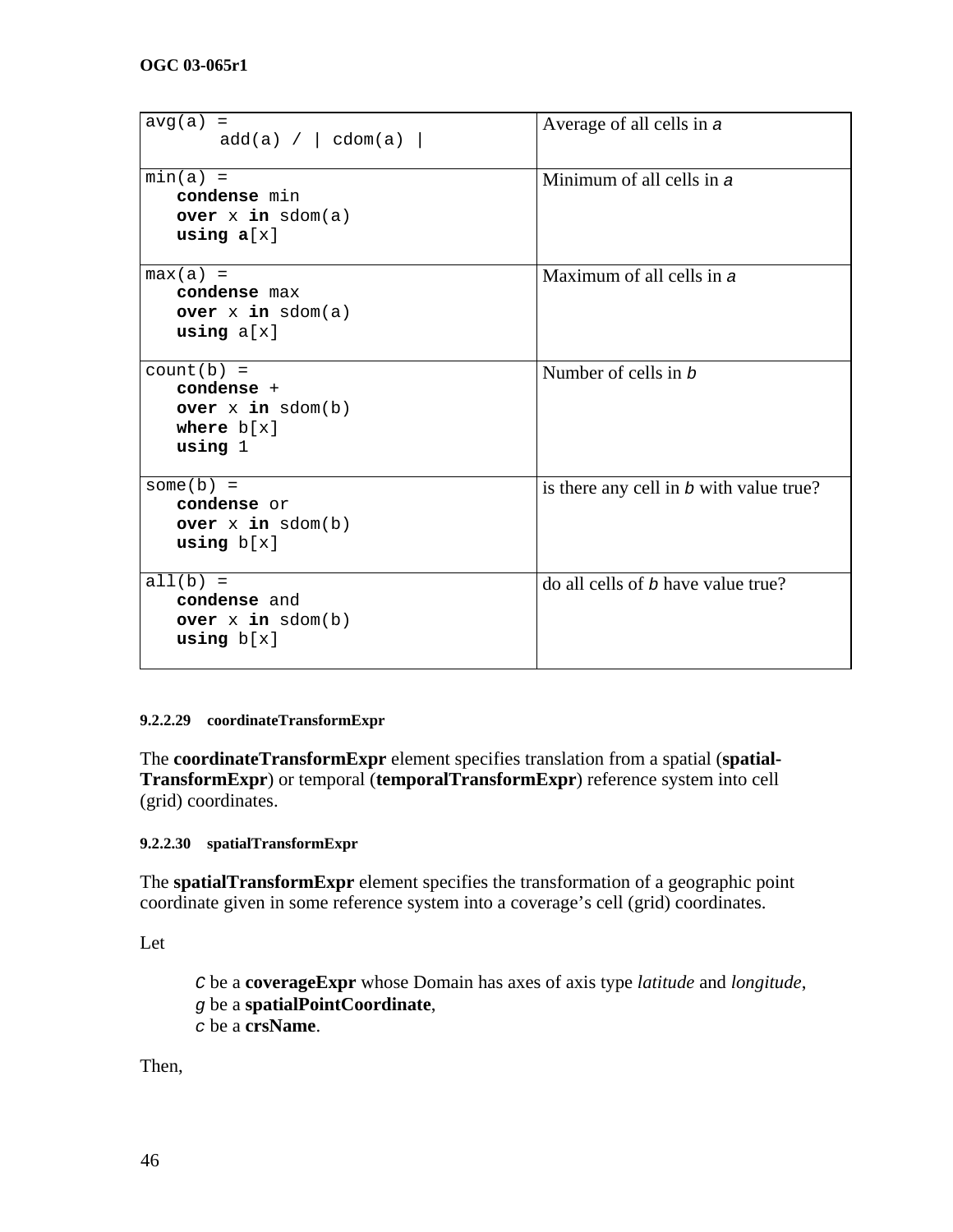<span id="page-52-0"></span>For any **gridPointCoordinate** *p* where

*p* = **stransform(** *C***,** *g***,** *c* **)**

*p* is defined as that integer point coordinate which, given the coordinate mapping of coverage *C*, is equivalent to the location expressed by geo coordinate *g* relative to coordinate reference system *c*, rounded to the spatially closest cell coordinate.

NOTE A coverage's individual mapping from geo to cell coordinates does not need to be disclosed by the server, hence this transformation should be considered a "black box" by the client.

Example the following expression yields a 2-D integer coordinate:

```
stransform( C, [ 15.001, 19.999 ], "EPSG:0815" )
```
#### **9.2.2.31 temporalTransformExpr**

The **temporalTransformExpr** element specifies the transformation of a time point coordinate into a coverage's cell (grid) coordinates.

Let

*C* be a **coverageExpr** whose Domain has an axis of type temporal, *t* be a **temporalPointCoordinate**.

Then,

For any **coverageExpr**  $C_2$ integer value *p*, where  $p =$  **ttransform(**  $C$ ,  $t$ )

*p* is defined as the integer value which, given the coordinate mapping of coverage *C*, is equivalent to the point in time expressed by *t*, rounded to the temporally closest cell coordinate.

Example Given a coverage C with a time axis, the following expression will evaluate to an integer number representing the coordinate corresponding to the indicated point in time in the coverage:

ttransform( C, "Thu Nov 24 01:33:27 CET 2005" )

#### **9.2.3 Expression evaluation**

#### **9.2.3.1 Evaluation sequence**

A Web Coverage Processing Server **shall** evaluate coverage expressions from left to right.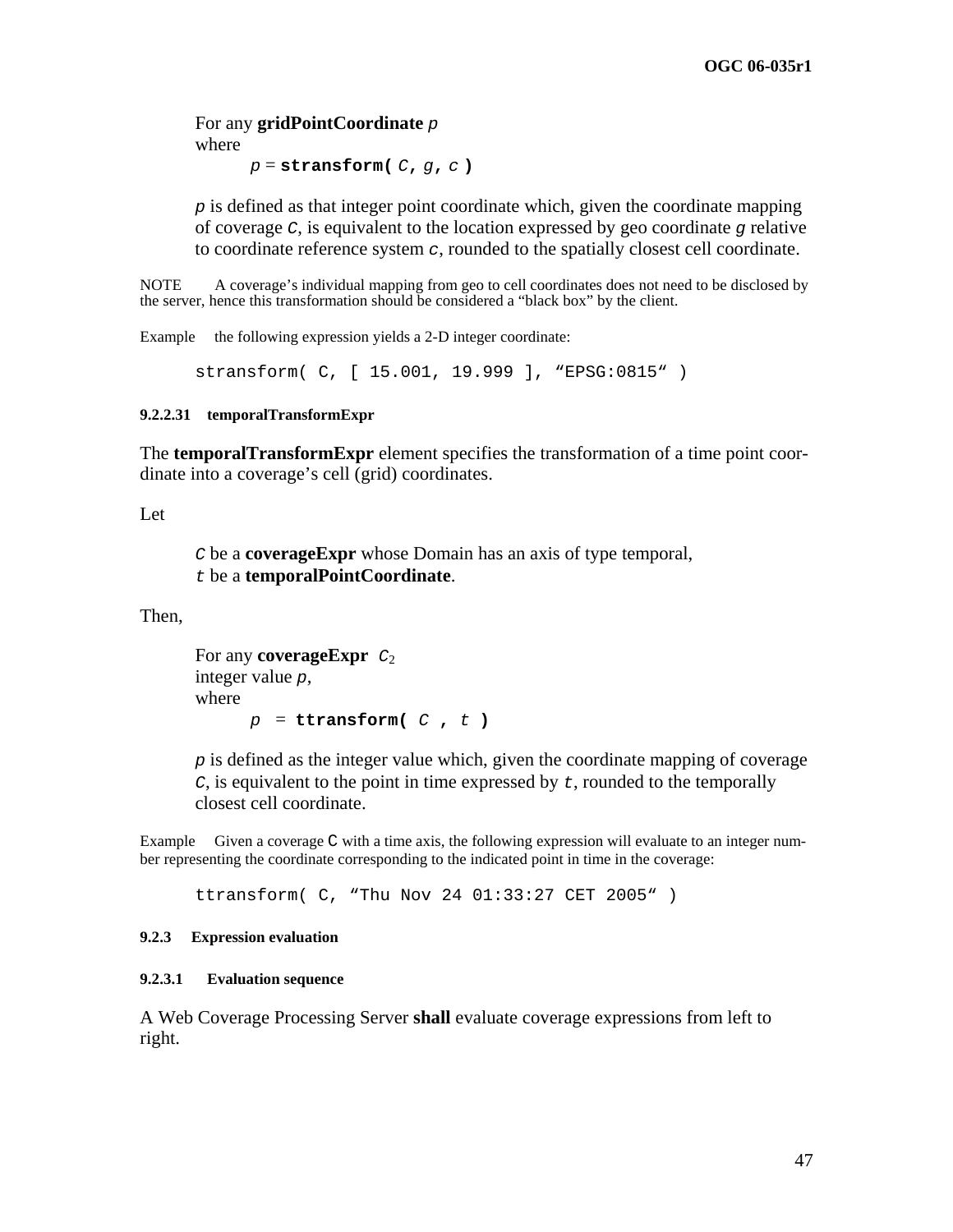#### **OGC 03-065r1**

#### **9.2.3.2 Nesting**

A Web Coverage Processing Server **shall** allow to nest all operators, constructors, and functions arbitrarily, provided that each sub-expression's result type matches the required type at the position where the sub-expression occurs. This holds without limitation for all arithmetic, Boolean, String, and coverage-valued expressions.

#### **9.2.3.3 Parentheses**

A Web Coverage Processing Server **shall** allow use of parentheses to enforce a particular evaluation sequence.

Let

```
C1 and C2 be coverageExprs
```
Then,

```
For any coverageExpr C2
where 
      C_2 = (C_1)
```
 $C_2$  is defined as being equivalent to  $C_1$ .

Example  $C * (C > 0)$ 

#### **9.2.3.4 Operator precedence rules**

In case of ambiguities in the syntactical analysis of a request, operators **shall** have the following precedence (listed in descending strength of binding):

- dot ".", trimming, section
- $\blacksquare$  unary –
- unary arithmetic, trigonometric, and exponential functions
- $\bullet$ , /
- $+$ ,  $-$
- $\bullet \quad <, \leq , \geq , \geq , \geq , \leq , \leq$
- and
- or, xor
- ": " (interval constructor), condense, marray
- overlay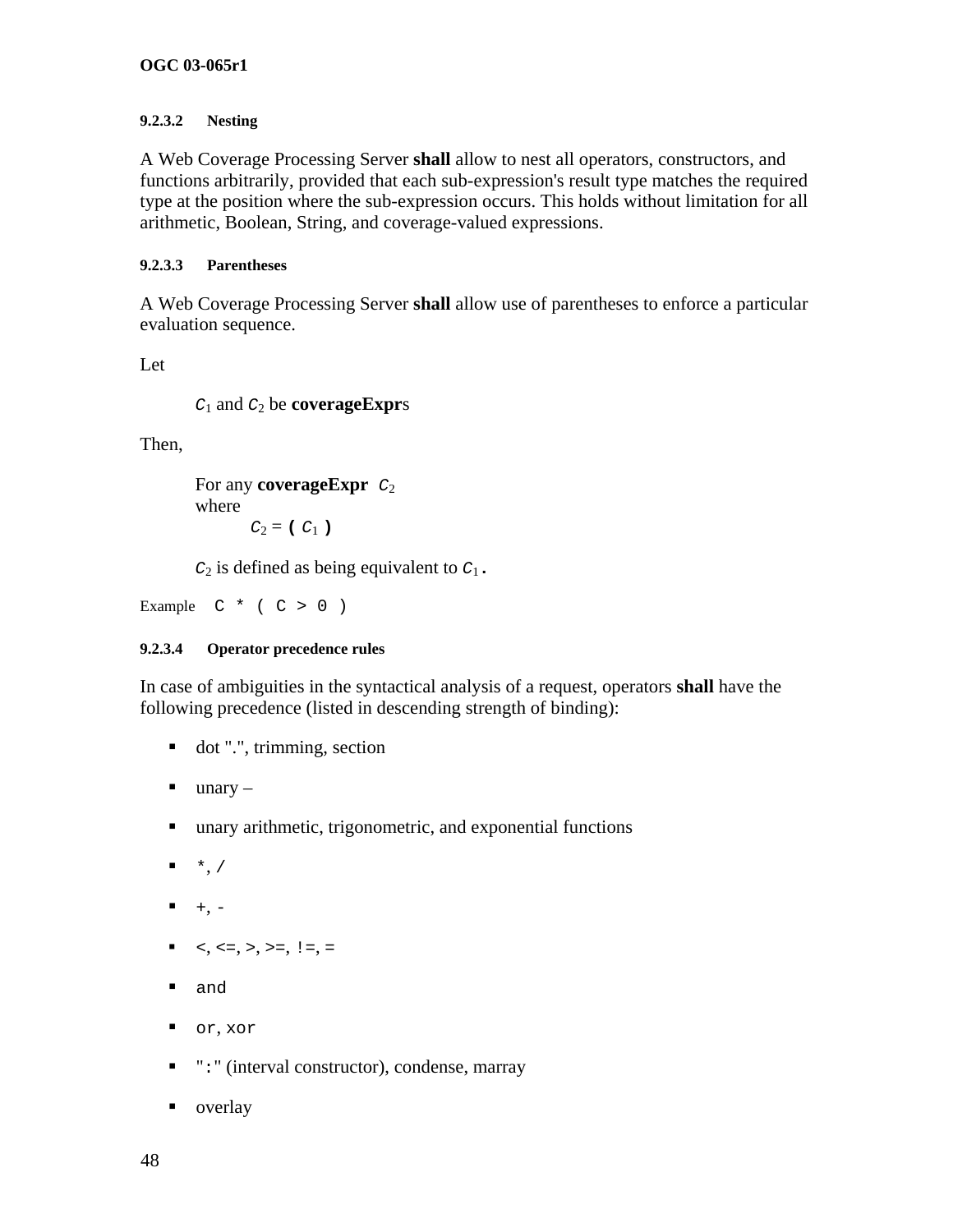In all remaining cases evaluation is done left to right.

#### **9.2.3.5 Type extension**

<span id="page-54-0"></span>Whenever coverages of different cell type are combined in one operation then the cell types of both coverage operands shall be repeatedly extended until both types match. Extending a type is defined as replacing a type which appears on the left-hand side in [Table](#page-54-0)  [7](#page-54-0) by the type to its right.

| Type extension rules          |
|-------------------------------|
| Boolean > short               |
| Boolean > unsigned short      |
| short > int                   |
| short > unsigned int          |
| unsigned short > int          |
| unsigned short > unsigned int |
| $int$ > $long$                |
| int > unsigned long           |
| unsigned int > long           |
| unsigned int > unsigned long  |
| long > float                  |
| float > double                |

**Table 7 – Type extension sequence** 

Extending Boolean to (unsigned) short **shall** map false to 0 and true to 1.

In case of a matching an implicit cast shall be performed to change one or both coverages to the extended cell type.

If such a matching is not possible an exception **shall** be reported.

Example For coverages F, I, and B of cell type float, integer, and Boolean, resp., the result type of the following expression is  $float:$ 

 $F + I + B$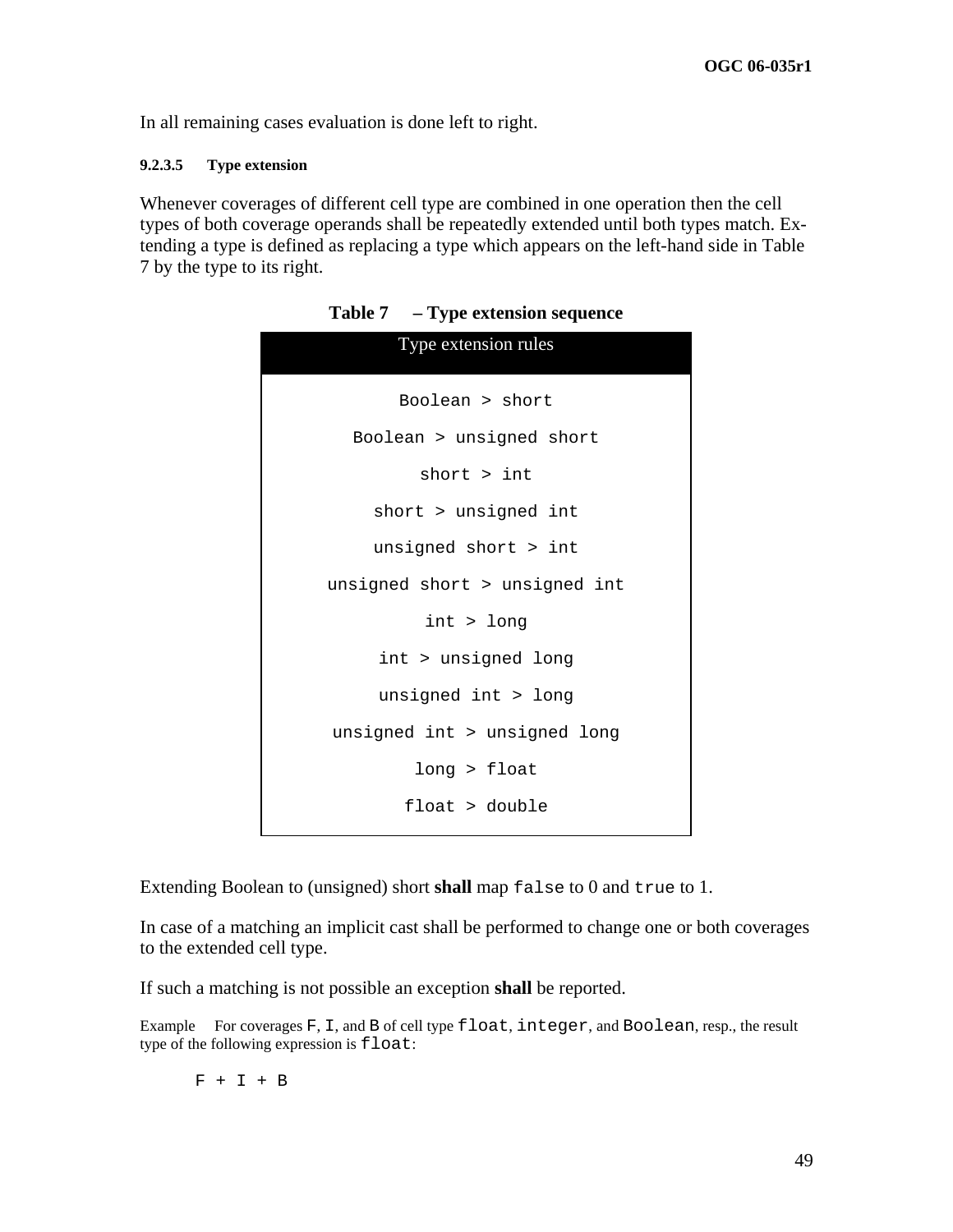### <span id="page-55-0"></span>**OGC 03-065r1**

NOTE This behavior is similar to programming languages and database query languages.

#### **9.2.4 Response overview**

The response to a valid ProcessCoverage request **shall** consist of one of the following alternatives:

- A coverage, encoded in a particular data format, or a sequence of encoded coverages
- A component of a coverage, or a sequence of coverage components
- A scalar numeric value, or a sequence of such values

Responses **shall** be formed as laid out in Subclause [9.2.6.1](#page-57-2).

In an HTTP environment, the returned value **shall** have a Content-type entity header that matches the format of the return value.

#### **9.2.4.1 Response structure**

A **ProcessCoverage** response consists of an XML structure plus, if URL forwarding has been specified for the result provision, of one or more data files accessible through the URLs communicated by the server. The XML response type is ProcessCoverage-ResponseType (see Annex B).

Depending on the response type, the response to a WCPS request **shall** be one of the following:

- An encoded coverage or a sequence of encoded coverages where the response forwarding requested was *direct transmission* **shall** be transmitted to the client in multi-part MIME encoding, without any additional XML response.
- An encoded coverage or a sequence of encoded coverages where the response forwarding requested was *URL forwarding* **shall** be transmitted to the client in an XML response of type ProcessCoverageResponseUrlType containing a sequence of URLs where each URL refers to one response list element, in proper sequence. The server shall provide each encoded coverage result at the resp. URL at least until the specified expiration period.
- A component of a coverage or a sequence of coverage components **shall** be transmitted to the client in an XML structure of type ProcessCoverage-ResponseComponentType.
- A scalar numeric value, or a sequence of such values **shall** be transmitted to the client in an XML structure of type ProcessCoverageResponseScalarType.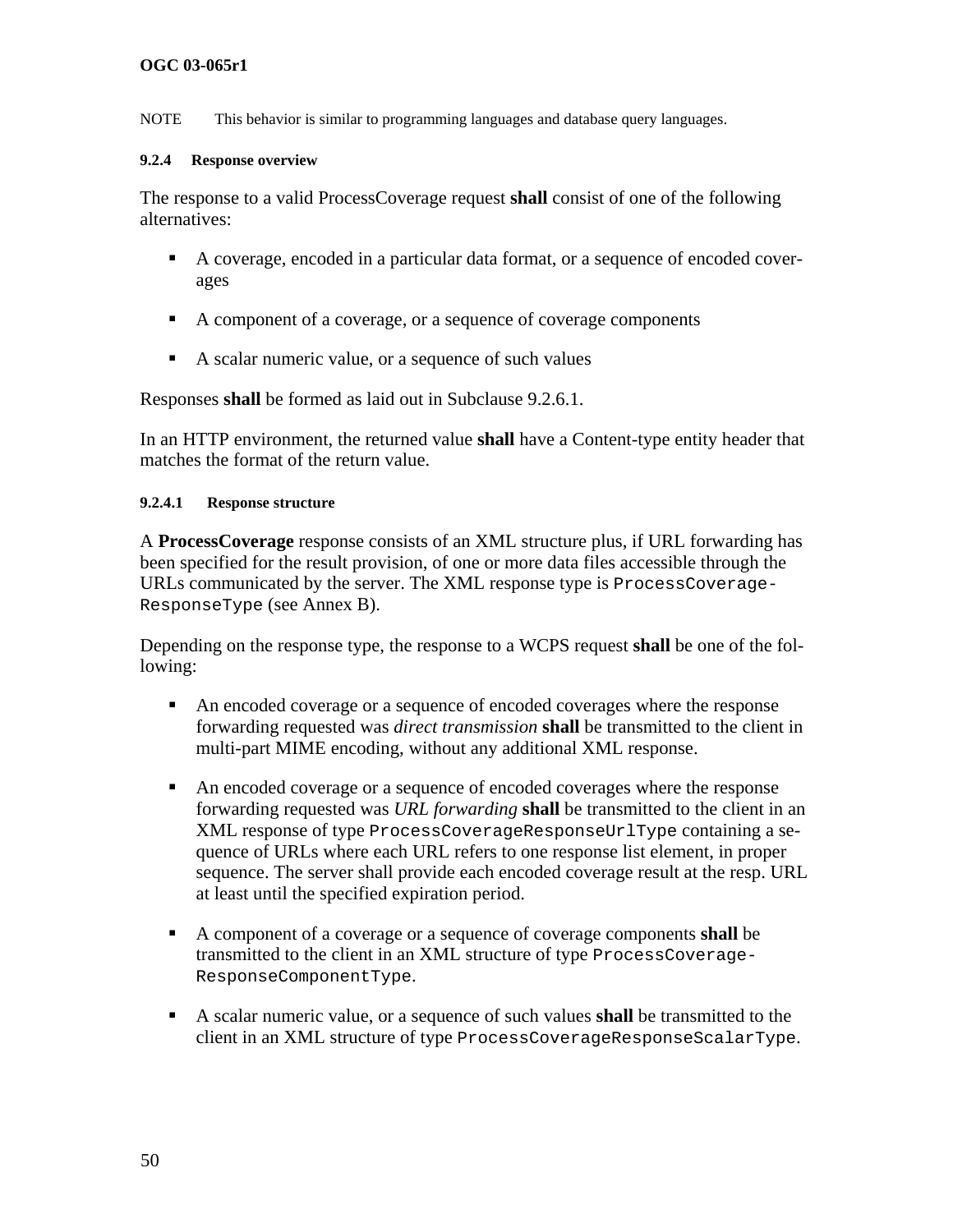#### <span id="page-56-0"></span>**9.2.4.2 Exceptions**

An invalid **ProcessCoverage** request **shall** yield an error output, either as a WCPS exception reported in the requested Exceptions format, or as a network protocol error response.

A Web Coverage Processing server throwing an exception **shall** adhere to the value of the Exceptions parameter. Nonetheless, a Web Coverage Processing server **may**, due to circumstances beyond its control, return nothing (this might result from the HTTP server's behavior caused by a malformed request, by an invalid HTTP request, by access violations, or any of several other conditions). Web Coverage Processing clients should be prepared for this eventuality.

#### **9.2.5 Key-value pair encoding**

The key-value pair encoding allows clients to use the HTTP GET method for transmitting **ProcessCoverage** requests.

#### **9.2.5.1 Overview**

[Table 8](#page-56-2) specifies the complete **ProcessCoverage** Request.

<span id="page-56-2"></span><span id="page-56-1"></span>

| <b>URL Component</b>               | <b>Description</b>                                   | <b>Multiplicity</b> |
|------------------------------------|------------------------------------------------------|---------------------|
| http://server_address/path/script? | URL of WCS server.                                   | Required            |
| SERVICE=WCPS                       | Service name: Must be "WCPS".                        | Required            |
| $VERSION = m.n.p$                  | Request protocol version, $m$ , $n$ , $p$ being non- | Required            |
|                                    | negative integer numbers.                            |                     |
| REQUEST=ProcessCoverage            | Name of the request. Must be "ProcessCover-<br>age". | Required            |
| RESULT=expr                        | The expression describing the result cover-          | Required            |
|                                    | age(s) derived from the coverage offering.           |                     |
|                                    | Must be conformant to Section 0 below.               |                     |
| $STORE=f$                          | Determines whether response is sent back             | Optional            |
|                                    | immediately $(f=false)$ or stored on the server      |                     |
|                                    | $(f=true)$ .                                         |                     |
|                                    | Default: false                                       |                     |
| $KEEPTIME=k$                       | Time until response may become unavailable           | Optional            |
|                                    | at the server, if STORE=true; for STORE=             |                     |
|                                    | false, a KEEPTIME parameter is not allowed.          |                     |
|                                    | $k$ is a valid time specification                    |                     |
|                                    | Default: respone becomes unavailable at the          |                     |
|                                    | server's discretion                                  |                     |
| EXCEPTIONS=                        | The format in which exceptions are to be re-         | Optional            |
| application/vnd.ogc.se_xml         | ported by the server. The currently only al-         |                     |
|                                    | lowed format is XML.                                 |                     |
|                                    | Default: application/vnd.ogc.se_xml                  |                     |
| (Vendor-specific parameters)       | Default: none                                        | <i>Optional</i>     |

**Table 8 – The ProcessCoverage Request expressed as Key-Value Pairs**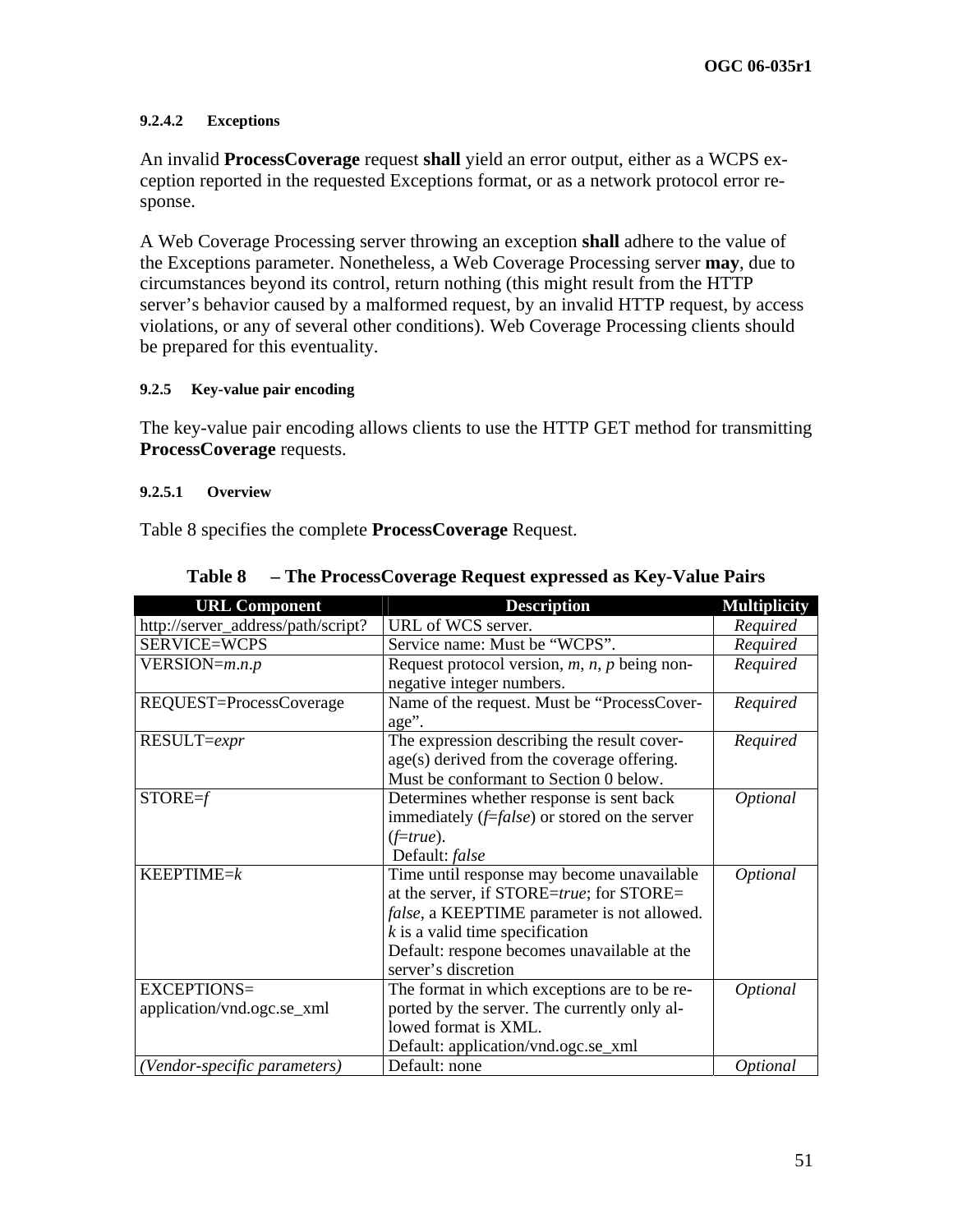#### <span id="page-57-0"></span>**OGC 03-065r1**

#### **9.2.5.2 SERVICE=WCPS / VERSION=***version*

These parameters are defined as for **GetCapabilities** in Subclause [8](#page-25-1).

#### **9.2.5.3 REQUEST=ProcessCoverage**

The Basic Service Elements clause defines this parameter. For **ProcessCoverage**, the value "ProcessCoverage" **shall** be used.

#### **9.2.5.4 RESULT=***expr*

The RESULT argument is a valid WCPS expression, in the abstract syntax as specified in Section [9.2.2](#page-27-1).

For the URL encoding the pertaining IETF rules [6] **shall** be used.

### **9.2.5.5 EXCEPTIONS**

A Web Coverage Processing Service **shall** offer the exception reporting format *application/vnd.ogc.se\_xml* by listing it in its **GetCapabilities** XML response. The entire MIME type string in **Capability / Exceptions / Format** is used as the value of the EXCEP-TIONS parameter.

Errors are reported using Service Exception XML, as specified in Subclause B.3. This is the default exception format if none is specified in the request.

#### <span id="page-57-1"></span>**9.2.6 XML encoding**

#### <span id="page-57-2"></span>**9.2.6.1 Overview**

The XML encoding is an alternative to the KVP encoding (Subclause [9.2.2.29](#page-56-1)), with the same semantics and expressive power. See Annex B for the XML definitions.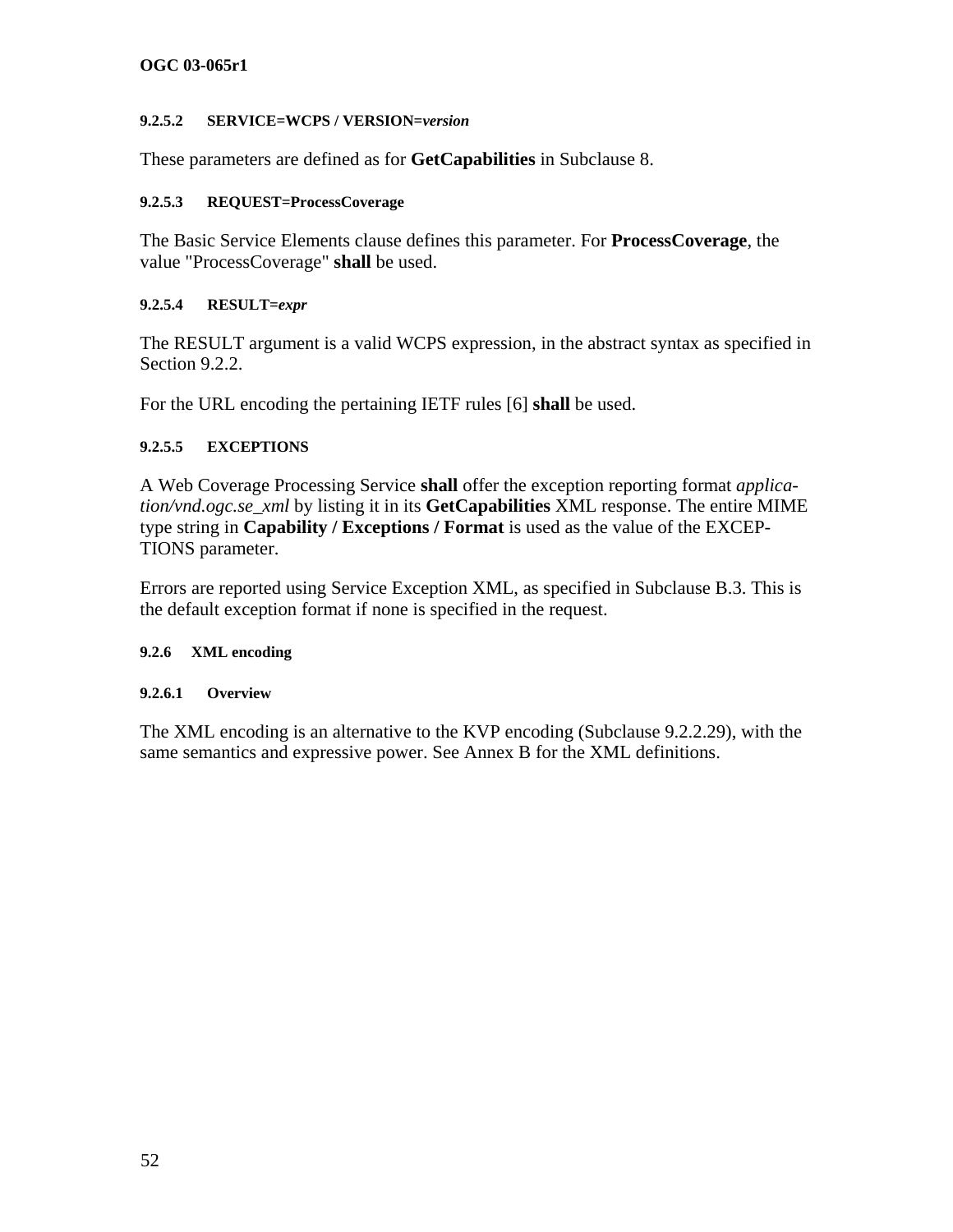## **Annex A (normative)**

## **WCPS Language Syntax**

#### **A.1 Overview**

The WCPS expression syntax is described below in BNF grammar syntax.

Boldface tokens represent literals which appear as is in a valid WCPS expression ("terminal symbols", tokens in italics represent sub-expressions to be substituted according to the grammar production rules ("non-terminals").

Meta symbols used are as follows:

- brackets ("[…]") denote optional elements which **may** occur or not;
- an asterisk ("\*") denotes that an arbitrary number of repetitions of the preceding element **can** be chosen, including none at all;
- a vertical bar ("|") denotes alternatives from which exactly one **must** be chosen;
- Double slashes ("//") begin comments which continue until the end of the line.

#### **A.2 WCPS syntax**

```
coverageListExpr: 
          for iteratorVar in ( coverageList )
          [ where booleanScalarExpr ] 
          return processingExpr 
iteratorVar: name 
coverageList: 
          coverageOrSetName [ , coverageOrSetName ]*
coverageOrSetName: 
          name
booleanScalarExpr: 
          scalarExpr // …whose result type is Boolean
processingExpr: 
          encodedCoverageExpr 
        | scalarExpr 
encodedCoverageExpr: 
          encode ( coverageExpr, formatName )
        | encode ( coverageExpr, formatName, extraParams )
```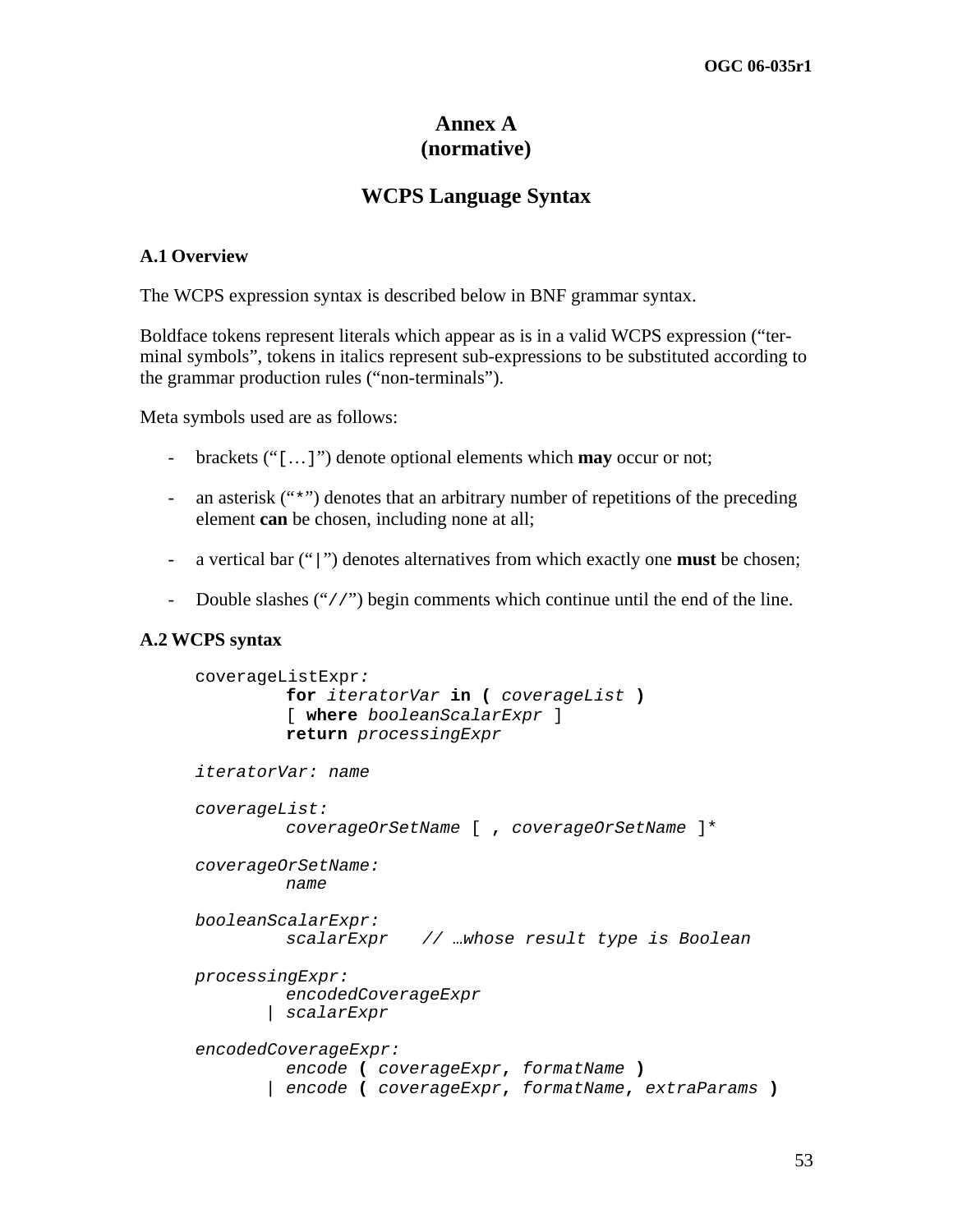*formatName: name extraParams: string scalarExpr: getMetaDataExpr | generalCondenseExpr |* **(** *scalarExpr* **)** *getMetaDataExpr:* **sDomain(** *coverageExpr* **)**  *|* **crs(** *coverageExpr* **)**  *|* **xDomain(** *coverageExpr* **)**  *|* **yDomain(** *coverageExpr* **)**  *|* **tDomain(** *coverageExpr* **)**  *|* **res(** *coverageExpr* **)**  *|* **dim(** *coverageExpr* **)**  *|* **null(** *coverageExpr* **)**  *|* **cellType(** *coverageExpr* **)** *coverageExpr: coverageName | setMetaDataExpr | inducedExpr | subsetExpr | crsTransformExpr | scaleExpr | coverageConstExpr | coverageConstructorExpr |* **(** *processingExpr* **)**  *setMetaDataExpr: |* **setNull (** *coverageExpr* , *scalarLit* **)**  *|* **setInterpolation (** *coverageExpr* , *interpMethod* **)**  *|* **setCrs (** *coverageExpr* , *crsName* **)**  *|* **setAxis (** *coverageExpr* , axisName ,  *floatExpr , floatExpr* **)** *inducedExpr: | unaryInducedExpr | binaryInducedExpr unaryInductionExpr: arithmeticExpr | exponentialExpr | trigonometricExpr | booleanExpr | castExpr | selectExpr*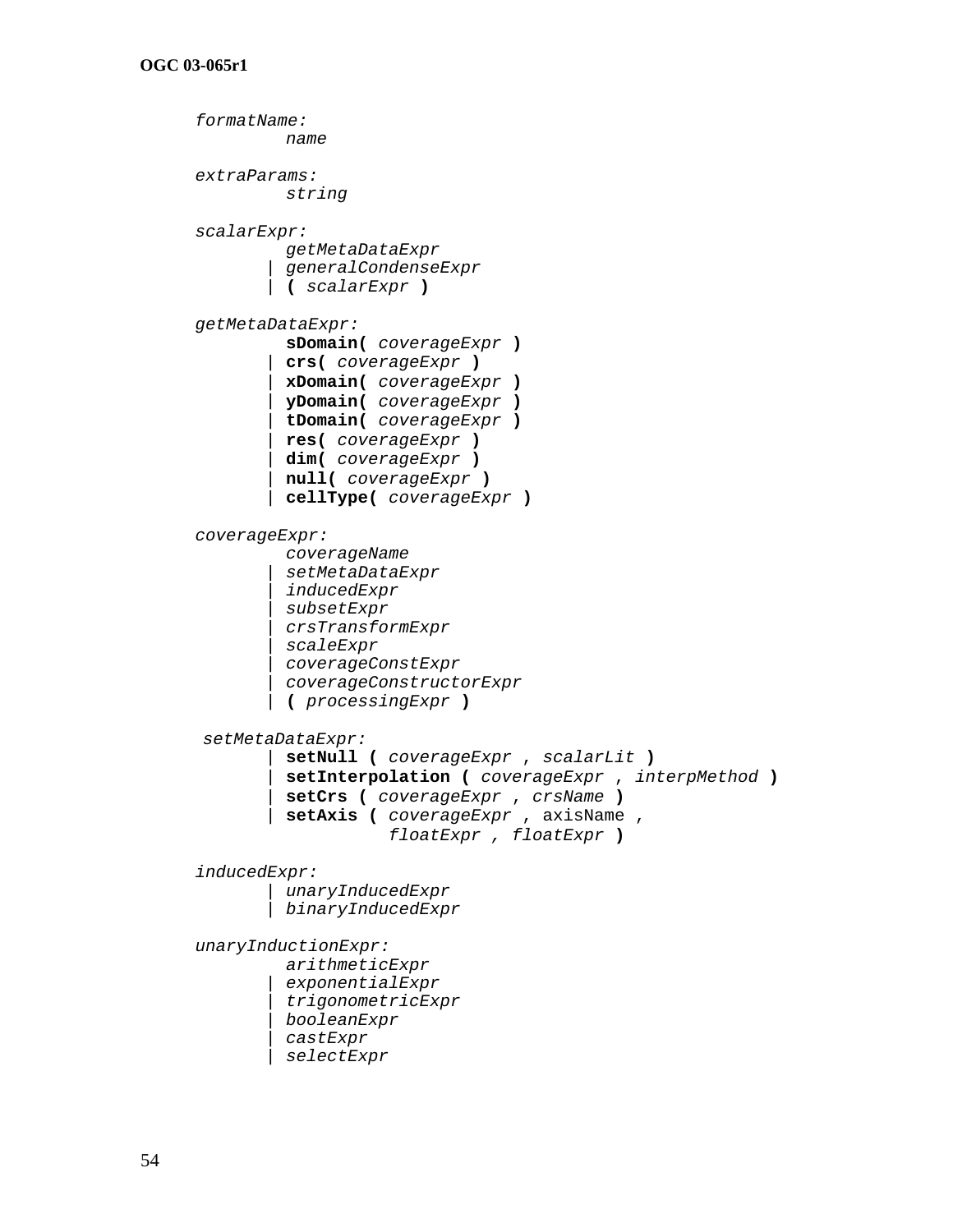*arithmeticExpr:* **+** *coverageExpr |* **-** *coverageExpr |* **sqrt (** *coverageExpr* **)**  *|* **abs (** *coverageExpr* **)** *exponentialExpr*: **exp (** *coverageExpr* **)**  *|* **log (** *coverageExpr* **)**  *|* **ln (** *coverageExpr* **)** *trigonometricExpr*: **sin (** *coverageExpr* **)**  *|* **cos (** *coverageExpr* **)**  *|* **tan (** *coverageExpr* **)**  *|* **sinh (** *coverageExpr* **)**  *|* **cosh (** *coverageExpr* **)**  *|* **tanh (** *coverageExpr* **)**  *|* **arcsin (** *coverageExpr* **)**  *| arccos ( coverageExpr* **)**  *| arctan ( coverageExpr* **)** *booleanExpr*: **not** *coverageExpr |* **bit (** *coverageExpr* **,** *integerExpr* **)** *castExpr*: **(** *cellType* **)** *coverageExpr cellType*: **bool**  *|* **char**  *|* **unsigned char**  *|* **short**  *|* **unsigned short**  *|* **long**  *|* **unsigned long**  *|* **float**  *|* **double** *selectExpr: coverageExpr structSelection structSelection*:  *. selector | . integerExpr binaryInducedExpr: | coverageExpr* **plus** *coverageExpr | coverageExpr* **minus** *coverageExpr | coverageExpr* **mult** *coverageExpr | coverageExpr* **div** *coverageExpr*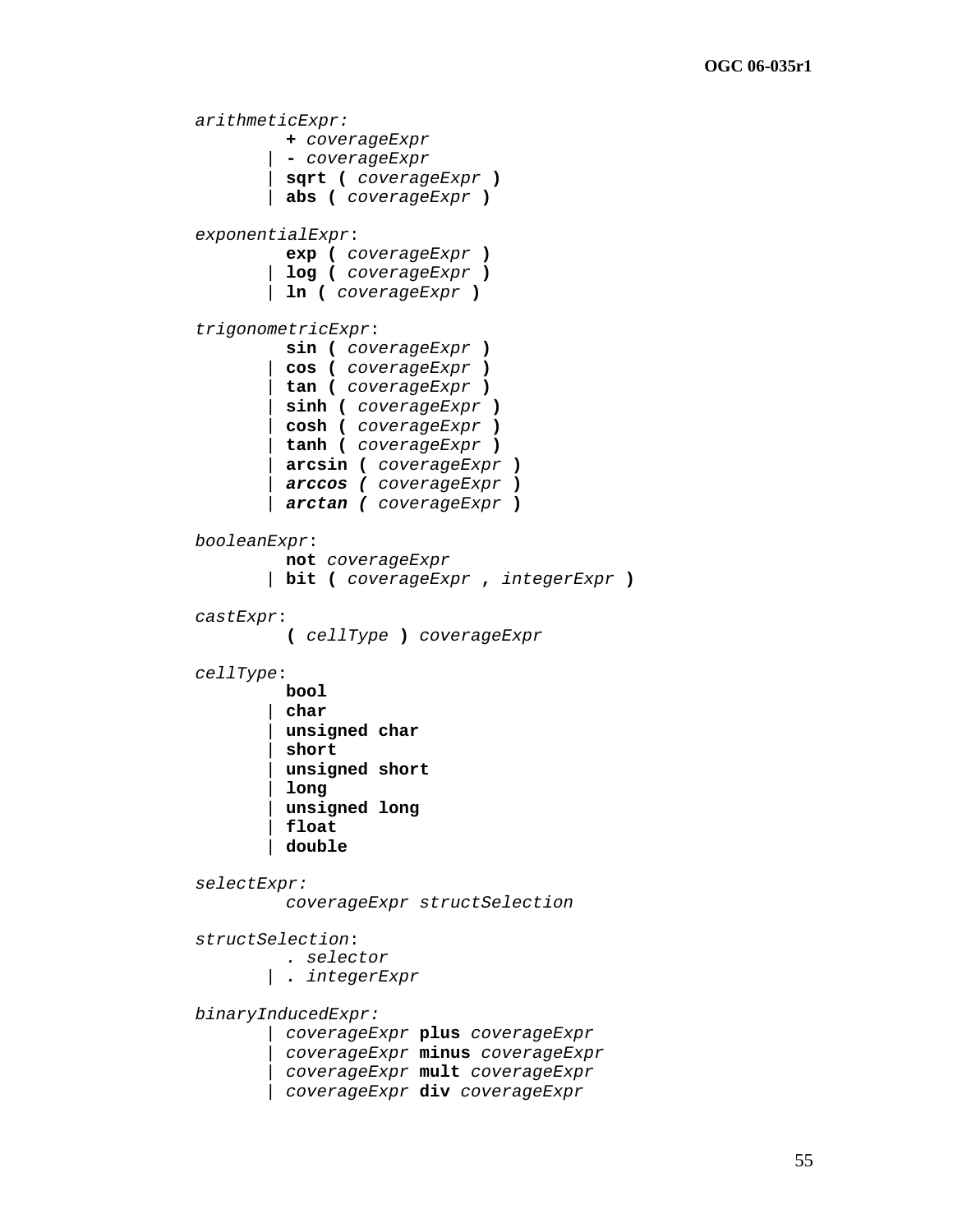```
 | coverageExpr and coverageExpr 
        | coverageExpr or coverageExpr 
        | coverageExpr xor coverageExpr 
        | coverageExpr = = coverageExpr 
        | coverageExpr < coverageExpr 
        | coverageExpr > coverageExpr 
        | coverageExpr <= coverageExpr 
        | coverageExpr >= coverageExpr 
        | coverageExpr != coverageExpr 
        | coverageExpr overlay coverageExpr
subsetExpr: 
        | trimExpr 
        | sectExpr 
trimExpr: 
          trim ( coverageExpr , axisName , 
                  integer , integer )
sectExpr: 
          sect ( coverageExpr , axisName , 
                  integer )
crsTransformExpr: 
          ctransform( coverageExpr , crsName , interpMethod ) 
scaleExpr: 
          scale ( coverageExpr , axisName , 
                   integer , integer , interpMethod )
coverageConstructorExpr: 
          coverage variable in cellDomainExpr
          values scalarExpr 
condenseExpr: 
          reduceExpr 
        | generalCondenseExpr 
reduceExpr: 
          all ( coverageExpr )
        | some ( coverageExpr )
        | count ( coverageExpr )
        | add ( coverageExpr )
        | avg ( coverageExpr ) 
        | min ( coverageExpr ) 
        | max ( coverageExpr )
generalCondenseExpr: 
          condense condenseOpType 
          over variable in cellDomainExpr 
          [ where booleanScalarExpr ]
          using scalarExpr
```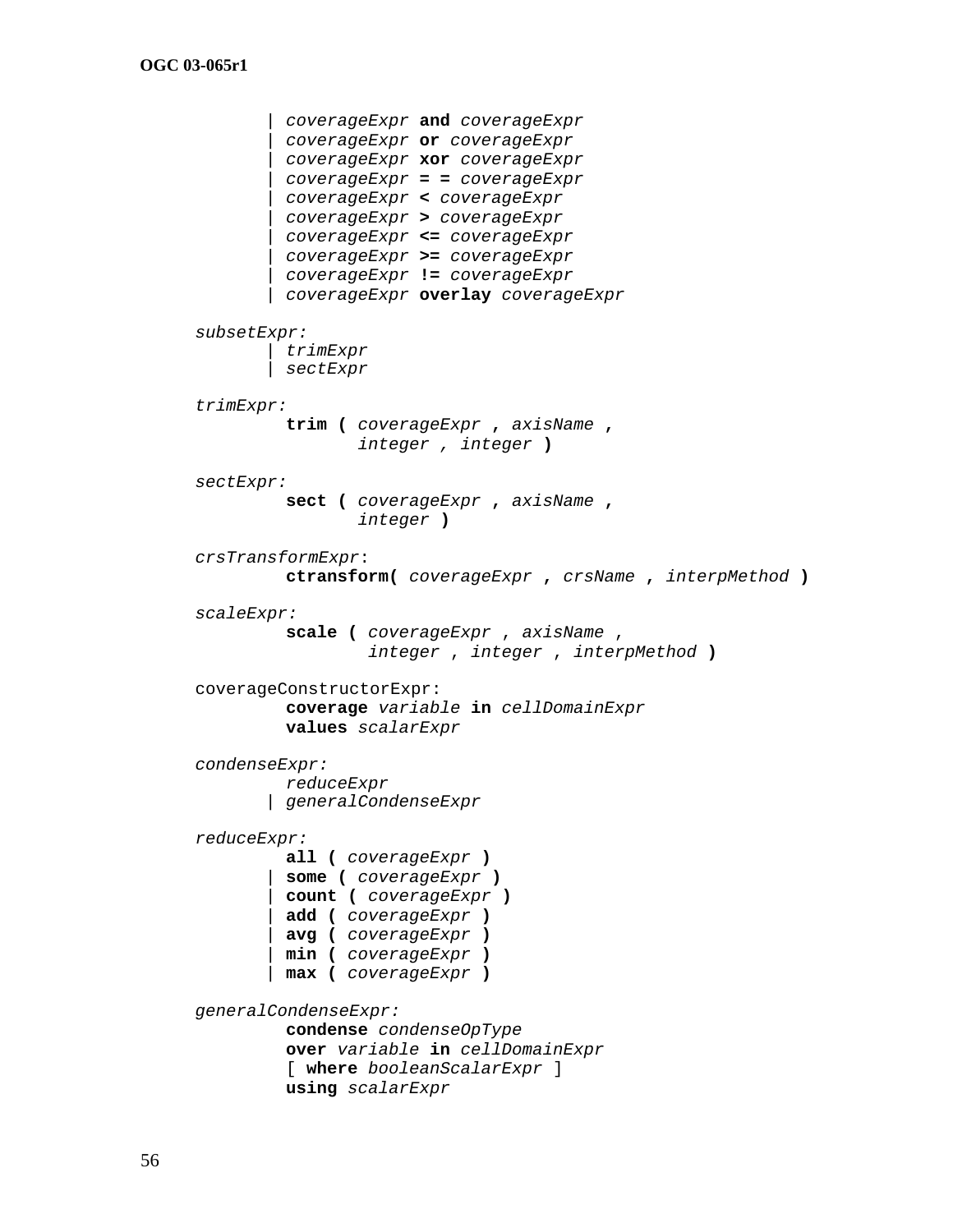```
condenseOpType: 
 +
 | *
          | max
          | min
          | and
          | or
coordinateTransformExpr: 
         | spatialTransformExpr 
         | temporalTransformExpr 
spatialTransformExpr: 
           stransform ( coverageExpr , gridPointCoordinate , 
                         crsName ) 
temporalTransformExpr: 
           ttransform ( coverageExpr , 
                          temporalPointCoordinate ) 
interpMethod: 
           nearest-neighbor
          | bilinear
          | bicubic
          | lost-area
          | barycentric 
spatialPointCoordinate:
           [ floatExpr [ , floatExpr ]* ]
temporalPointCoordinate:
           " string " // ows:Time 
cellDomainExpr: 
gridPointCoordinate:
           [ integerExpr [ , integerExpr ]* ]
crsName: 
          string // containing a valid EPSG CRS name of format "EPSG:nnnn" 
                  // where n is a decimal digit
coverageName:
           name 
axisName:
           name 
variable: 
          name
```
*name: // nonempty sequence of printable ASCII characters, not starting with digits*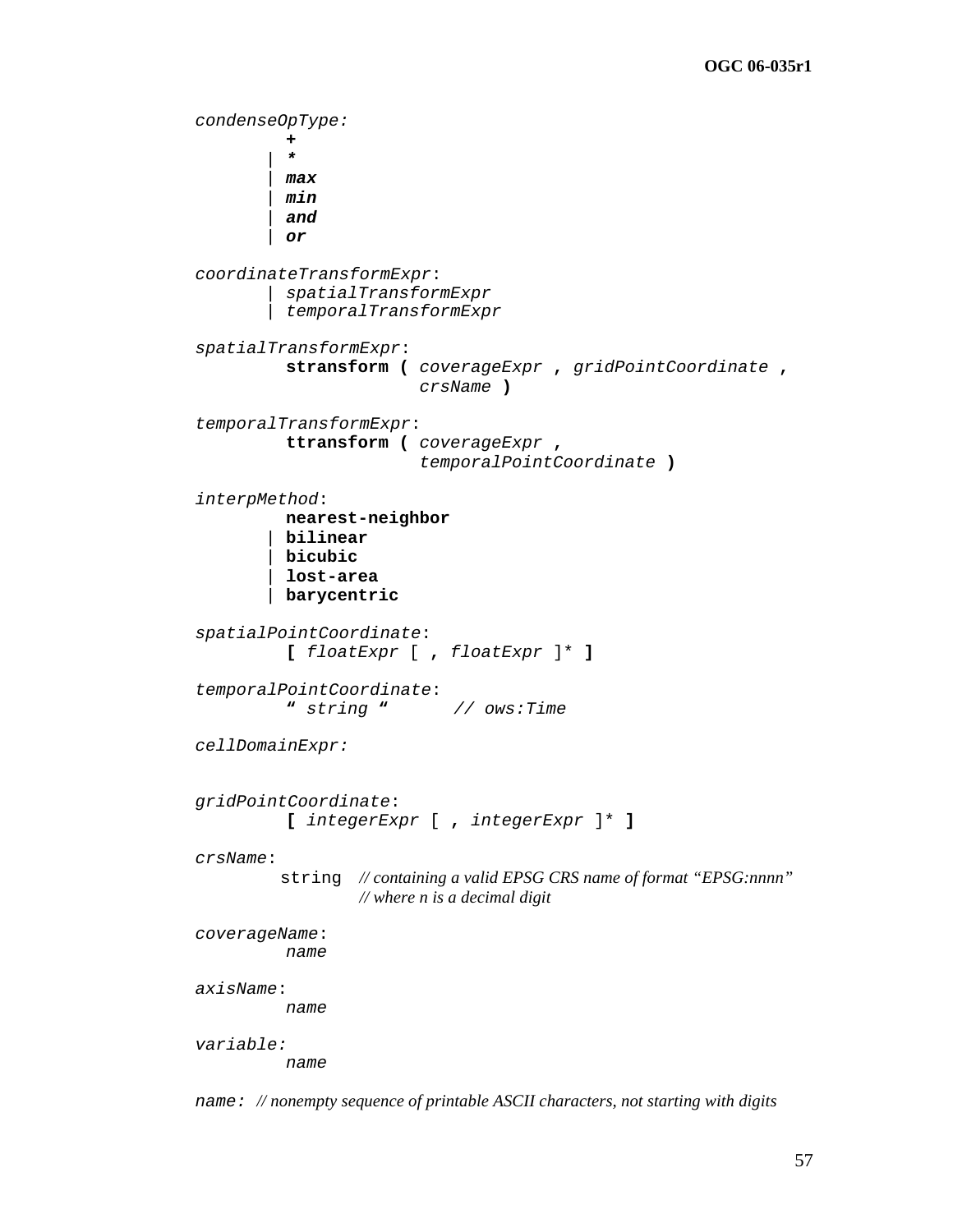```
scalarLit: 
            complexLit 
         | atomicLit 
complexLit: 
            { scalarLitList }
         | struct { scalarLitList }
atomicLit: 
            booleanExpr 
         | integerExpr 
         | floatExpr
booleanExpr: 
          // an expression resulting in a Boolean value 
integerExpr: 
          // an expression resulting in an integer value 
floatExpr:
```
 *an expression resulting in a floating point value* 

A name **shall** be a consecutive sequence consisting of decimal digits, upper case alphabetical characters, lower case alphabetical charaters, underscore ("\_"), and nothing else. The length of a name **shall** be at least 1, and the first character **shall not** be a decimal digit.

An integer number **shall** be expressed in either decimal, octal (with a "0" prefix), or hexadecimal notation (with a "0x" or "0X" prefix).

A floating point number **shall** be expressed as in a Java programming language source code.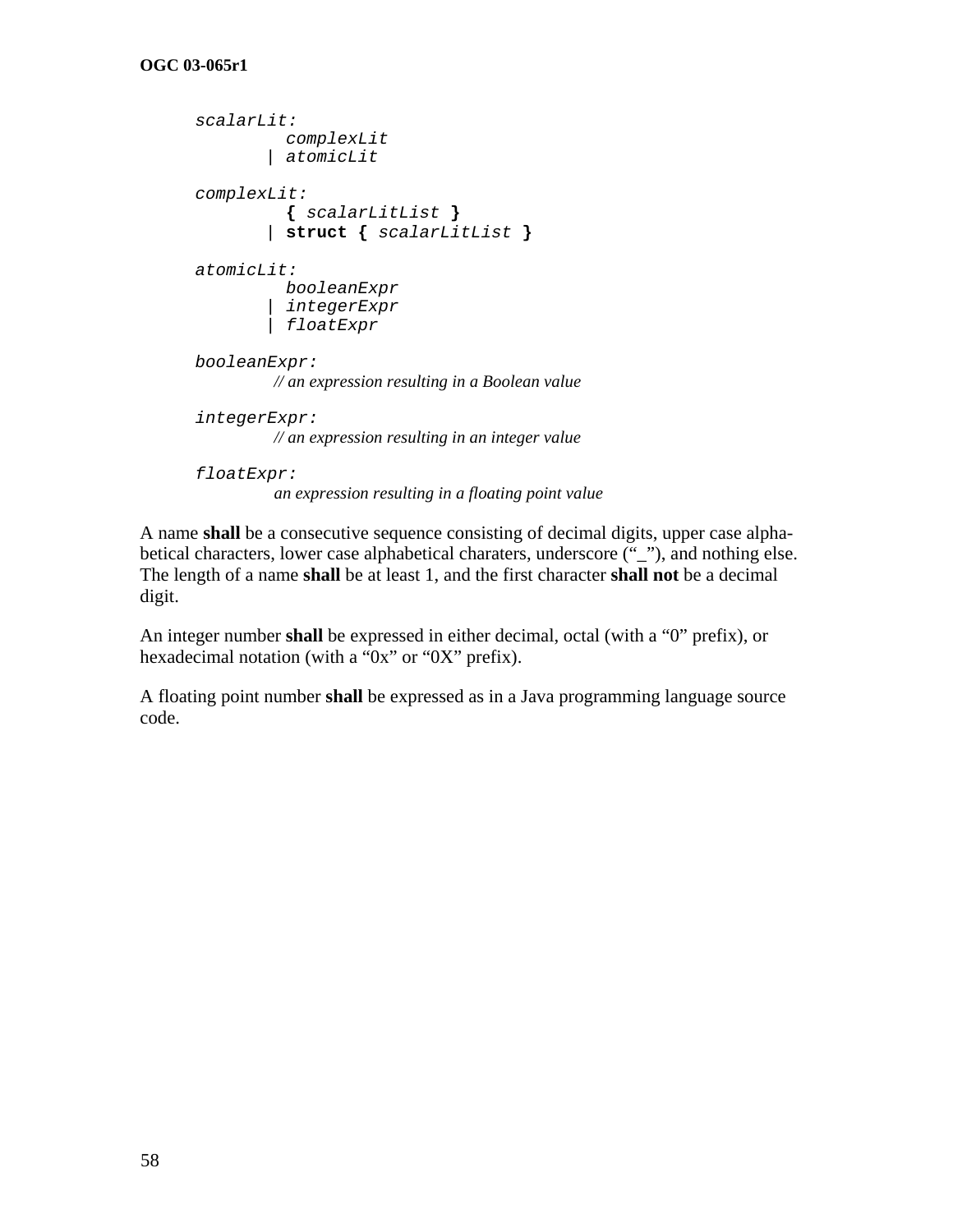## **Annex B**  (**normative**)

## **WCPS XML Schemas**

## **B.1 GetCapabilities request Schema**

See file wcpsCapabilities.xsd

## **B.2 GetCapabilities response schema**

See file wcpsCapabilities.xsd

## **B.3 DescribeCoverage request schema**

See file wcpsDescribeCoverage.xsd

### **B.4 DescribeCoverage response schema**

See file wcpsDescribeCoverage.xsd

## **B.5 GetCoverage request schema**

See file wcpsGetCoverage.xsd

### **B.6 Service exception schema**

See file wcpsException.xsd.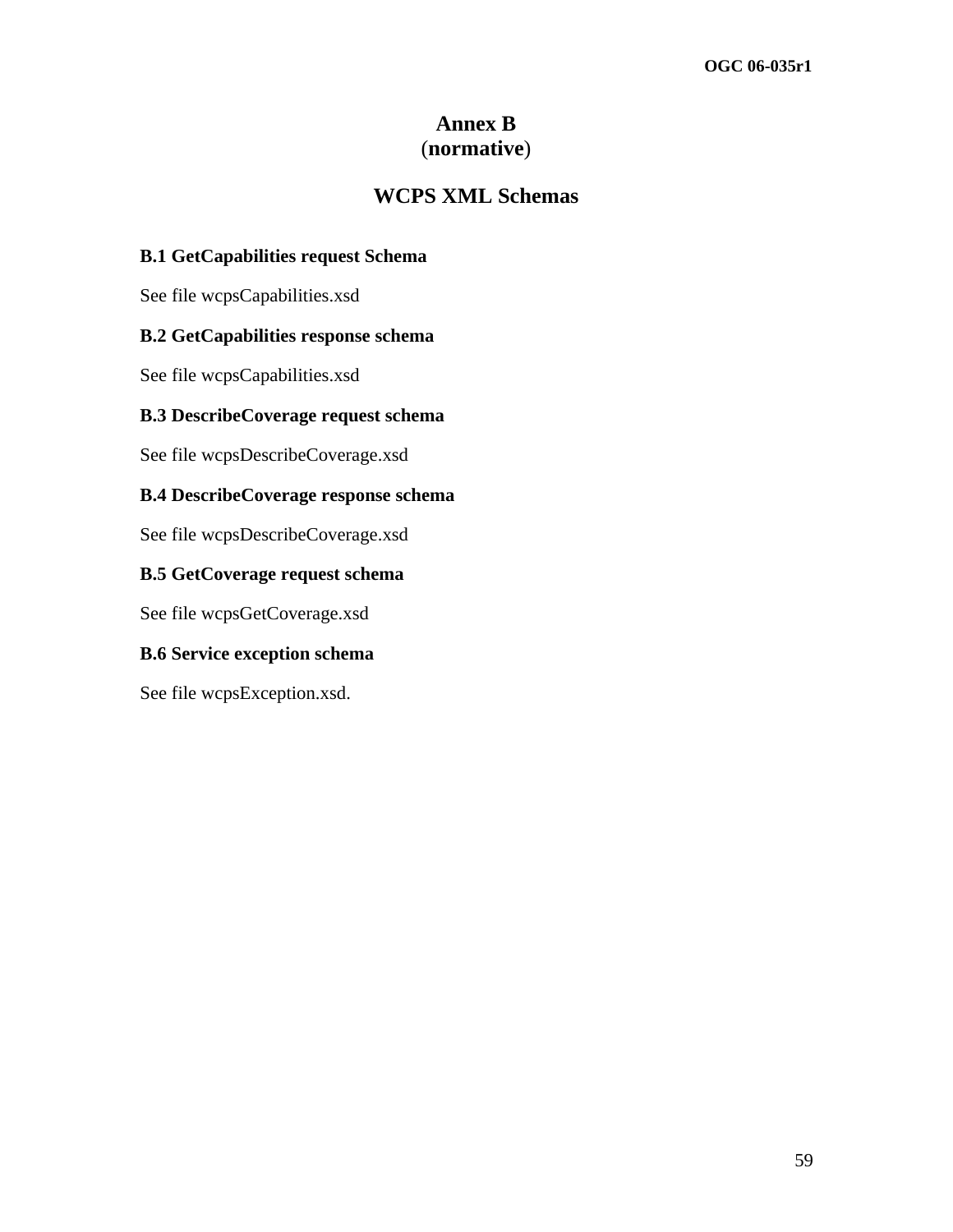## **Annex D (normative)**

## **Conformance**

D.1 Introduction

TBD.